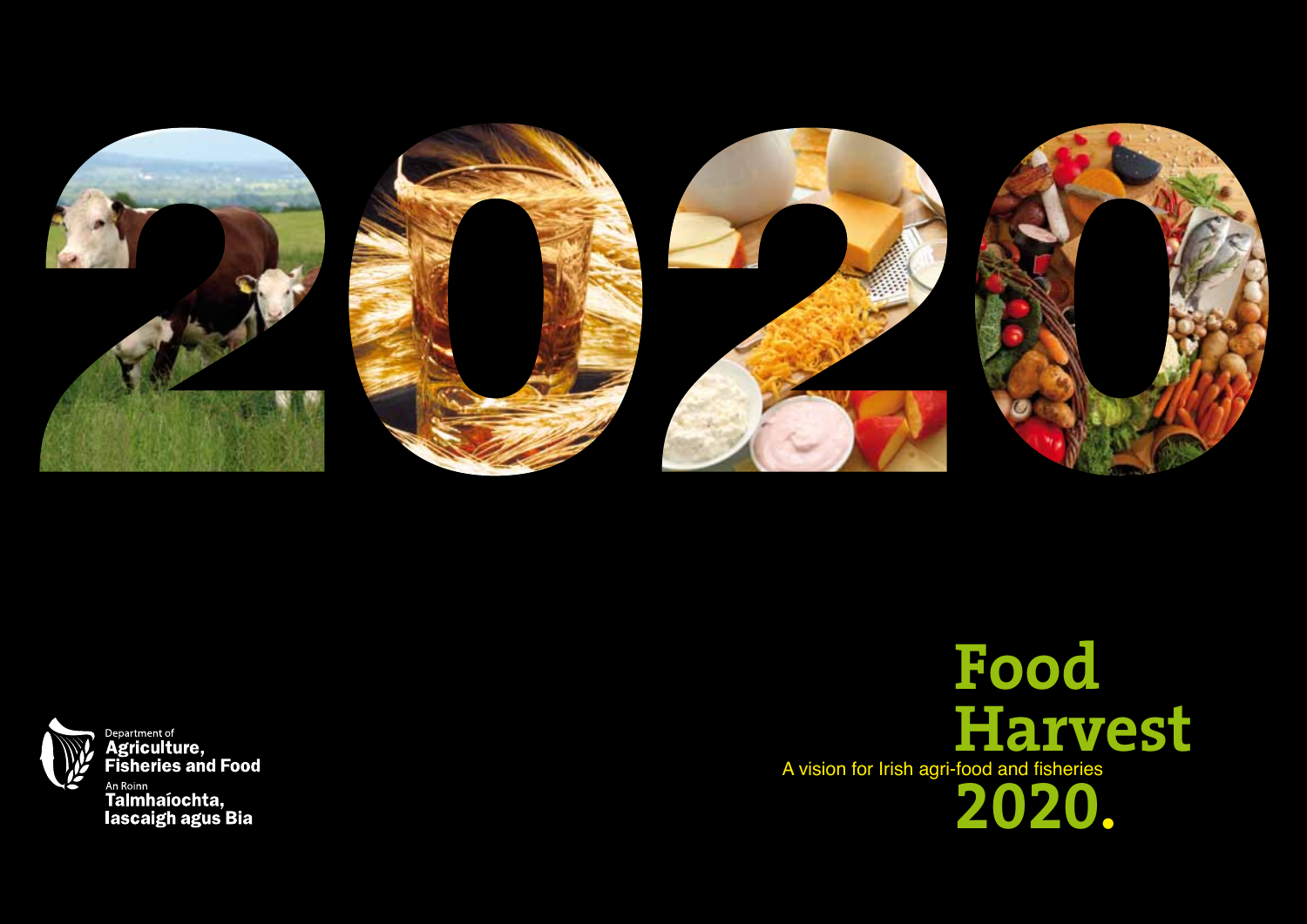# **Food Harvest 2020 Terms of Reference and Committee Membership**

# Terms of Reference

"The Committee will prepare, and present to the Minister for Agriculture, Fisheries and Food, a draft strategy for the medium-term development of the agri-food (including drinks) fisheries and forestry sector for the period to 2020. The strategy will outline the key actions needed to ensure that the sector contributes to the maximum possible extent to our export-led economic recovery and the full development of the smart economy.

The strategy report will be short and specific and will focus on recommendations addressed to all the key players in the sector. It is not expected to contain detailed analysis of the sector, but will draw on analysis already prepared, including the discussion and background papers available on *www.agriculture.gov.ie/2020strategy*, and such other material as the Committee considers relevant. The Committee will also have access to the submissions made in the public consultation process being launched contemporaneously with the Committee.

It is expected that the draft strategy will be presented to the Minister in June 2010."

# Membership

**Dr Sean Brady Chairperson** Jim Bergin Glanbia plc Dan Brown, Chair, Bord Bia Gary Browne Group CEO, RMG Target John Bryan President, IFA Donal Byrne Cadbury Ireland Jackie Cahill President, ICMSA John Counsel **Diageo** Michael Dowling Head Agri-Strategy AIB Jim Fennell, Chair, Marine Institute Gabriel Gilmartin President, ICSA Noel Groome, Chair, Foras Orgánach Jim Hanley Rosderra Irish Meats John Horgan Kepak Alan Lauder **Birdwatch Ireland** Eamonn Lennon Abbott Ireland Mike Magan, Chair, AHI, Chris Martin CEO, Musgrave Group Gerry McCormack SIPTU Rose McHugh, Chair, BIM Pat McLoughlin President, ICOS Dan McSweeney Carbery

Noel Cawley, Chair, Teagasc, & Chair, Seafood Ind. Strategy Review Group Tom Considine, Former Secretary General, Department of Finance Michael Gowing President, Macra na Feirme William Keane 2009 FBD Young Farmer Mary Kelly **Director General, Environmental Protection Agency** Brendan Lacey **Irish Timber Growers Association** Professor Alan Matthews Professor of Economics, TCD Lorcain O'Cinneide CEO, Irish Fish Producers Organisation Larry Murrin Food and Drink Industry Ireland (FDII), (Dawn Farm Foods)

**Secretariat** Department of Agriculture, Fisheries and Food. Bord Bia, Teagasc and Enterprise Ireland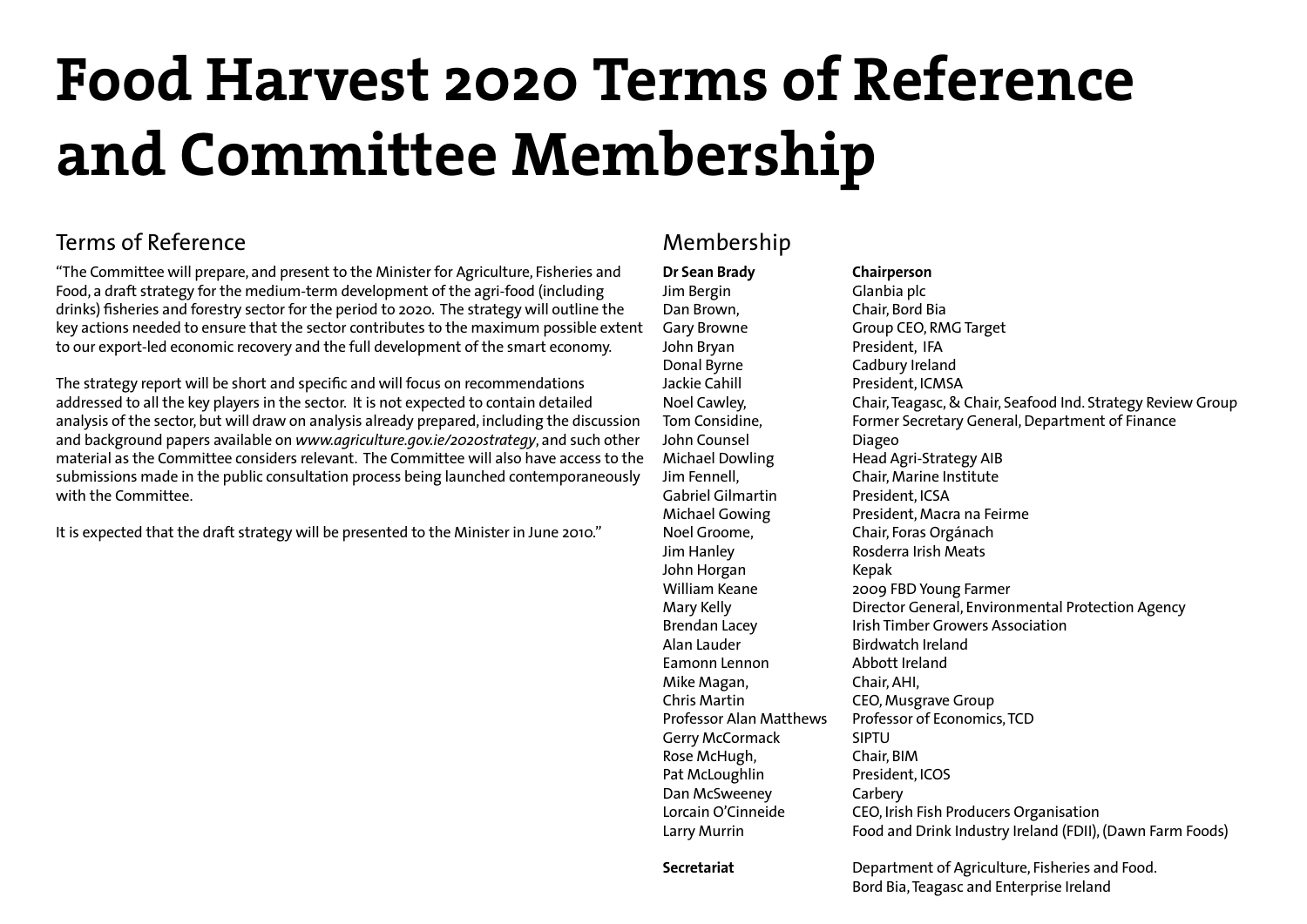# **Contents**

| 1.                                    | <b>Vision &amp; Targets</b>                                                                                                                                                                                                                                    | $\overline{2}$                                           |  |  |  |
|---------------------------------------|----------------------------------------------------------------------------------------------------------------------------------------------------------------------------------------------------------------------------------------------------------------|----------------------------------------------------------|--|--|--|
| 2.<br>2.1                             | <b>National and International Context</b><br>Overview<br>2.2 National Fiscal and Economic Context<br>2.3 World and EU Commodity Markets to 2020<br>2.4 EU Policy Framework to 2020                                                                             | 10<br>11<br>12<br>13<br>13                               |  |  |  |
| 3.<br>3.1<br>3.2<br>3.3<br>3.4<br>3.5 | <b>Growth and Competitiveness</b><br>Overview<br>Farm Level Competitiveness and Growth<br>Industry Level Growth and Competitiveness<br><b>Environmental Sustainability</b><br><b>Customer &amp; Consumer Focus</b><br>3.6 Value-Added Food and Beverage Sector | 14<br>15<br>18<br>20<br>22<br>29<br>33                   |  |  |  |
| 4.<br>4.1                             | <b>Recommendations by Specific Sector</b><br><b>Beef</b><br>4.2 Dairy<br>4.3 Sheep<br>4.4 Horticulture<br>4.5 Organic Production<br>4.6 Pigmeat<br>4.7 Cereals<br>4.8 Poultry<br>4.9 Seafood                                                                   | 36<br>37<br>41<br>44<br>45<br>47<br>48<br>49<br>51<br>52 |  |  |  |
| 4.10 Forestry & Bio Energy Crops      |                                                                                                                                                                                                                                                                |                                                          |  |  |  |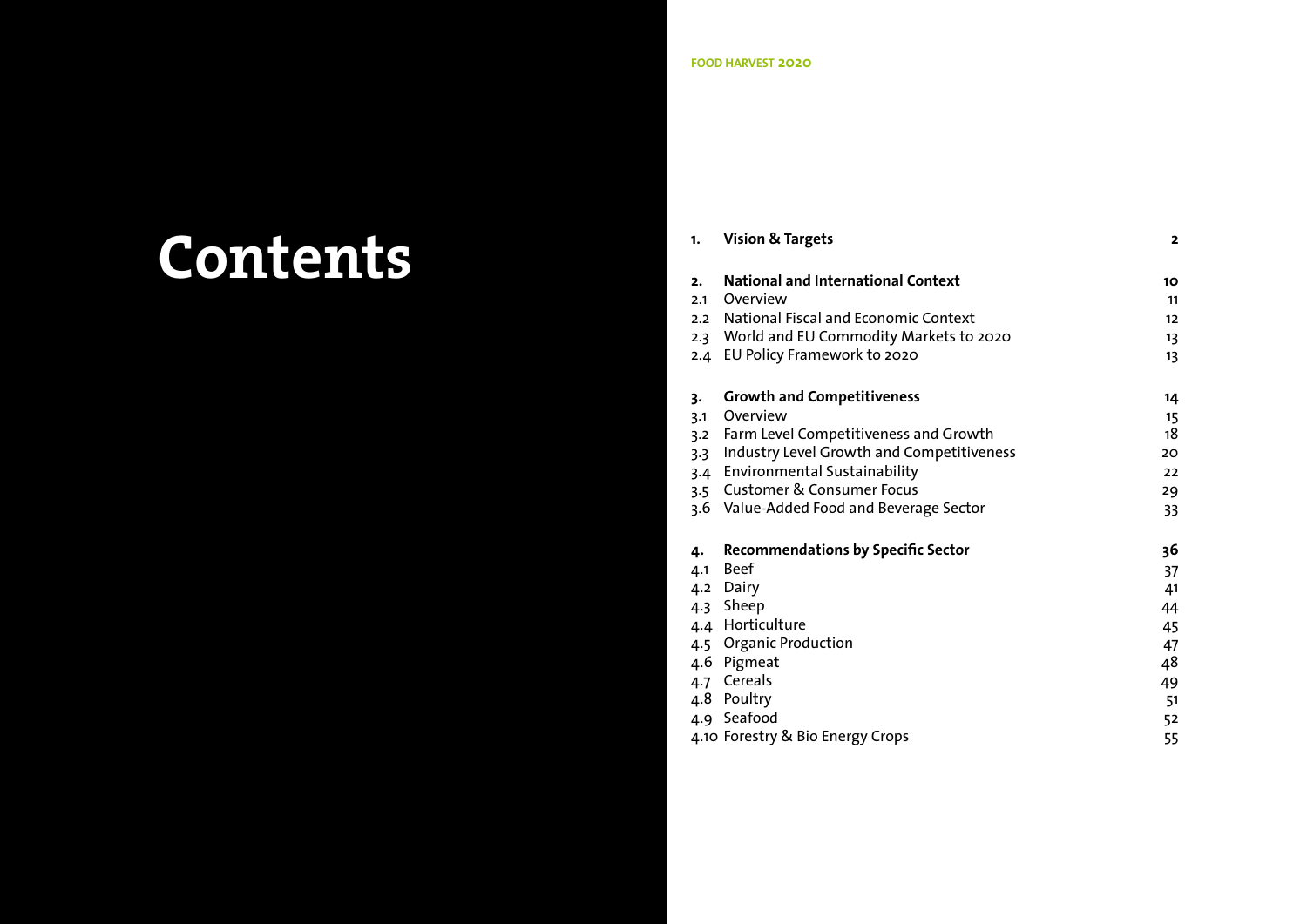

# **Vision and Targets**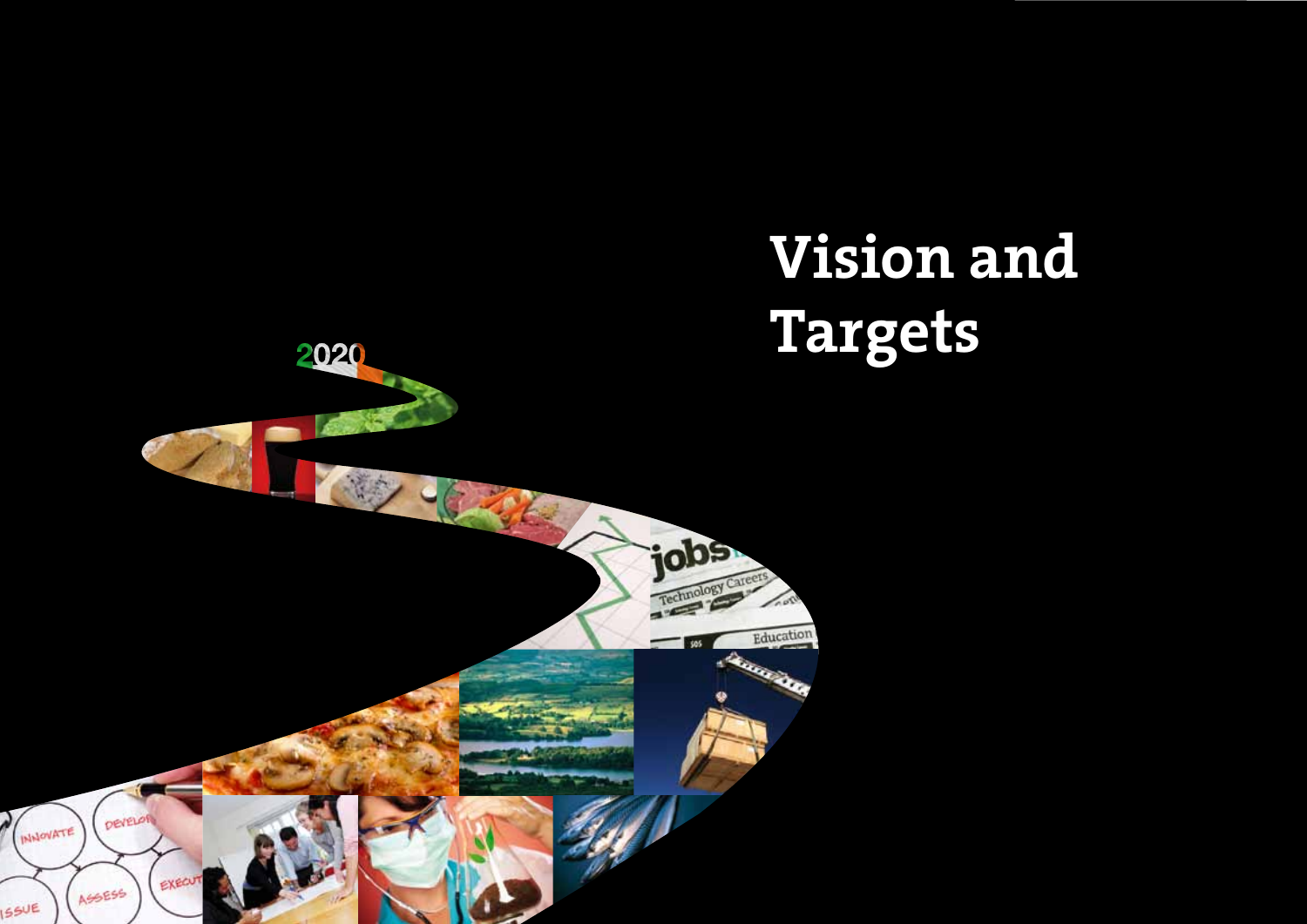# **2020 Vision & Targets**

Agri-food and fisheries is Ireland's largest indigenous industry, a sector with long historic provenance and one which, today, collectively employs some 150,000 people with an annual output of over €24 billion, and a significant weighting of activity in rural and coastal communities.

**The sector has seen a shift over the last number of years from commodities-based supply to one that is increasingly brand centred and consumer focused. The industry can identify a number of significant positives in its evolution.**

It operates to world-class standards in the areas of food safety and animal welfare. It has built a multi-billion-export industry by engaging with the diverse demands of consumers and consistently meeting the exacting specifications of some of the world's most prestigious retailers and food service providers.

This acknowledged, the sector operates in an environment of considerable challenge. For farmers and fishermen, the disparity between the cost of production and remuneration is a critical issue for ongoing viability. At the processor and manufacturing level, a perceived lack of scale, fierce international competition, international retail consolidation and changing consumer demands are challenges which require concerted action.

In a decade that begins in extremely difficult economic circumstances, farmers and fishermen have taken the brunt of a dramatic fall in returns in many sectors. Irish food and drink exports continue to struggle with currency fluctuations and a recessionary trading environment in key markets. It would be understandable if such concerns coloured a longer-term assessment of prospects ahead.

**However, while the years leading to 2020 will see a continuation of some of these challenges, the most compelling picture that emerges of the decade ahead is one of opportunity. In particular, the opportunity for the Irish agri-food industry to grow and prosper sustainably through the delivery of high quality, safe and naturally based produce.** 

A sustainable agricultural sector requires that the highest possible returns are secured for the high-quality food produced. To achieve this, Ireland needs to address a number of structural challenges to meet the competitive challenge of the international marketplace. It also must focus particular resources on the opportunity presented by consumers who demand the highest quality in production and environmental standards, expect clear visibility on sustainability issues and, crucially, are willing to pay a premium for this.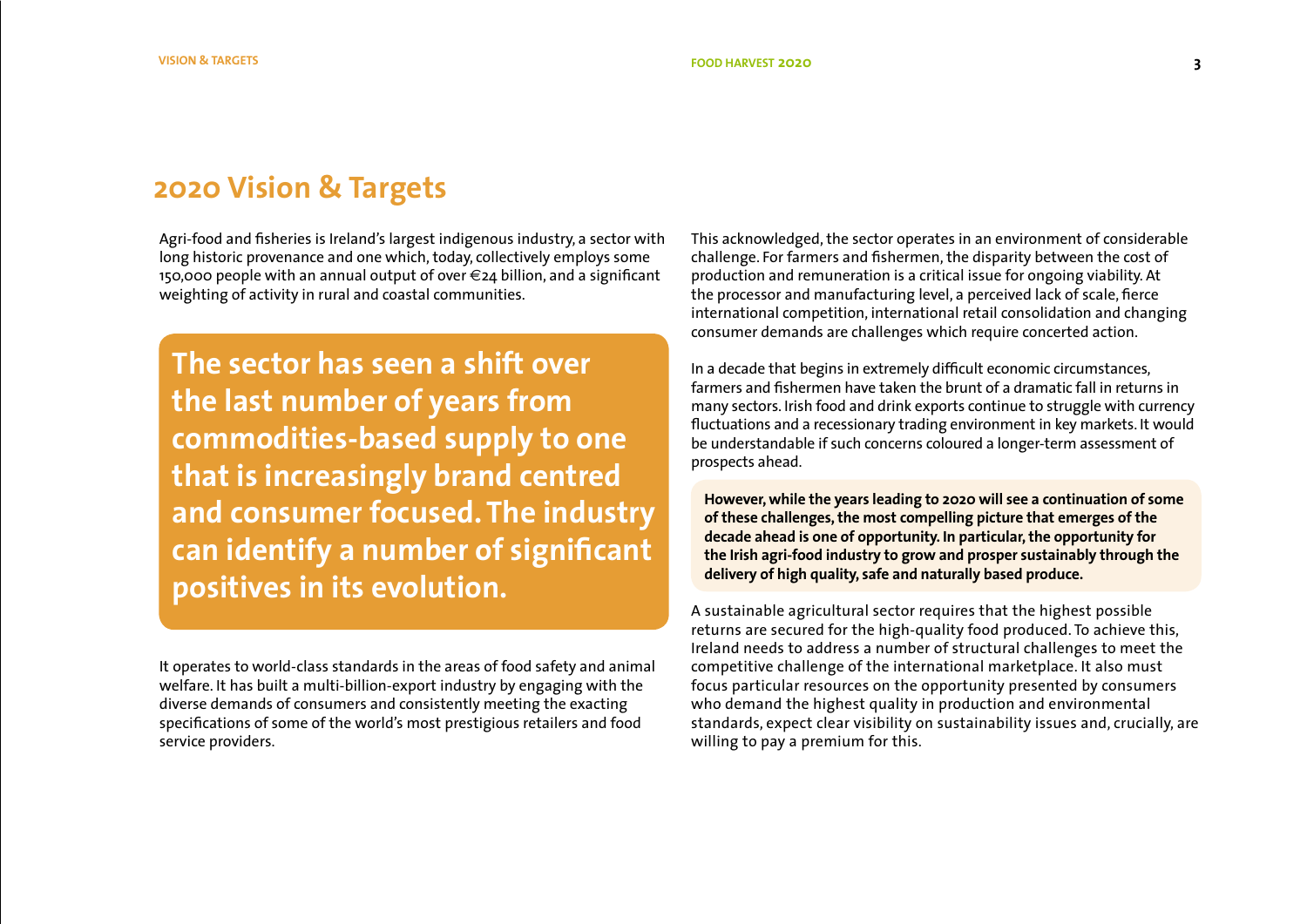This report offers a vision of this future. Grounded in facts and a careful analysis of industry, consumer and global trends, it identifies the opportunity for a dynamic, forward looking agri-food industry. It envisages a sector that can reap considerable rewards if it works and acts 'smartly' so as to make the most productive use of Ireland's rich natural 'green' resources in a way that is both economically viable and sustainable in the future.

# Smart: The Approach

The development of the smart economy is a foundation Government policy for economic renewal. To prosper and develop in the coming decade, the Irish agri-food and fisheries industry must itself become 'smart'. This involves developing new working relationships in the food chain, piloting new product streams, targeting its resources at new markets, enhancing levels of productivity and competitiveness, and developing leadership positions across a range of sectors.

In short, it must invest in ideas, knowledge and skills, encourage innovation and creativity, and recognise new opportunities for collaboration across the food supply chain and with other competitors.

### **Primary Producer**

- Reduced costs
- Higher productivity
- Higher value output

### **Food Industry**

- Better targeted R&D
- Collaboration & convergence
- Enhanced market responsiveness

# **smart**

**Consumer**

- Facilitate informed choice
- Innovative product range
- Educated as to product benefits

### **Ireland**

- Greater partnership between industry & science
- Culture of entrepreneurism & innovation fostered
- AgriFood sector's position within Smart Economy recognised
- "Spill-over" benefits for other sectors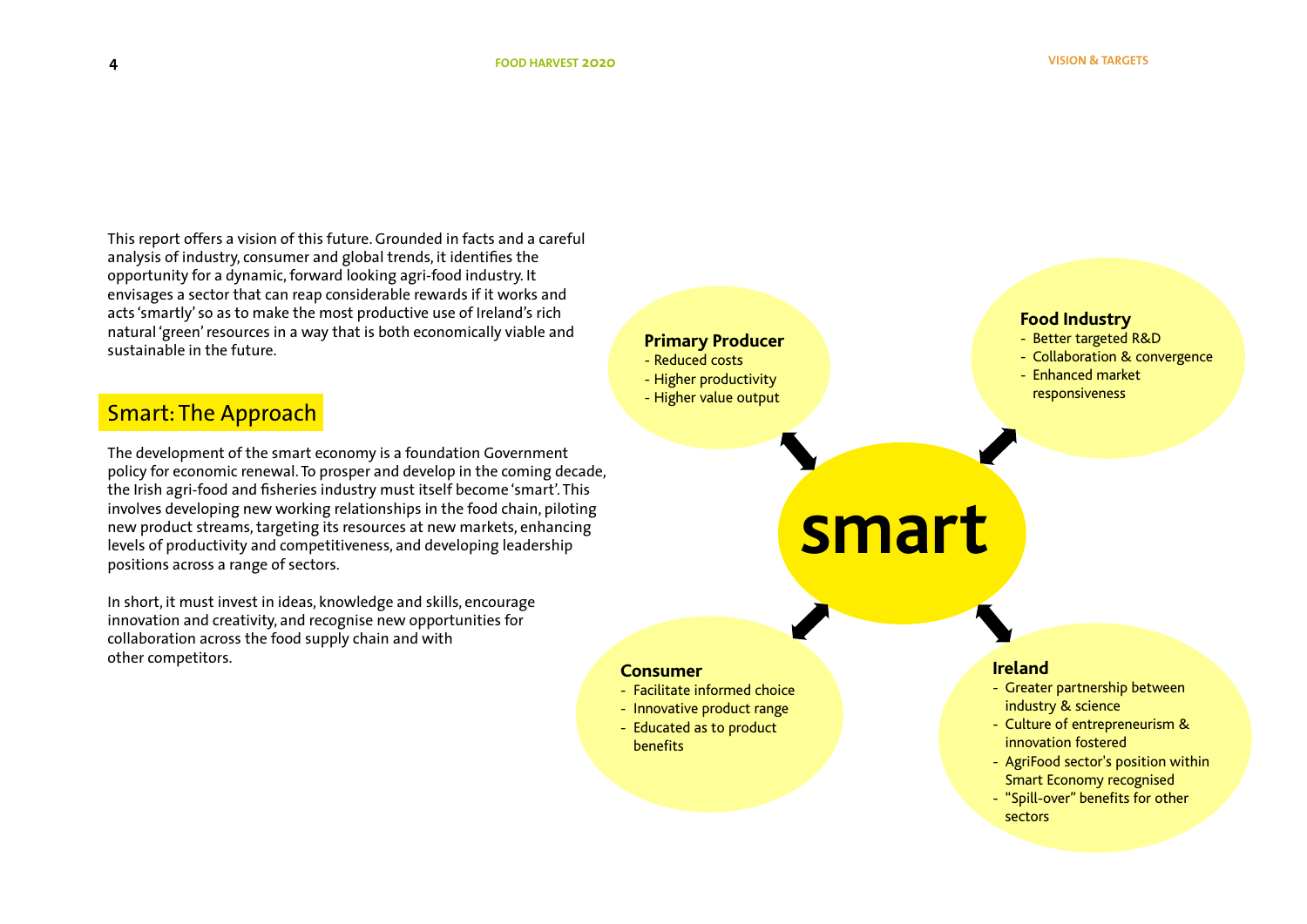# Green: The Opportunity

Ireland's historic association with the colour green is linked to our unspoilt agricultural landscape and our temperate climate. The modern use of 'green' to identify concern for the natural environment has, for some time, been recognised as representing a natural marketing opportunity for Irish agri-food to build on. This relationship must be refined and communicated effectively over the coming decade, to demonstrate Ireland's commitment to the principles of sustainability and the implementation of world-class environmental practices.

Ireland's extensive, low-input grass-based production systems are the foundation of its green credentials, while fish farming in Ireland, although a much more recent undertaking, has also shown considerable determination to minimise its negative environmental impacts.

Through sustained investment, a collaborative interdisciplinary approach and focused marketing, Ireland can become synonymous with the production of environmentally sustainable and welfare friendly products. This should result in consumers in key markets recognising implicitly that, by buying Irish, they are choosing to value and respect the natural environment.

### **Primary Producer**

- Enhanced market position from Ireland's natural resource - Valuable role as guardians
- of the rural environment
- Reduced input costs particularly on energy and waste

### **Food Industry**

- Better alignment with the environmentally conscious consumers
- Meeting growing consumer demand for products that are produced and branded ethically
- Carbon trading (ETS) cost reductions

# **green**

- **Consumer**
- Trust in Irish produce as clean and green
- Transparent methods of food production with full traceability and sustainability audit
- Access to natural produce with low carbon footprint compared to competitors

### **Ireland**

- Contributes to Ireland's overall environmental agenda
- Positive branding of Ireland as green and clean
- Wider tourism benefits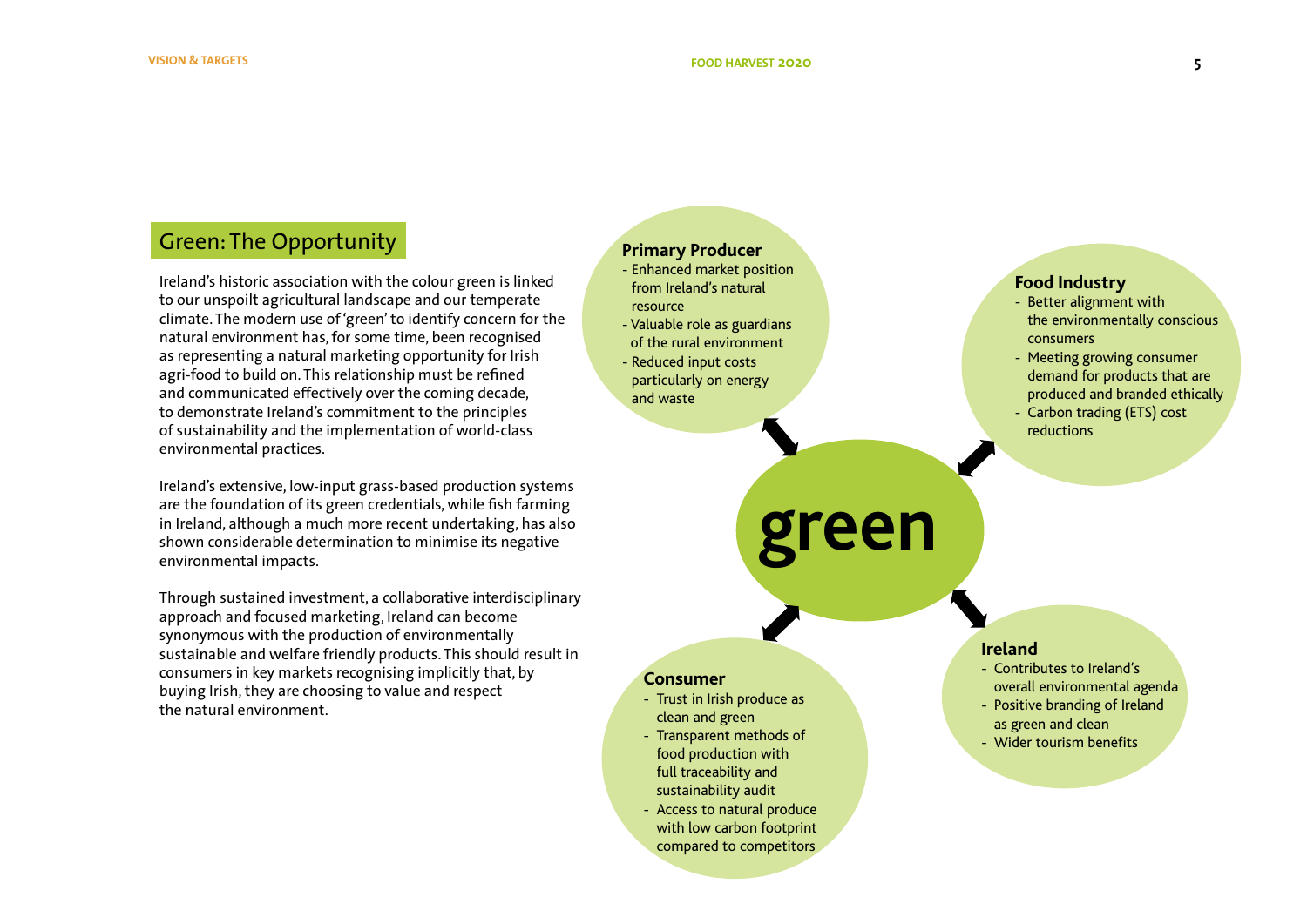# The Global Context

In the years to 2020, an increase in demand for food must inevitably follow surging global population growth. In 1999, the world's population crossed the six billion threshold for the first time; in 2012, it will reach seven billion and by 2025, eight billion. In tandem with this, rapid economic development in countries such as Brazil, Russia, India and China, is creating sophisticated new consumer audiences who demand new and diverse food solutions. Meanwhile, in the more mature EU and US markets, consumers will increasingly seek out and pay a premium for foods with clear and credible health, wellness and sustainability attributes. The opportunities for naturally produced Irish food and drink products are considerable, provided the industry remains competitive and committed to robust and best-in-class environmental protection.

To meet this potential, the Irish agri-food and fisheries industry must put smart thinking at the core of both its strategy and action. Irish companies must seek new markets, develop new product streams that meet changing consumer demand, as well as finding new ways to assert Ireland's environmentally friendly credentials to target the premium end of the market with high-value products.

Ireland's pre-existing strengths as a food producer are considerable but there is little room for complacency. Taking the smart approach invites us to consider new approaches to demonstrating these credentials. In this regard, consideration should be given to the merits of promoting a more holistic marketing image centred around the concept of 'Brand Ireland', which could link Ireland's role as a natural food producer with its obvious attraction as a tourist destination. Recognising that all visitors are representative of our consumers and customers, the Irish food industry could declare itself open to inspection by saying to visitors, in the friendly, informal way that is both quintessentially Irish and modern, 'come visit us'

Regardless of the target market, improving competitiveness across all market segments must be a priority. Producers must look at using new and emerging systems of sustainable production, while recognising that increasing economies of scale and production efficiency are central to reducing cost. At industry level, consolidation is needed if companies are to compete with the major players that currently dominate global markets.

*Food Harvest 2020* foresees Irish companies increasingly recognising that sharing resources through strategic initiatives will be central to knowledge generation, pursuing consumer and market trends, and making the best use of its human capital. Consolidation, collaboration and 'co-opetition' will be central to this.

Co-opetition refers to the strategic decision of companies to work cooperatively in markets where pooling resources would be most effective, while remaining competitors in markets where this remains a pragmatic option. Examples of co-opetition would include members of a supply chain working together to improve quality and/or reduce costs, or firms working together to supply a large customer.

In the smart vision of enlightened new approaches, Irish companies need to recognise that in an environment of reduced exchequer funding, the research, creativity and innovation paradigm that is fundamental to growing high-value exports requires new ways of working together at industry level. This will prove fundamental to ensuring the industry generates increased employment opportunities in processing and production, improves income stability and secures reasonable returns for primary producers and for business.

Verified environmental quality in the farming, fishing and the food processing sector will be at the heart of smart, green growth. Recognising that enhanced environmental controls are essential to maximising export returns, industry will work collaboratively to ensure the environment is protected and, if possible, improved.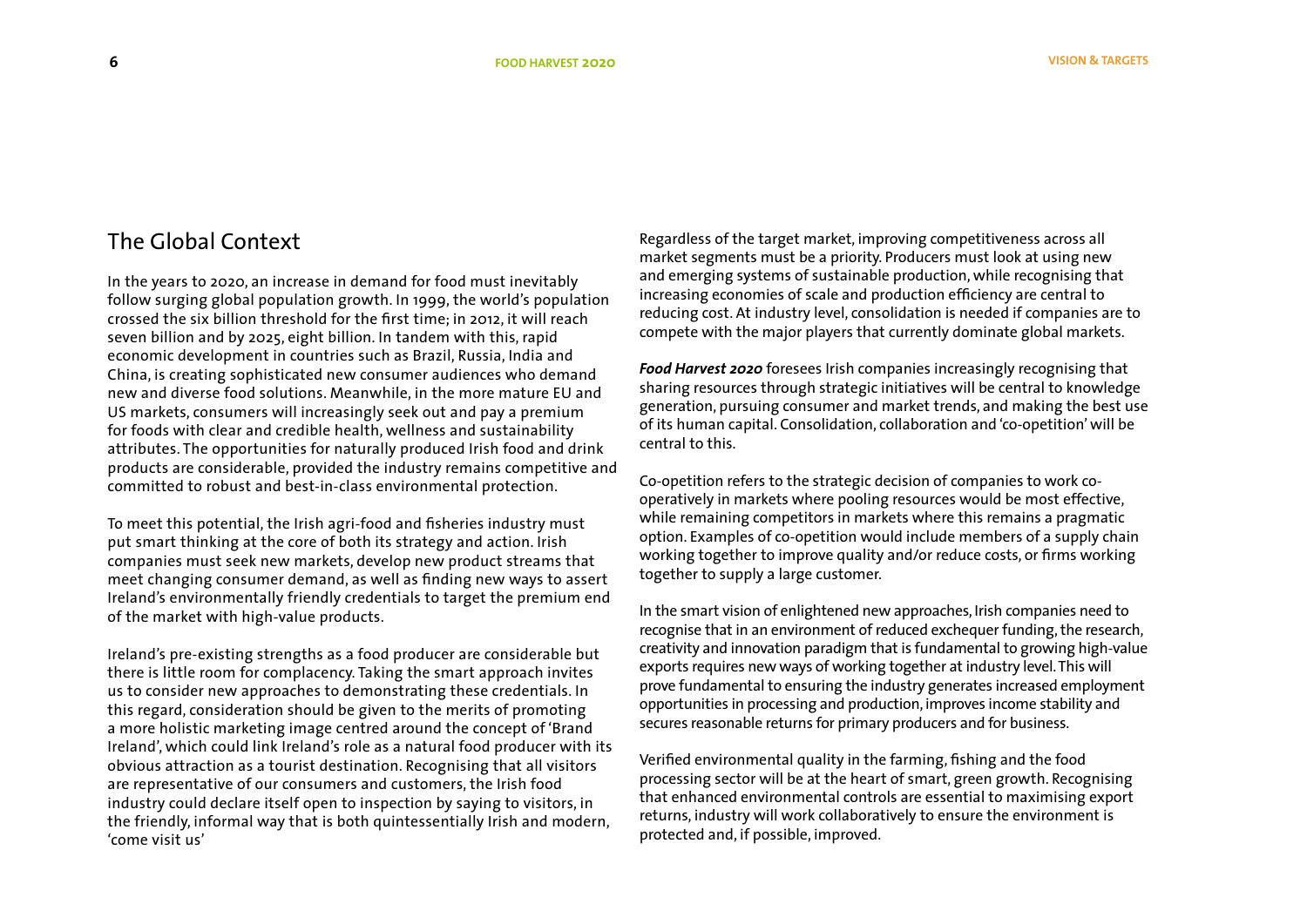# Sustainable Growth: The Goal

As Ireland's agri-food and fisheries sector sets out to meet changing customer expectations and retailer demands in the coming decade, the rewards of a smart, green approach will be most clearly measurable in sustainable growth.

Minimising input and distribution costs, while verifying the environmental credentials and fundamental quality of Irish food and drink products are critical steps to the sector's overall ability to deliver long-term profitability. Sustainable growth will also depend on addressing fragmentation, consolidation at processing level, engaging in new product development, and coordinated and resourced marketing campaigns, including those under an umbrella brand for Ireland.

The vision in this report is of a dynamic, consumer-responsive sector, which can achieve sustainable growth despite the continuing challenges of volatility in input costs and world food prices. A food industry model that leverages innovation to deliver high quality, efficiently produced outputs is central to this.

### **Primary Producer**

- Increased returns
- Greater supply chain co-ordination
- Less exposure to price volatility
- Greater economies of scale through less fragmented production base

### **Food Industry**

- Increased value-added output
- Greater consolidation & scale
- Higher profitability
- Enhanced SME base

# **growth**

### **Consumer**

- Preferences satisfied
- Health benefits
- Loyal customer
- base

### **Ireland**

- Export led growth
- Security and growth in employment
- Regional development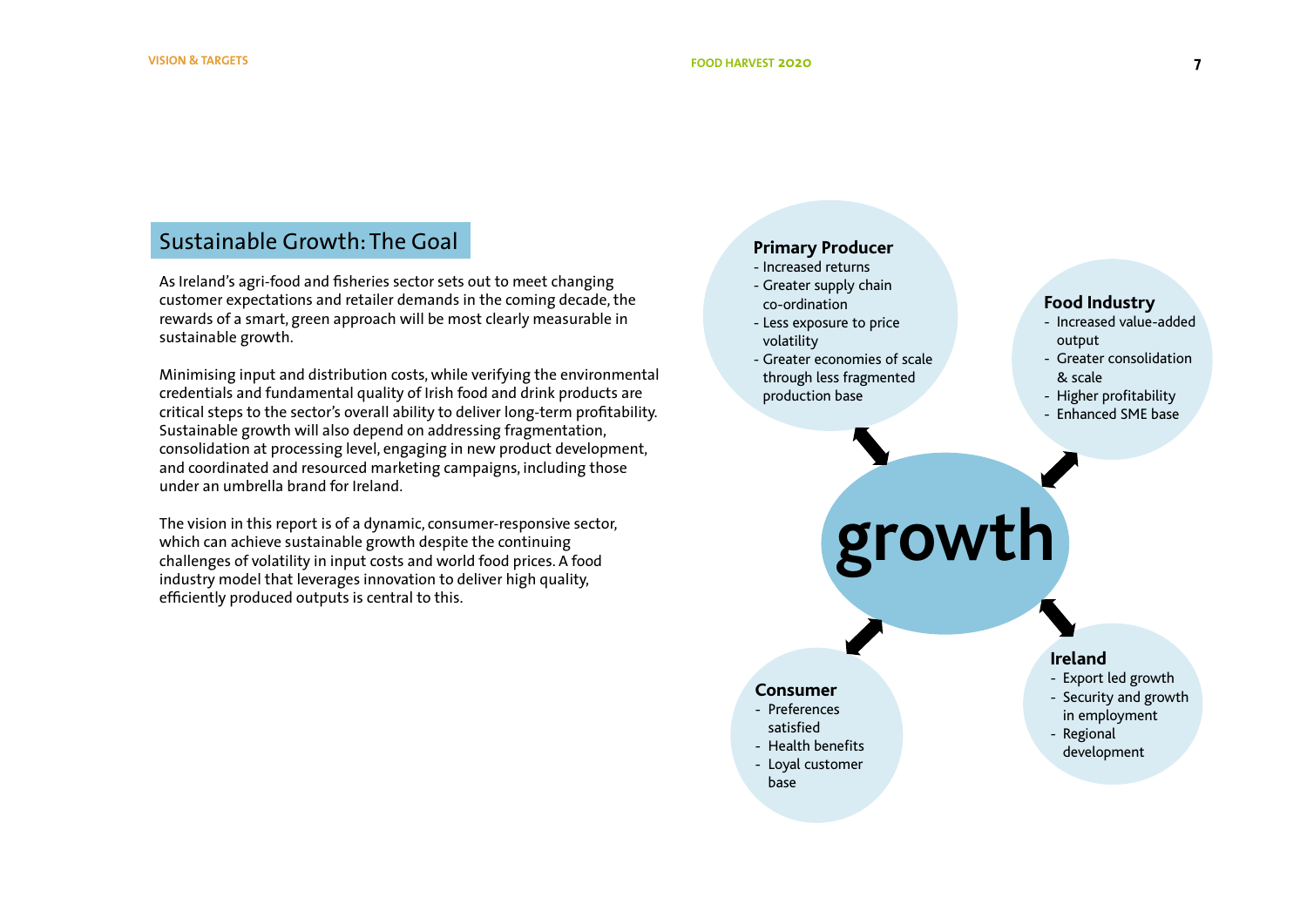# **Growth targets for 2020**

On the basis of available data, the Committee believes that the following targets are achievable by 2020:

- Increasing the value of primary output in the agriculture, fisheries and forestry sector by  $\in$ 1.5 billion. This represents a 33% increase compared to the 2007-2009 average.
- Increasing the value-added in the agri-food, fisheries and wood products sector by  $\epsilon_3$  billion. This represents a 40% increase compared to 2008.
- Achieving an export target of  $\epsilon$ 12 billion for the sector. This represents a 42% increase compared to the 2007-2009 average.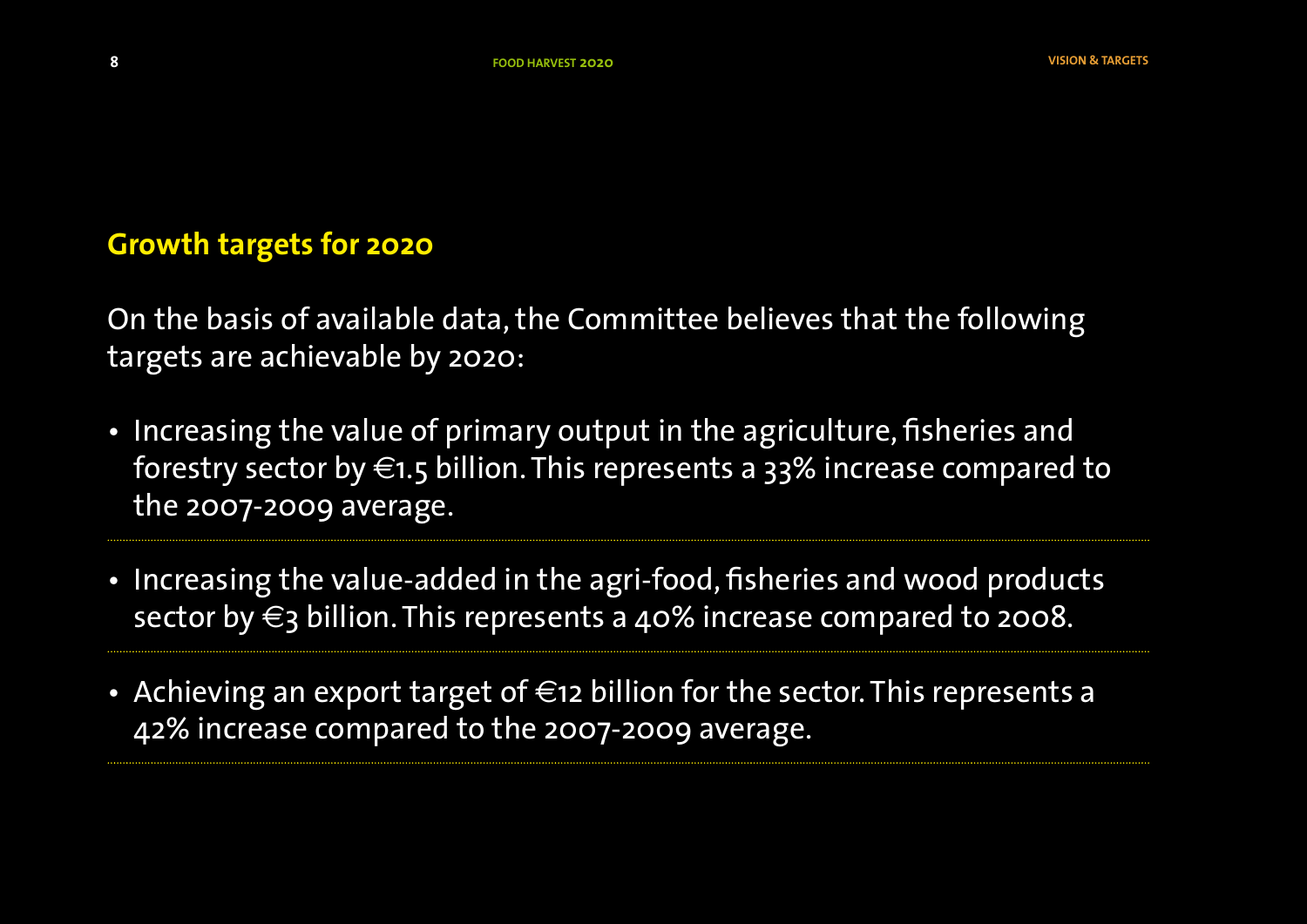# **Overall Vision**

Prioritise R&D

Improve skill levels

Maximise adoption of best practice

Foster creativity and entrepreneurship

Rationalise and collaborate at industry level

Improve focus on consumer preferences

Review institutional support and regulatory burden

# **Act Smart green**

Prioritise environmental protection

Capitalise on natural advantages and resources

Build environmental credibility through research and actions

Develop an umbrella 'Brand Ireland'

Satisfy consumer requirements and preferences

Conserve biodiversity

Align sustainability across the supply chain

# **Achieve growth**

Increase the value of primary output in the agriculture and fisheries sector by €1.5 billion by 2020

Increase value-added output by €3 billion by 2020

Achieve an export target of €12 billion by 2020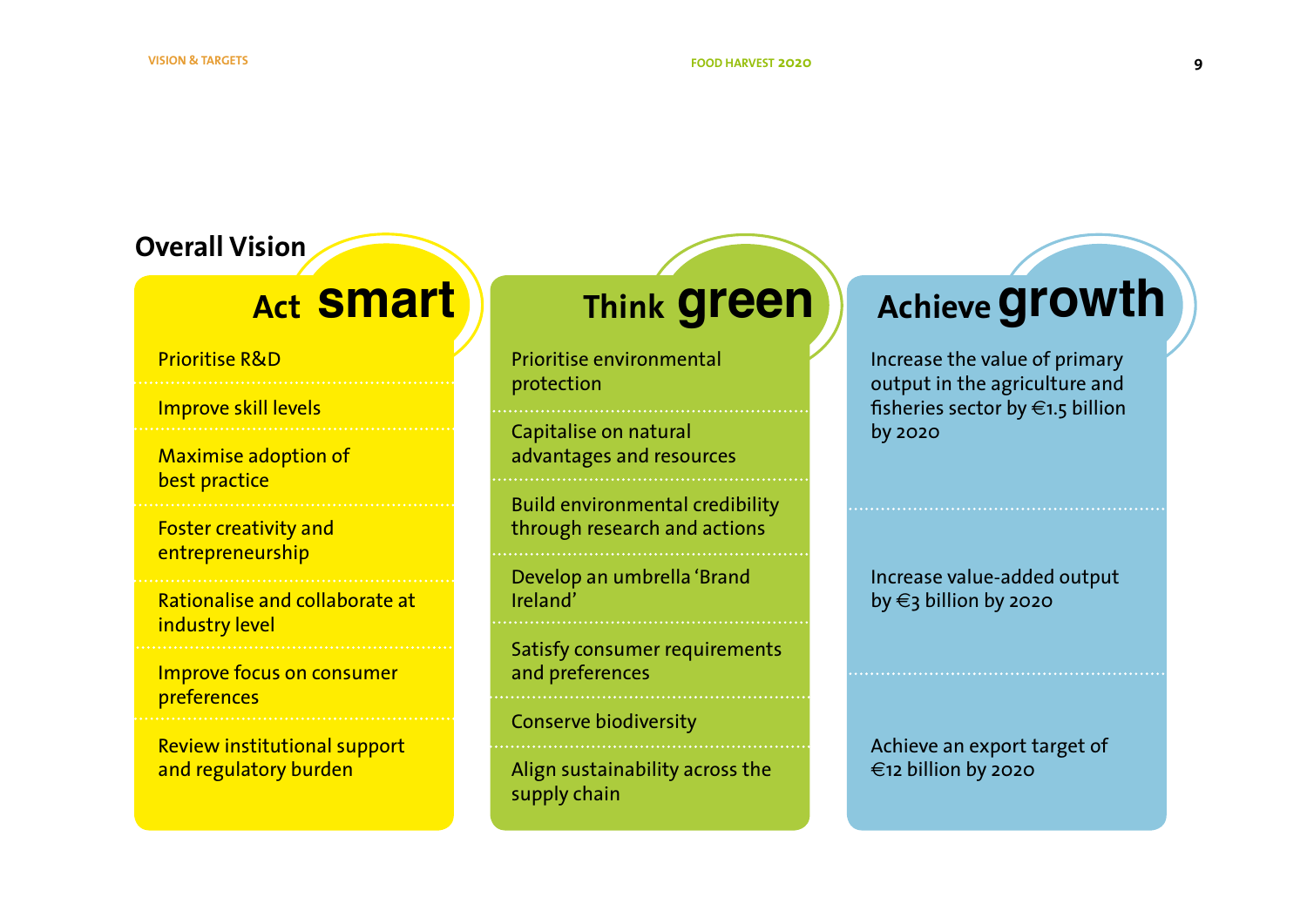**National and International Context**

2020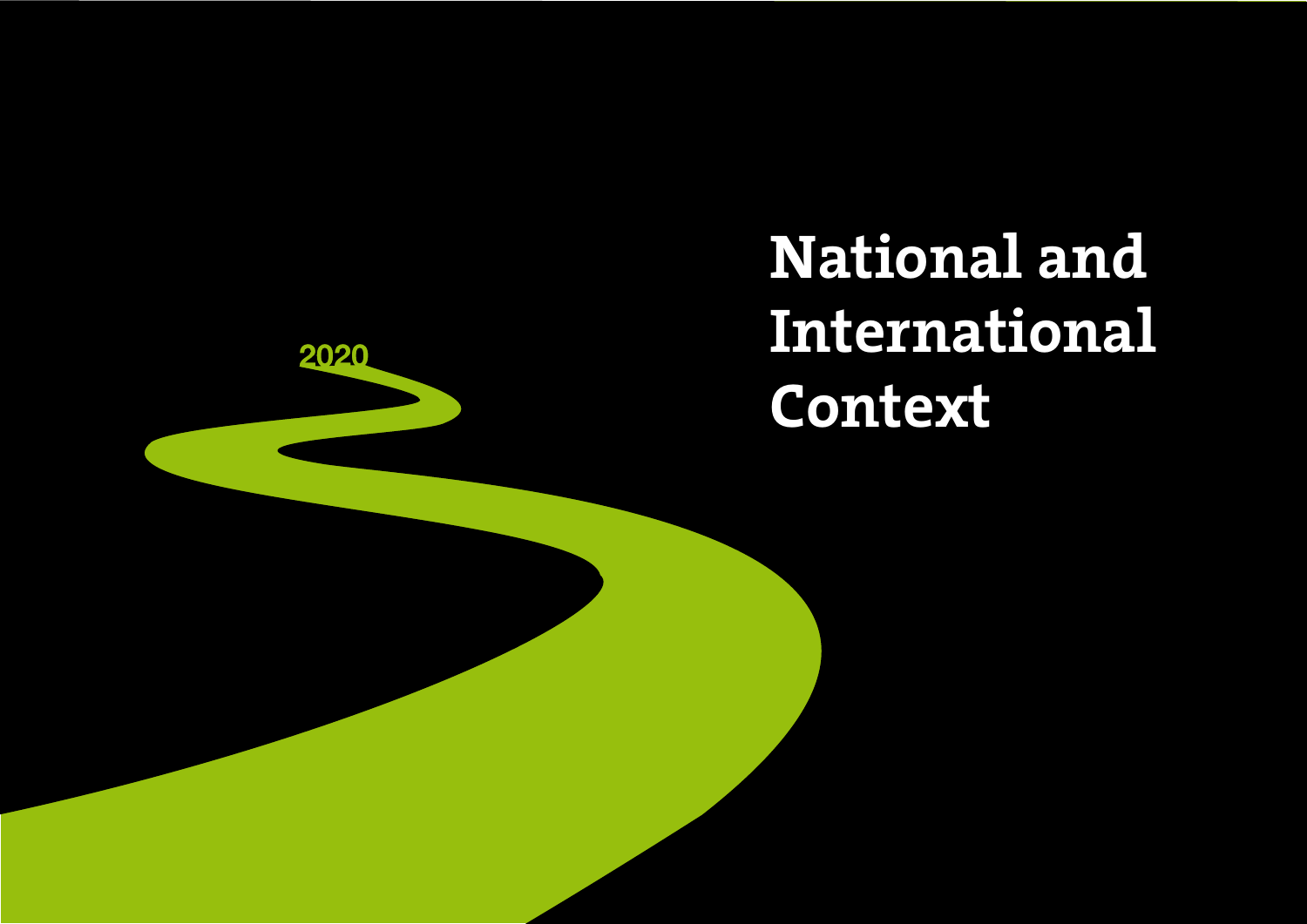# **National and International Context**

# **Importance of Agri-Food and Fisheries Sector at a glance**

**Contributes gross annual output approaching €24 billion**

**Directly employs over 150,000 people**

**Provides the outlet for the produce from Ireland's 128,000 family farms**

**Represents 60% of manufacturing exports by indigenous firms** 

**Domestically sources 71% of its raw materials**

### 2.1 Overview

The agri-food and fisheries sector is Ireland's most important indigenous industry. It is widely recognised as having a key role to play in Ireland's export-led economic recovery. With €7bn in exports the sector currently accounts for over half of manufacturing exports, by Irish owned firms and serves in excess of 160 export destinations.

The vision of this report is to increase this export value to  $\epsilon$ 12 billion by 2020.

The geographical distribution of the agri-food and fisheries sector is highly significant in any assessment of its future wealth and employment generation potential, as it plays a particularly important role in the socio-economic fabric of rural and coastal communities.

The role of farming in the stewardship of the natural landscape has become far more visible over the last decade and provides a robust platform for the future development of rural Ireland that is economically viable, socially inclusive and environmentally sustainable.

Substantial investment in agriculture, marine and food research over the past decade has allowed Irish companies to build up wide-ranging expertise particularly in key dairy and beef sectors. This investment is a springboard for a future strategy of innovation and differentiation by Ireland's large, dynamic and innovative food companies, many of which are significantly established in export markets.

Through investment and innovation, meat and dairy, Ireland's traditional leading export sectors, have been strengthened and safeguarded, but also, augmented by world-leading expertise in ingredients, infant formula and other functional and prepared consumer foods. Major investment in marketing in the alcoholic beverage sector has increased the international market penetration of Irish spirits to over 100 countries and created a cadre of key brands with worldwide recognition.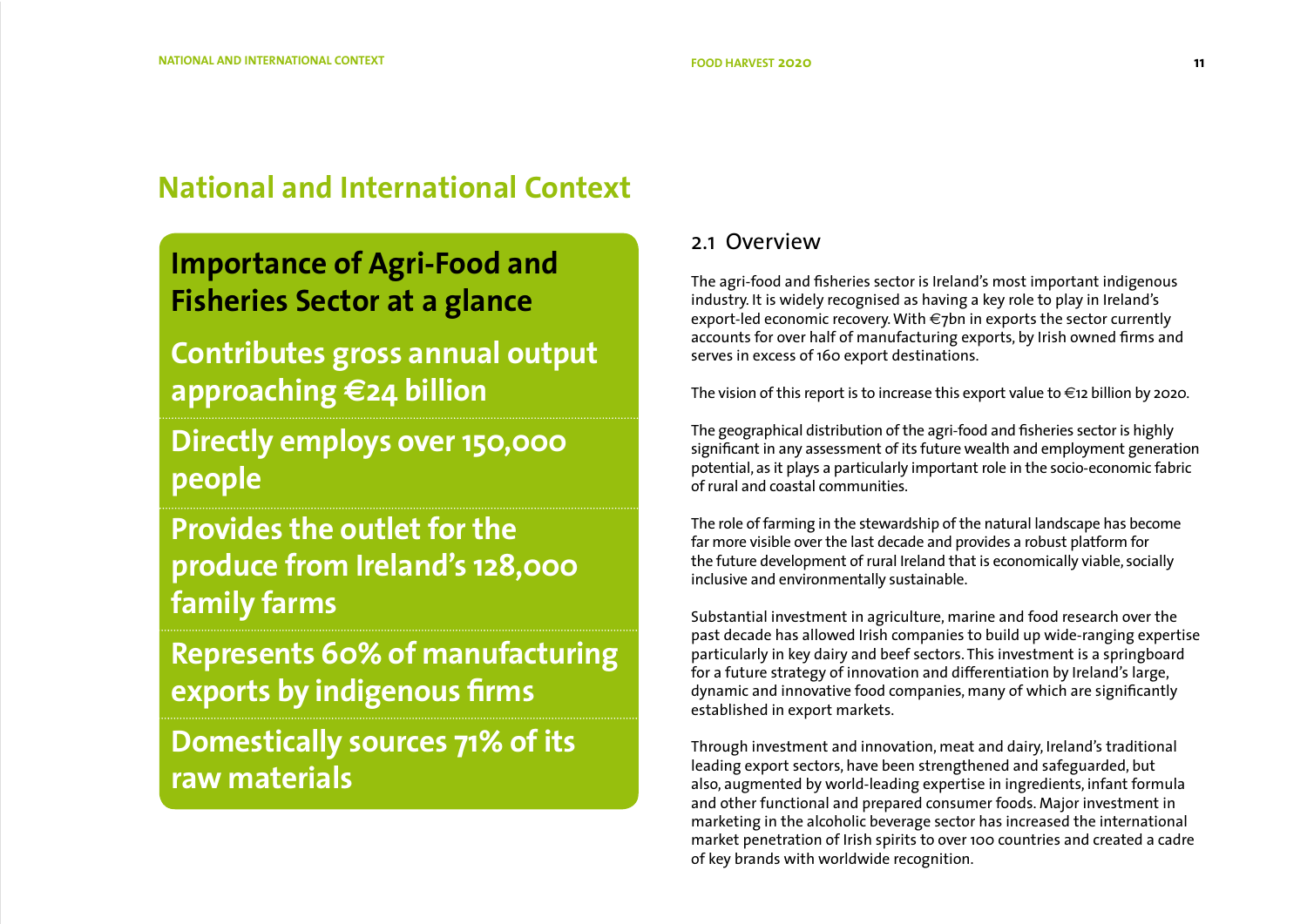The emergence of a significant artisan food sector, responding to consumer demands for locally produced, hand-crafted food products, has brought a new stream of entrepreneurs into the sector with many rapidly developing from micro entities into small and medium-sized food companies which have been highly effective ambassadors for Irish food culture abroad.

Undoubtedly, there are challenges facing the industry over the next decade. However, addressing these in a coordinated and strategically focused 'smart' manner will unlock the considerable potential that exists to increase output and the overall value of the agri-food and fisheries sectors to the Irish economy.

This process will increasingly recognise that the potential for Irish agriculture and fisheries to create employment must extend beyond the strict definition of 'food production' to incorporate cultural products linked to the environment and tourism. The last decade has seen the successful development of niche tourism in the areas of food and marine tourism, agri-eco trails and the craft industry. An integrated agri-food-tourism strategy has the potential to serve a growing demographic of tourists interested in authentic, culinary experiences from food trails to cookery courses. Doing so will highlight the fact that successful rural resource management is an everyday part of the Irish agri-food industry.

Underpinning all these developments must be a competitive and environmentally sustainable food production system. In the context of emerging climate change and international food security goals, Ireland's future competitiveness will be influenced by the manner in which it can effectively address and manage both of these challenges together.

Globally, management challenges will intensify, as increased food production is needed to support a growing world population. In this context, the Irish agri-food and fisheries industry, operating in 'smart' mode will recognise that environmental sustainability not only underwrites longterm growth but is, in itself, a powerful marketing tool. A major opportunity for Ireland is to find ways to differentiate itself and take the lead in a market increasingly demanding low carbon food products.

# 2.2 National Fiscal and Economic Context

Although this report stresses the need to look beyond the current economic challenges, it is important to recognise that any evolving framework must be grounded in national fiscal realities. This places stringent financial parameters in terms of the overall level of State funding available for development, particularly in the short to medium term. Any envisaged reprioritisation of policy emanating from the report will be on the basis of a reallocation of existing resources as opposed to making any new sources of state funding available.

Short-term economic prospects must be viewed in the context of exchange rate risks that have weighed disproportionately on the negative side in the recent past. The weakness of Sterling relative to the Euro, especially in 2009 and early 2010, has been seen to cause particular difficulties for Irish exporters in terms of maintaining competitiveness in Ireland's primary export market. It has also affected their ability to compete with UK exporters in other key markets.

The document *Building Ireland's Smart Economy: a Framework for Sustainable Economic Renewal* sets out Government policy for addressing the current economic challenge. Its approach on increasing competitiveness, investing in innovation and research, developing a sustainable green economy as well as its fiscal policy are reflected in this report.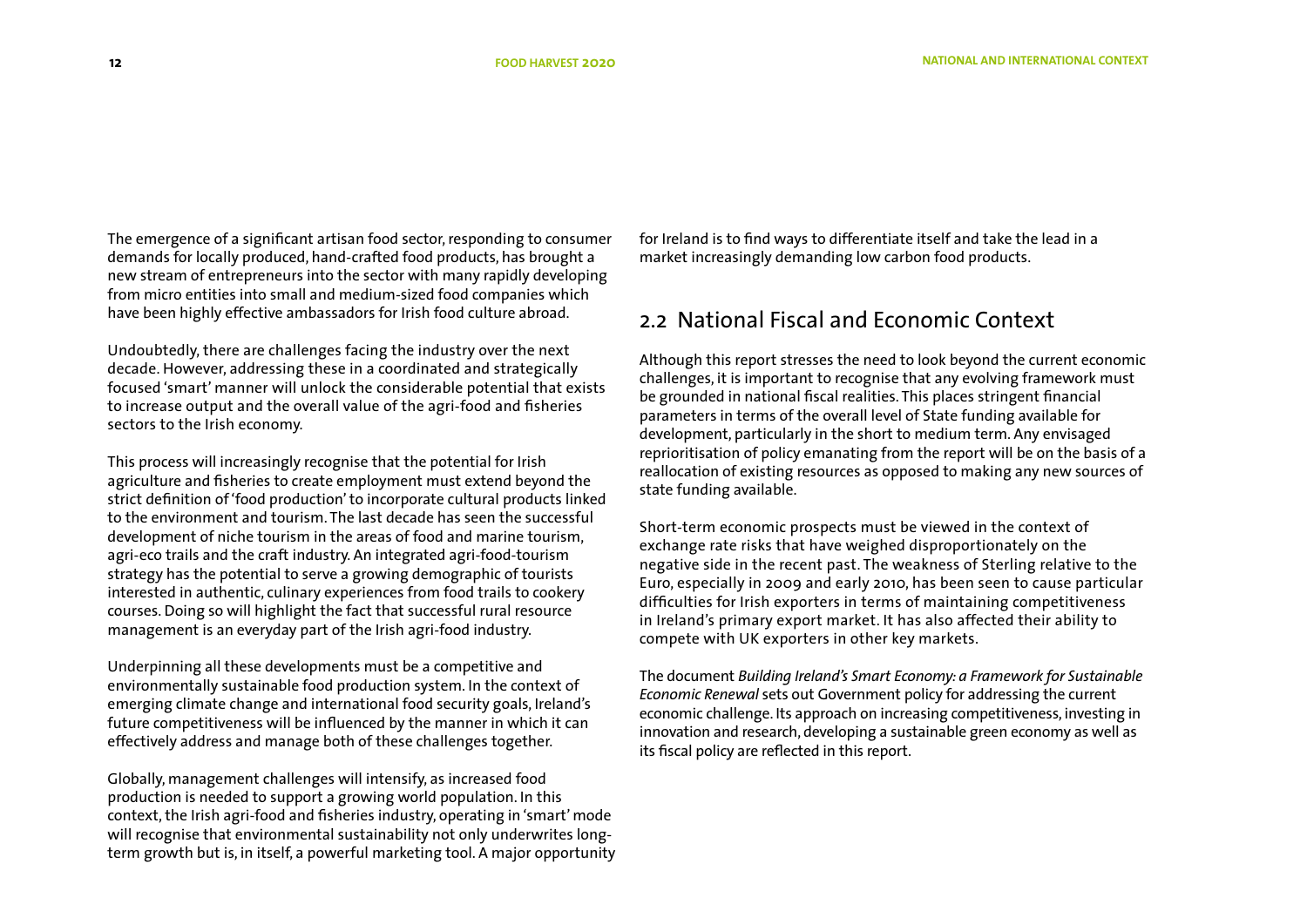### 2.3 World and EU Commodity Markets to 2020

International commodity markets have been characterised by significant price volatilities, which are expected to continue in the short to medium term. Over the coming years, price volatility will be driven by supply shifts, climate change, oil prices, energy policies (such as commitments to biofuels production) and developments in agricultural and trade policies. However, despite the ongoing international recession and heightened market uncertainty, the global outlook for agriculture is positive. From an Irish perspective, more positive market prospects in the medium to long term are based on increased global demand for dairy products, a growing shortfall in EU beef supply, economic development and population growth in developing countries and, within the EU and the US, the specific demands of an ageing and affluent population.

# 2.4 EU Policy Framework to 2020

The Common Agricultural Policy will provide the main policy framework for development of the primary agriculture and agri-food industries to 2020 and beyond. Formal negotiations have yet to begin on the CAP after 2013 and it is unlikely that full details of any new arrangements for the CAP will be agreed until late 2012. Thus, for the present, there is a degree of uncertainty as to the level and shape of future support for the sector.

The Irish Government is strongly focused on protecting the CAP budget and Ireland's share of EU funding in the upcoming negotiations. The Committee concurs with these aims. With respect to the specific measures within the CAP, the Committee would emphasise the importance of using whatever national discretion is allowed to underpin the strategies outlined in this document, which focus on enhancing our competitiveness and ensuring the long-term sustainability of the sector.

Agriculture can have significant impacts on the environment, including the provision of environmental services, such as biodiversity, flood and drought control, and as a carbon sink. Of course its impact can also be negative, accordingly from an EU, and indeed Irish policy perspective, it is imperative that the CAP is framed so that its rules are compatible with environmental requirements. Furthermore, the Department of Agriculture, Fisheries and Food (DAFF) will continue to meet its obligations under EU Directives such as the Water Framework and Birds and Habitats Directives thereby enhancing compliance with environmental laws. In the area of climate change, DAFF and its agencies will both continue research investments and enhance efforts to improve uptake of existing mitigation technologies.

The international trade policy framework, as determined though WTO and regional trade agreements, is also of enormous importance to the sector. It is therefore vital that Ireland's key agri-food interests continue to be fully reflected in the Government's input to these negotiations.

The Common Fisheries Framework (CFP) is the main policy driver for fisheries, seafood processing and aquaculture. This policy is also currently being reformed and the new Common Fisheries Policy will come into force in 2013. The delivery of a supportive policy framework at EU level will be critical for the future of Ireland's seafood sector and for ensuring that it can retain access to and grow the resource base on which the industry is wholly dependant.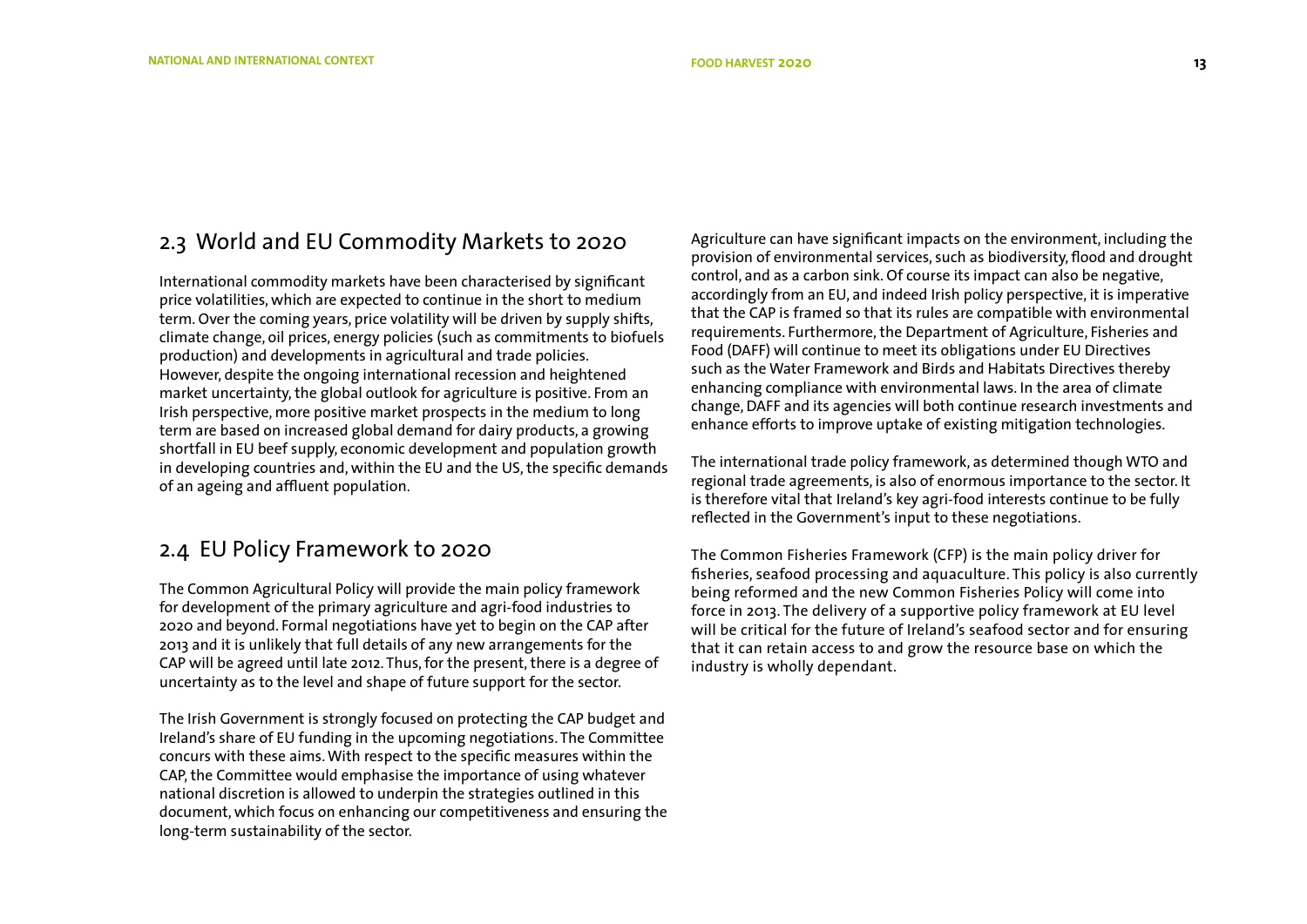# **Growth and Competitiveness**

2020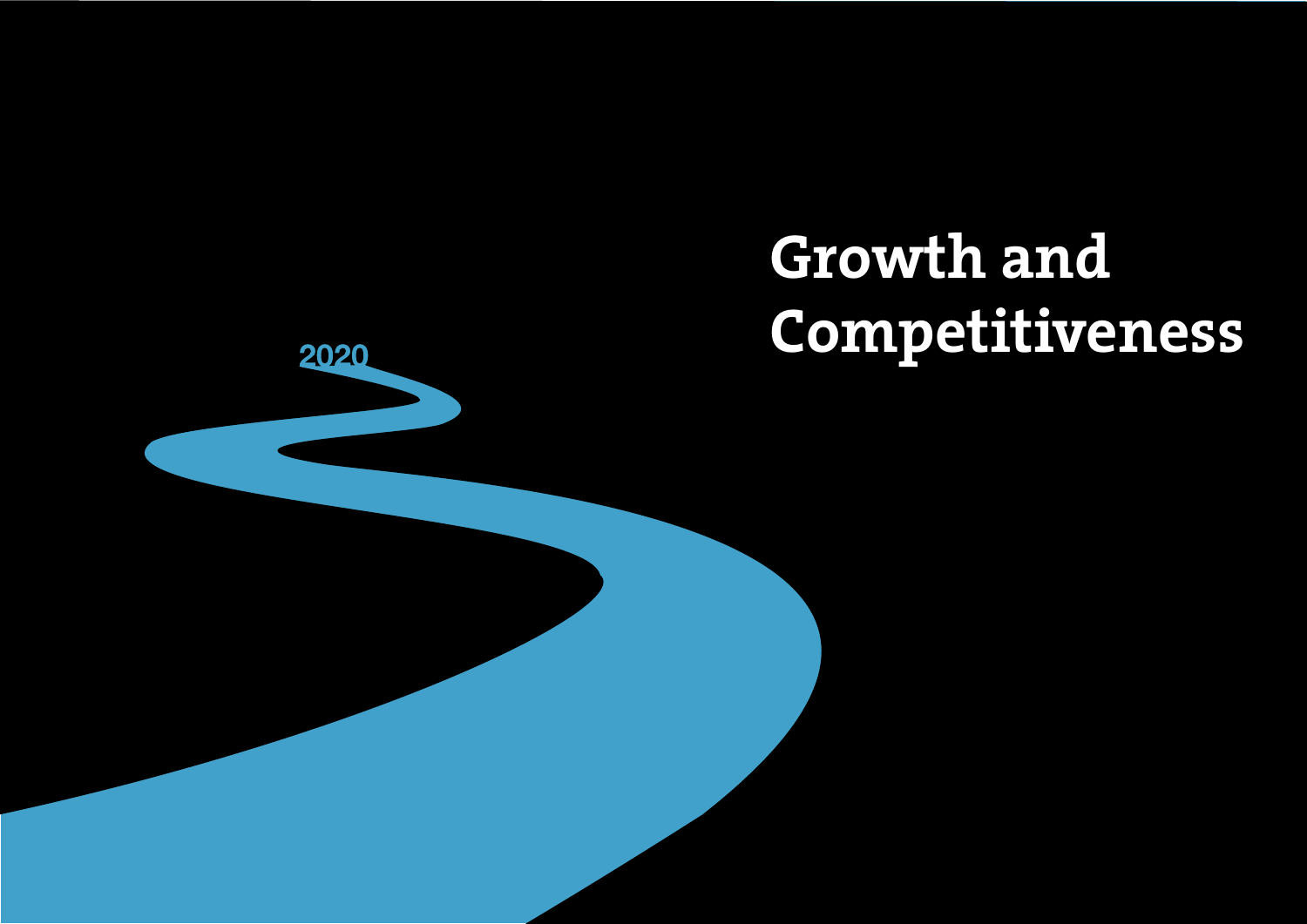# **Growth and Competitiveness**

# 3.1 Overview

**Over the coming decade, smart growth will depend on improved productivity, increased scale, targeted research, and enhanced skills and organisational capabilities. Businesses will improve scale and returns through rationalisation and collaborative working.** 

Growth will also emerge through green principles that include a better alignment with the preferences of the environmentally conscious consumer, maximising renewable resources to reduce waste and input costs, and actively embracing audited, sustainable food production systems.

The matrix on the following page identifies the key competitiveness and growth issues impacting on individual sectors. Across the board, however, a commonality of competitiveness issues can be identified that permeate through primary and processing level. The internal and external nature of the constraints are also identified, and areas, which the industry itself is best positioned to address, are clearly identified.

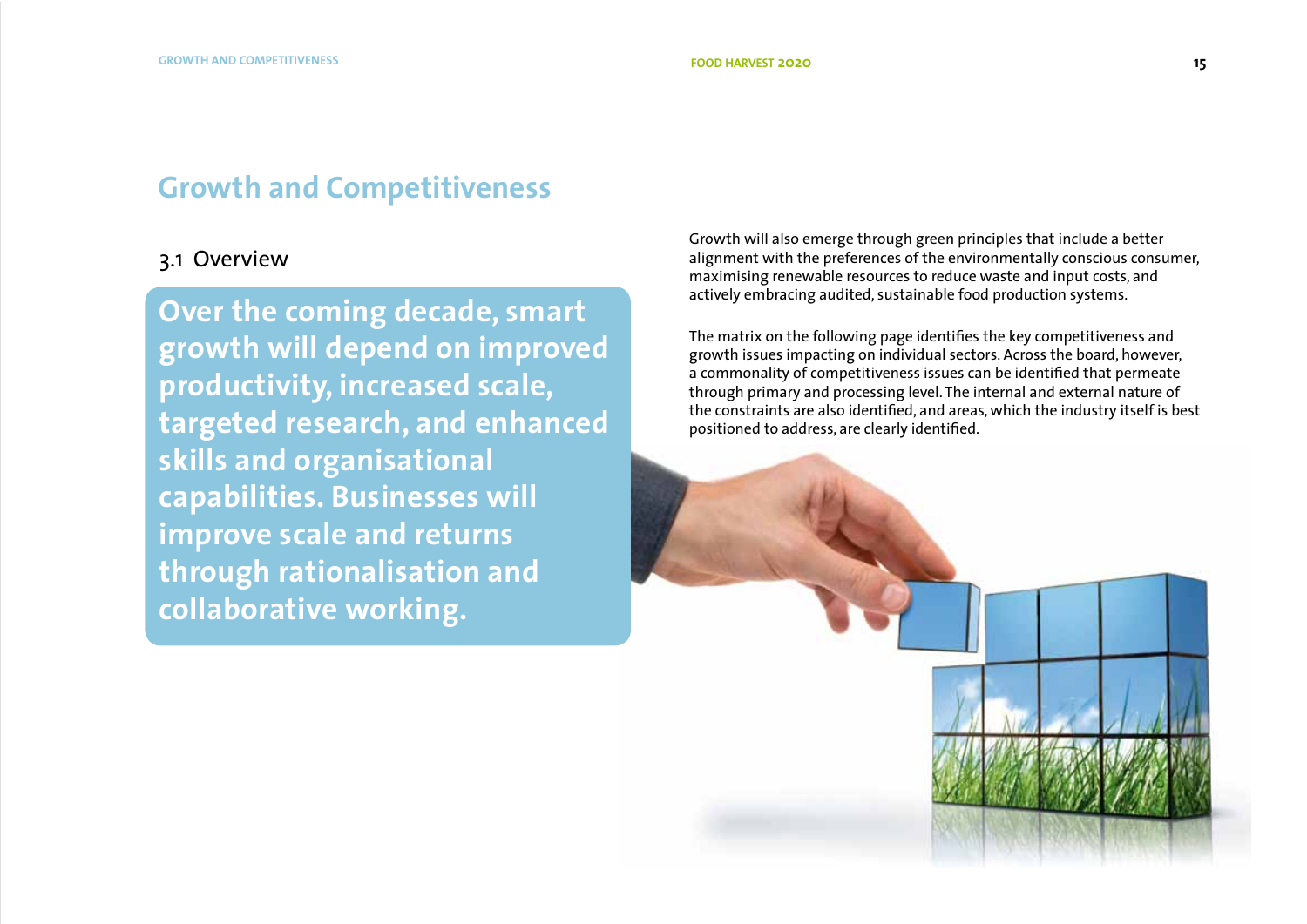# **Main Factors Affecting Growth and Competitiveness**

| C Critical<br>I Important                       | S Supporting   |                           | IN Internal to industry  |                         | <b>EX</b> External to industry |                         |                                 |                                    |
|-------------------------------------------------|----------------|---------------------------|--------------------------|-------------------------|--------------------------------|-------------------------|---------------------------------|------------------------------------|
|                                                 |                | <b>Primary Production</b> |                          |                         | Industry                       |                         | <b>Primary Control</b>          |                                    |
|                                                 | Meat           | <b>Dairy</b>              | <b>Fisheries</b>         | Forestry                | Cereals/<br>horticulture       | Primary<br>processing   | Valued-added<br>food & beverage | Internal / external<br>to industry |
| <b>Input Costs and the Business Environment</b> |                |                           |                          |                         |                                |                         |                                 |                                    |
| Energy                                          | $\mathsf S$    |                           | $\mathsf{C}$             | $\overline{\mathsf{C}}$ |                                | $\overline{\mathsf{C}}$ | $\mathsf{C}$                    | EX                                 |
| Waste mgmt/ utilities                           |                |                           | $\mathsf S$              | S                       | $\mathsf S$                    | $\overline{\mathsf{C}}$ | $\mathsf{C}$                    | IN/EX                              |
| Labour                                          |                |                           | $\overline{\phantom{a}}$ | S                       |                                | $\overline{\mathsf{C}}$ | C                               | IN/EX                              |
| Professional fees                               |                |                           | $\mathsf S$              | $\mathsf S$             | S                              |                         | S                               | EX                                 |
| <b>Export Credit Insurance</b>                  |                | $\blacksquare$            | $\overline{a}$           |                         | $\blacksquare$                 |                         |                                 | EX                                 |
| Access to Capital                               |                | $\overline{C}$            | $\mathsf{C}$             | $\overline{C}$          | $\mathsf{C}$                   | $\overline{\mathsf{C}}$ | Ċ                               | EX                                 |
| <b>Sectoral Regulation</b>                      |                |                           | I                        |                         |                                |                         |                                 | EX                                 |
| <b>Industry Configuration</b>                   |                |                           |                          |                         |                                |                         |                                 |                                    |
| Scale/Restructuring                             | $\mathsf{C}$   | $\mathsf{C}$              | $\mathsf{C}$             | C                       | $\mathsf{C}$                   | C                       | C                               | IN                                 |
| Access to land                                  | $\overline{C}$ | $\overline{C}$            | $\blacksquare$           | Ċ                       | $\overline{C}$                 | $\blacksquare$          | ٠                               | IN/EX                              |
| Productivity levels                             | C              | $\overline{C}$            | $\mathsf{C}$             | C                       | $\mathsf{C}$                   | $\overline{C}$          | C                               | IN                                 |
| Organisational Capability                       |                | $\blacksquare$            |                          |                         | $\blacksquare$                 | $\overline{C}$          | Ċ                               | IN                                 |
| Retail Concentration/ supply chain              |                |                           | $\overline{\phantom{a}}$ |                         | Ċ                              |                         |                                 | IN                                 |
| Sterling risk                                   |                |                           | I                        |                         |                                | $\overline{C}$          | Ċ                               | IN/EX                              |
| Sustainable supply chain                        | $\overline{C}$ | $\overline{C}$            | $\mathsf{C}$             | $\overline{C}$          | $\overline{C}$                 | $\overline{C}$          | $\mathsf{C}$                    | IN                                 |
| Knowledge Infrastructure                        |                |                           |                          |                         |                                |                         |                                 |                                    |
| Skills, training & education                    | $\mathsf{C}$   | $\mathsf{C}$              | $\mathsf{C}$             | $\overline{C}$          | $\mathsf{C}$                   | $\overline{C}$          | C                               | IN/EX                              |
| Research & innovation                           | $\overline{C}$ |                           | $\mathsf{l}$             |                         |                                | $\overline{C}$          | C                               | IN/EX                              |
| Technology Transfer                             | C              | $\overline{C}$            | $\overline{\phantom{a}}$ |                         |                                |                         | C                               | IN/EX                              |
| Market Knowledge                                | S              | $\mathsf S$               | $\overline{\phantom{a}}$ | $\blacksquare$          | $\mathsf{C}$                   |                         |                                 | $\sf IN$                           |
| Responsiveness to Consumer Trends               | S              | $\mathsf S$               | $\sf S$                  | L,                      | $\mathsf S$                    |                         | C                               | IN                                 |
| Branding & labelling                            |                | $\mathsf S$               | $\overline{\phantom{a}}$ | $\blacksquare$          | $\mathsf S$                    | $\overline{C}$          | $\overline{C}$                  | IN/EX                              |
| <b>Policy Environment</b>                       |                |                           |                          |                         |                                |                         |                                 |                                    |
| <b>International Agreements</b>                 | $\mathsf{C}$   | $\mathsf{C}$              | $\mathsf{C}$             |                         | $\mathsf{C}$                   | $\mathsf{C}$            | $\overline{C}$                  | EX                                 |
| <b>Market Access</b>                            | S              | $\mathsf S$               | $\sf S$                  |                         | $\mathsf S$                    |                         | S                               | EX                                 |
| <b>Environmental Policy</b>                     | $\mathsf{C}$   | $\mathsf{C}$              | $\mathsf{C}$             | $\overline{C}$          | $\mathsf{C}$                   | $\mathsf{C}$            | C                               | EX                                 |
| Food Security                                   | S              | $\mathsf S$               | $\sf S$                  |                         | $\mathsf S$                    | S                       | S                               | EX                                 |
| Institutional Support Framework                 |                |                           |                          |                         |                                |                         |                                 | EX                                 |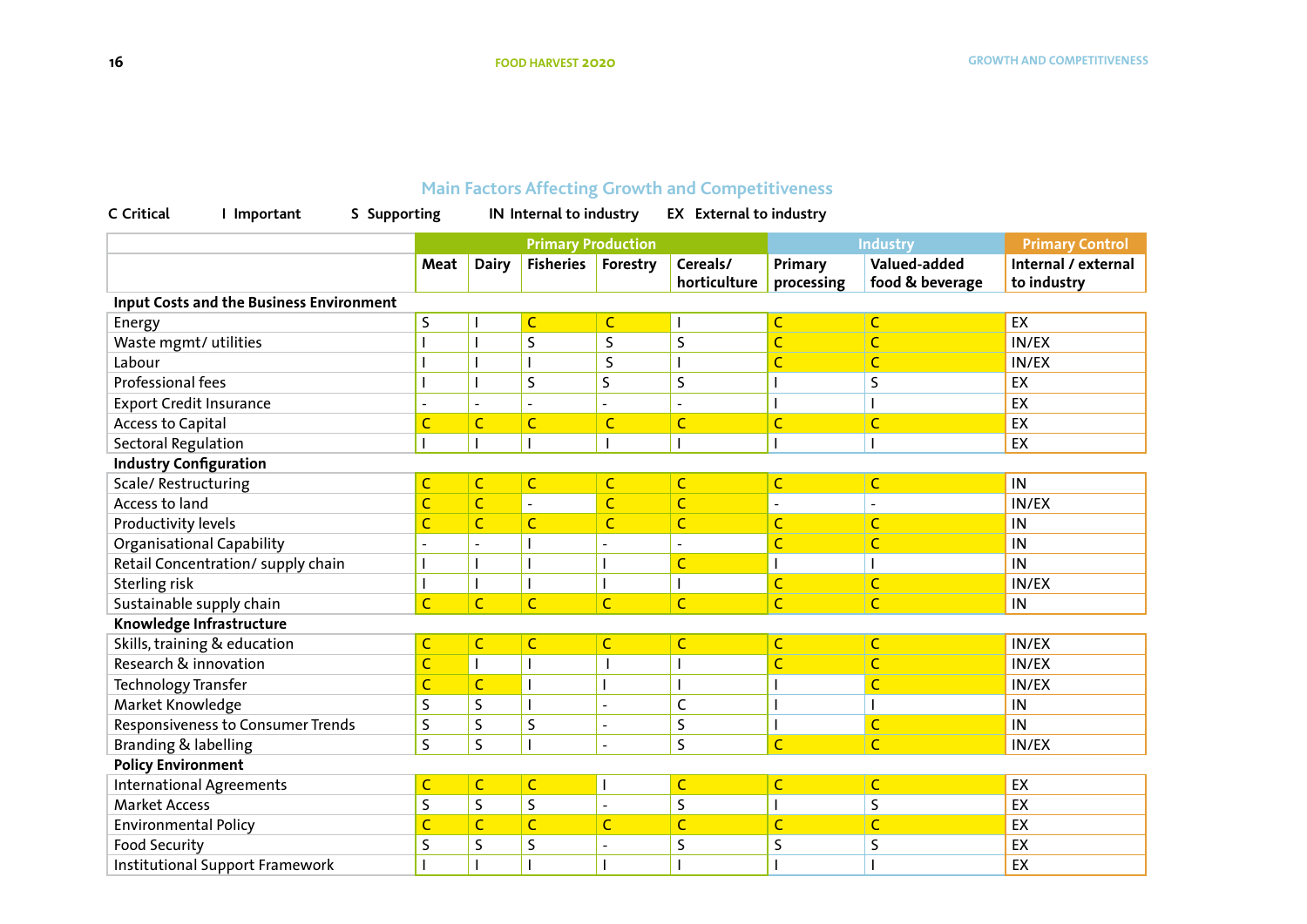### **Funding for the Sector**

In the short term, liquidity and access to suitable credit lines is a key management issue for the food industry. Examination of possible ways of managing risk in the sector is imperative in the context of the greater volatility exhibited by commodity markets in recent years.

- $\rightarrow$  The possible role of new risk management strategies such as a greater reliance on farm insurance systems to cover production and market risks should be examined by DAFF and relevant stakeholders, particularly in the context of the CAP post-2013 deliberations.
- $\rightarrow$  Irish banks, in conjunction with relevant Government Departments (DAFF and the Department of Finance), should examine the scope for the increased use of mechanisms such as chattel mortgages and invoice discounting.
- $\rightarrow$  DAFF should examine the increased targeting of State supports to the sector with a view to further promoting competitiveness and sustainability.
- $\rightarrow$  The provision of credit to the farming, fisheries and primary processing sectors and to food and beverage SMEs should be specifically monitored with a view to ensuring that the growth of viable businesses is not inhibited through lack of credit. Credit supply solutions should be supported through the work of both the Credit Review Office and the Credit Supply Clearing Group.
- $\rightarrow$  Government should consider the specific needs of the food and beverage sector in its deliberation on an export credit insurance scheme.

### **Improving the Skills Set**

A key determinant of the future success of the Irish agri-food sector will be the people that work in the sector. There is an ongoing need to attract the best people to the sector and to enhance the leadership and management skills of those working in the industry.

Knowledge of and responsiveness to changing consumer preferences will be key to maintaining a competitive edge. The level of knowledge and general awareness in relation to environmental protection and sustainability must also be improved throughout the sector. Overall, the knowledge base of those working in the industry will have to be continuously updated and developed at all levels. The universities, institutes for technology, Enterprise Ireland and Teagasc will play a key role in the development of human capital. The recommendation contained in this strategy to improve the knowledge infrastructure at both farm and industry levels reflect the Expert Group report on *Future Skills Needed In The Irish Food And Beverage Sector* published by Forfás in 2009.

### **Creating New Knowledge**

Teagasc, the Marine Institute, the universities and other third level institutions have a crucial role in creating and disseminating new knowledge t0 augment the profitability and sustainability of the Irish agri-food and fisheries industries. Targeted research and the creation of new knowledge are essential to the achievement of smart and green growth across the sectors.

Partnership with industry will be key to the transfer of the knowledge and new technologies that will underpin science-based innovation, profitability, competitiveness and sustainability. The focus must be on the delivery of results with rapid potential for economic and social impact, while aiming to protect human health, enhance nutrition and lessen environmental and climate change impacts.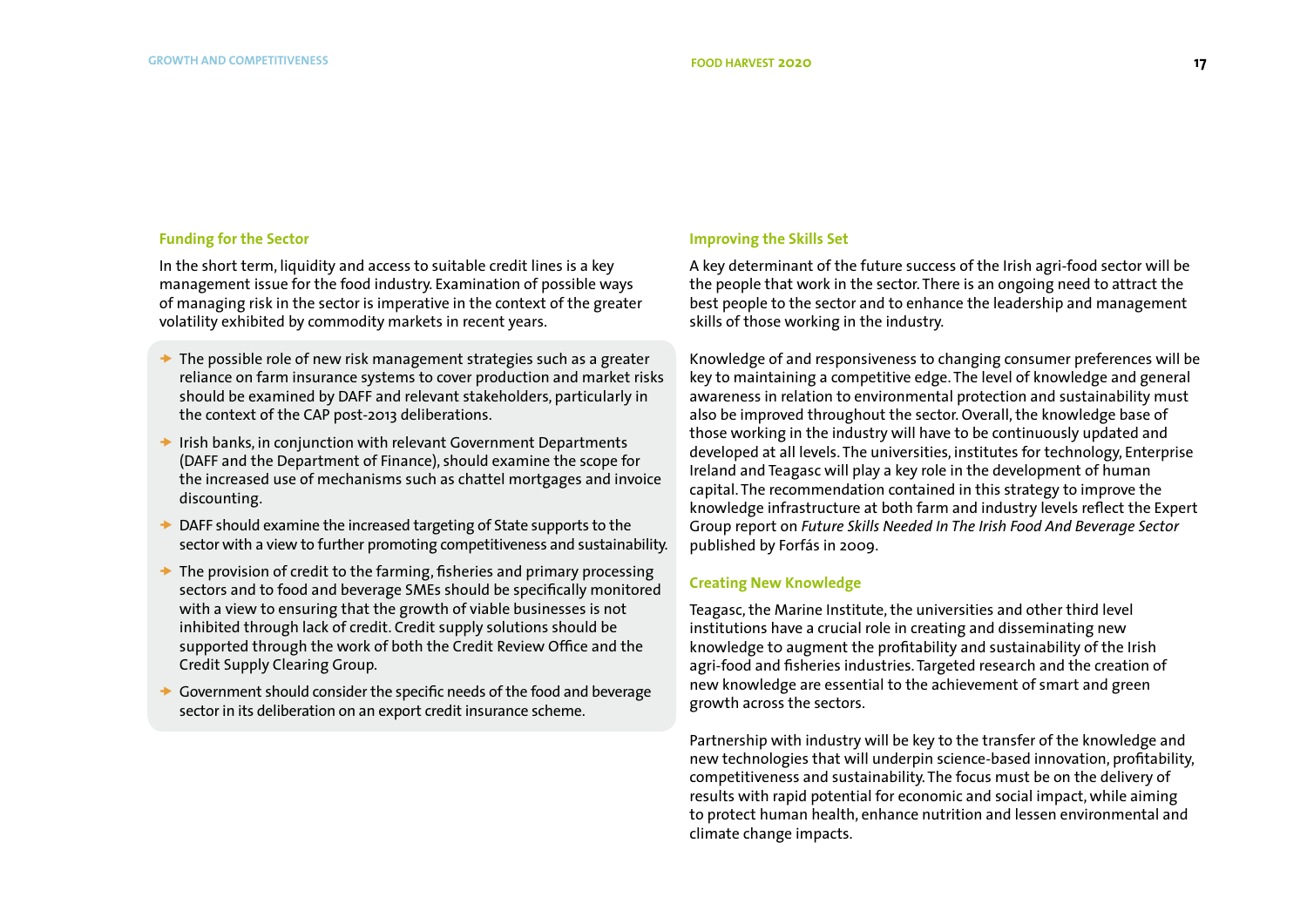# 3.2 Farm Level Competitiveness and Growth

Total gross output from Ireland's 128,000 farms was valued at  $\in$ 4.7 billion in 2009. The need for restructuring at farm level is evident from the data from the National Farm Survey, which identifies lack of profitability as a major issue on the majority of Irish farms. (Figure 1)

### **Figure 1: Family Farm Income per hectare (include Direct Payments) Percentage of Economically Viable\* Farms, 2008**



Teagasc National Farm Survey and Secretariat analysis

\* Note: An economically viable farm is defined as one having (i) the capacity to remunerate family labour at the average agricultural wage, and (ii) the capacity to provide an additional 5 per cent return on non-land assets (Frawley and Commins, 1996). The 2007 average agricultural wage of 14,908 has been used to calculate the proportion of farms in each sub-category that are economically viable.

Notwithstanding the important role that these farms play in maintaining the rural landscape and in the provision of public goods, it is evident that increasing scale, improved productivity and market orientation are essential to sustain future growth in the sector. Only farms operating to the highest standards of efficiency and sustainability will be capable of meeting the competitive challenges of the future.

**The restructuring process that has characterised Irish agriculture in recent years needs to be accelerated. Market realities dictate that a strong commercial perspective is pivotal to improving viability and ensuring sufficient returns and long-term growth. If the necessary steps, at individual and State level, are not taken to improve scale and to increase profitability, the future of the sector will be jeopardised.** 

A sector-by-sector analysis forms a key part of this report and addresses sector specific issues that should be considered in conjunction with these sector specific issues that should<br>sector wide recommendations.

### Addressing Farm-Level Challenges

### **Restructuring**

- **→** DAFF should specifically target competitiveness and viability in any future measures for the sector.  $\epsilon$
- DAFF should consider policy options to address increasing fragmentation. DAFF should consider policy options to address increasing magmentation.<br>These would include support mechanisms to aid consolidation, such as the introduction of targeted roll-over relief for land sales.
- DAFF, in conjunction with other relevant Departments, should identify and remove impediments to land mobility, with particular emphasis on those in current EU and State schemes. Any remaining obstacles to partnership formation or other new models of farming should be removed.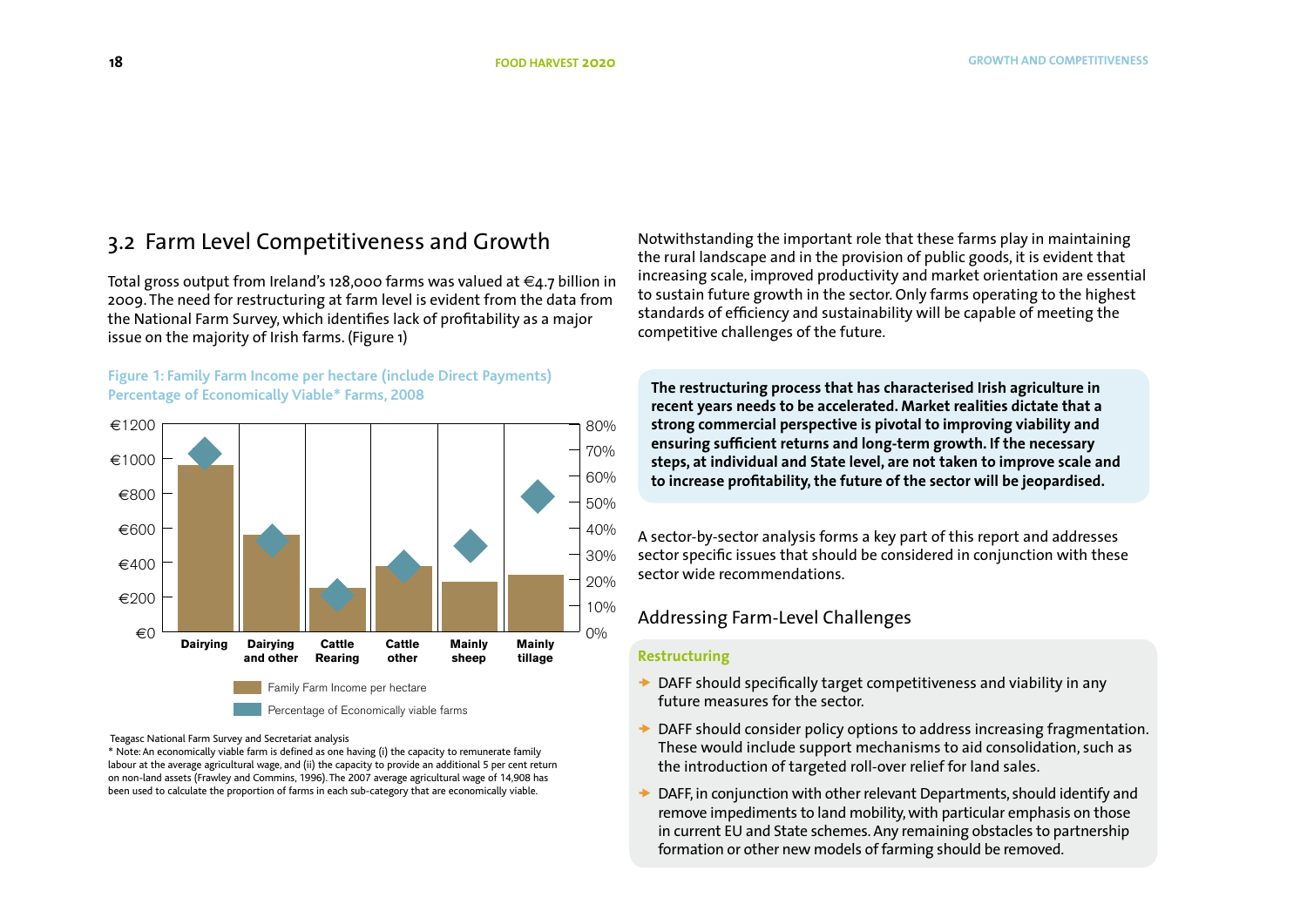- DAFF should target all future schemes and supports, which have limited funding, at those producers with best potential for growth and competitiveness, and in particular at younger farmers with relevant qualifications and sound business plans.
- DAFF should liaise with relevant Departments with a view to maintaining current tax/policy incentives to encourage long term development of the sector including long-term land leasing, agricultural relief, retirement reliefs, stamp duty and stocking reliefs.

### **Competitiveness and Knowledge Transfer**

- Teagasc should improve the level of dissemination and adoption of available knowledge and best practice options on farm competitiveness. Specific benchmarks should be established and reported upon in terms of progress and comparisons with key competitors.
- Relevant agencies should increase adoption levels of best practice in animal health and breeding.
- $\rightarrow$  All relevant stakeholders should place a greater strategic emphasis on advisory programmes, such as Teagasc BETTER FARM, which focuses on low-cost production methods.
- **► DAFF should ensure that its public good research programmes (FIRM,** RSF, COFORD) will be focused on priorities identified in this report and continue to facilitate the building of capacity and capability in the research institutions whilst also encouraging inter-institutional and institute-industry collaboration.
- DAFF should continue to promote active involvement of researchers from institutes and industry in relevant international research projects, consortia and initiatives including, in particular, the EU's Framework Research Programme.
- Teagasc agricultural research should prioritise the following areas: i) animal breeding; ii) grass breeding, evaluation and utilisation, iii) environmental research relating to climate change and water quality, iv) tillage and bio-energy research and v) economic analysis of policy change and market developments on agriculture and farming.
- DAFF, in conjunction with relevant stakeholders, should establish a key stakeholder group to develop the Irish dairy and beef sectors into global leaders in the genomics field and develop communication channels to encourage uptake at farm level.
- Relevant stakeholders should give consideration to the establishment of an inter-agency, third level institute and industry forum, chaired by DAFF, to discuss and address the sector's ongoing skills, training and development needs.
- $\rightarrow$  The importance of commercial and management development skills is increasing and should remain a core part of the training courses provided by Teagasc and the agricultural colleges.
- Eligibility criteria for State support should include the attainment of higher minimum levels of education or training as well as ongoing participation at advisory and extension options.
- DAFF should establish structures to facilitate greater input and resources from the agriculture industry into the design and structure of primary research programmes.
- $\rightarrow$  Consideration should be given to innovative funding mechanisms to support agricultural production research including co-financing by industry.
- With the aim of ensuring the competitiveness and viability of Irish production, DAFF should monitor and appraise policy, trade and commercial developments at EU and other relevant levels with respect to the use of existing and emerging technologies in areas such as biotechnology and genetically modified organisms (GMOs).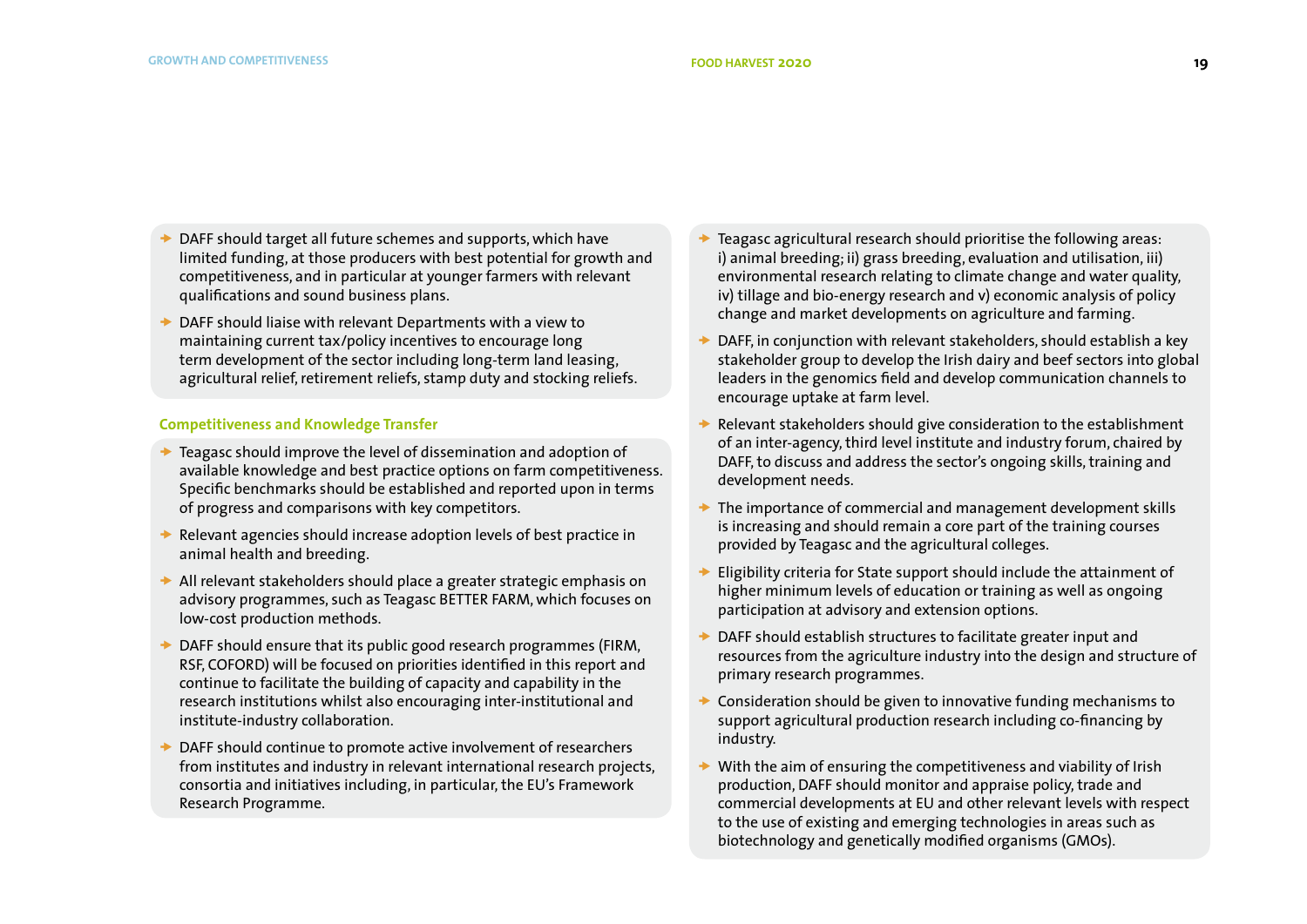DAFF, in conjunction with other Departments and State agencies such as Teagasc, County Enterprise Boards, FÁS and LEADER, to develop programmes to encourage farm diversification including innovation vouchers, agri-tourism, eco-tourism, etc.



# 3.3 Industry Level Growth and Competitiveness

**The Irish agri-food and fisheries industry's continued ability to compete on both the home and export market is critical to the viability of the industry to 2020 and beyond. Competitiveness must, therefore, remain a key consideration. This, in addition to the configuration of the industry and the capability of leadership within it, are perhaps the three most important determinants of its future success and ability to reach the goals of the report.** 

The industry sector-specific issues, addressed later, should be considered in conjunction with the following overall recommendations.

### Addressing Industry-Level Challenges

### **Input Costs and the Business Environment**

- ◆ Enterprise Ireland and Forfás should benchmark Irish industry against key international competitors to illustrate the main input and regulatory factors affecting competitiveness and recommend approaches towards dealing with the challenges.
- State and industry must address the key input costs of energy, waste and labour to achieve greater alignment with the costs of our international competitors.
- Industry should urgently pursue alternate CHP and other renewable energy options.
- $\rightarrow$  The current DAFF/Enterprise Ireland/Bord Bia supports for Lean Manufacturing and Management Development should be expanded.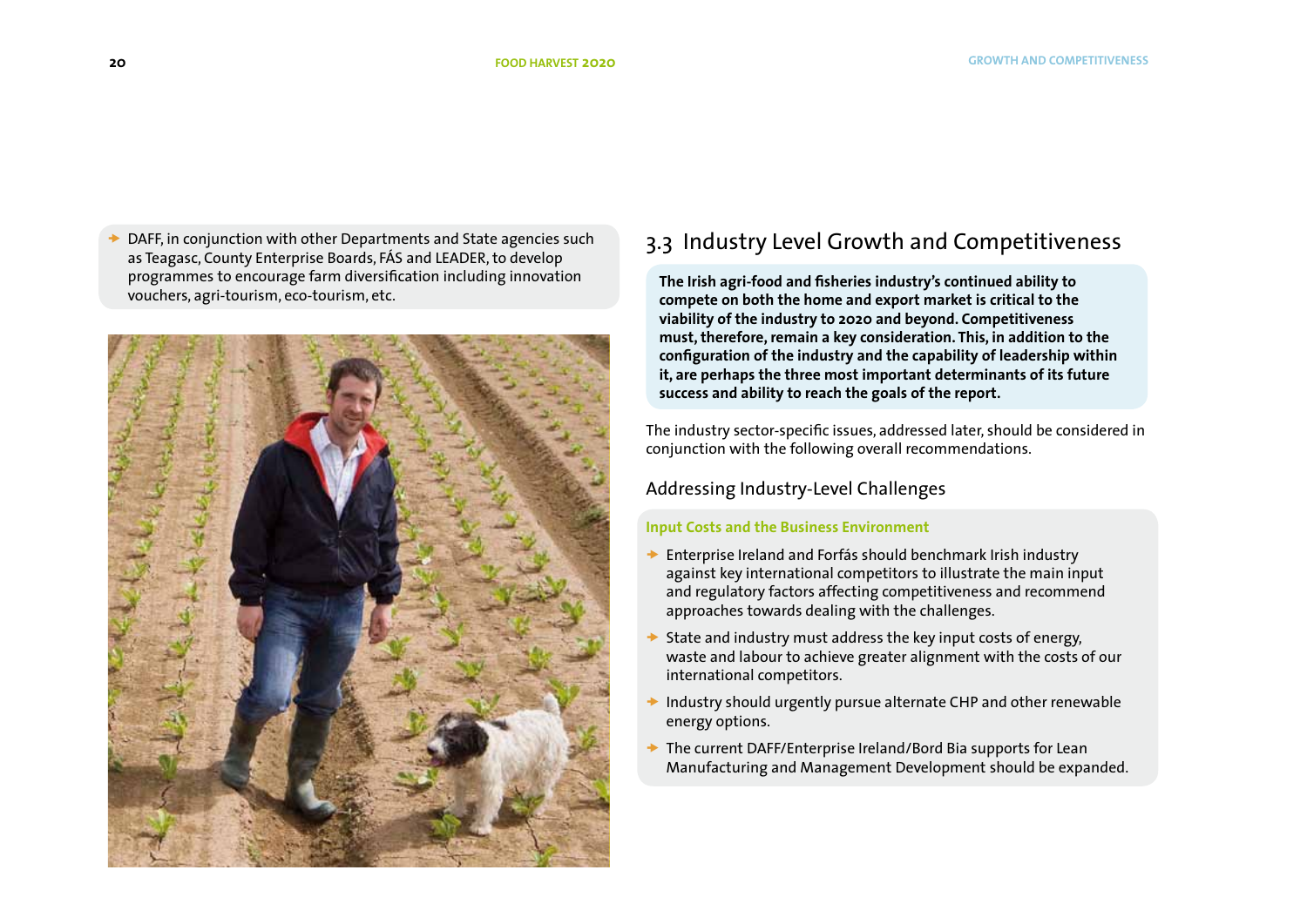### **Industry Configuration**

- $\rightarrow$  Key players should develop a plan to consolidate and rationalise capacity in the primary processing sector by the end of 2010 and cooperate in measures to achieve its implementation by 2015.
- $\rightarrow$  In the interim, industry should explore mechanisms for collaboration to gain strategic advantage.
- $\rightarrow$  Future State support for the primary processing industry must prioritise innovation and projects addressing current structural weakness.
- $\rightarrow$  DAFF will engage with the Competition Authority to highlight the sector's global operations and the comparative scale of its main competitors.
- Relevant State agencies such as Enterprise Ireland should focus on increased employment in a targeted cohort of food and beverage companies.
- Relevant State agencies such as Enterprise Ireland should support SMEs with a comparative advantage in niche markets and which offer job creation potential.

### **Knowledge Infrastructure**

- $\rightarrow$  Industry and State should prioritise implementation of the relevant findings of the report on *Future Skills Requirements of the Food and Beverage Sector.*
- $\rightarrow$  Industry should avail of existing supports to increase the skills base within the sector, particularly in relation to lean manufacturing, innovation, commercials skills (foreign language, marketing, selling, exporting, financial) environment and leadership.
- $\rightarrow$  Having considered international benchmarks, the Committee believes that industry investment in R&D should be doubled by 2020 in line with the following targets:

| <b>Broad Sector</b>           | Current Average   2020 Target |         |  |
|-------------------------------|-------------------------------|---------|--|
| <b>Beverages/Bakery</b>       | 0.5%                          | $1.0\%$ |  |
| <b>Dairy Functional Foods</b> | 0.5%                          | $1.0\%$ |  |
| <b>Consumer Foods</b>         | 1.1%                          | 2.0%    |  |
| <b>Primary Meats</b>          | 0.5%                          | $1.0\%$ |  |

### **Monitoring of Progress**

 $\rightarrow$  A well coordinated approach by all the key players, both State and private, will be essential to achieve the objectives outlined in this strategy. Consideration should be given to establishing a high level forum or group, led by DAFF, which could facilitate joined up action, act as a "clearing house" for any issues that arise, and recommend any adjustments to the strategy in light of experience. It is important that any such group should have the highest possible level of both political and industry support.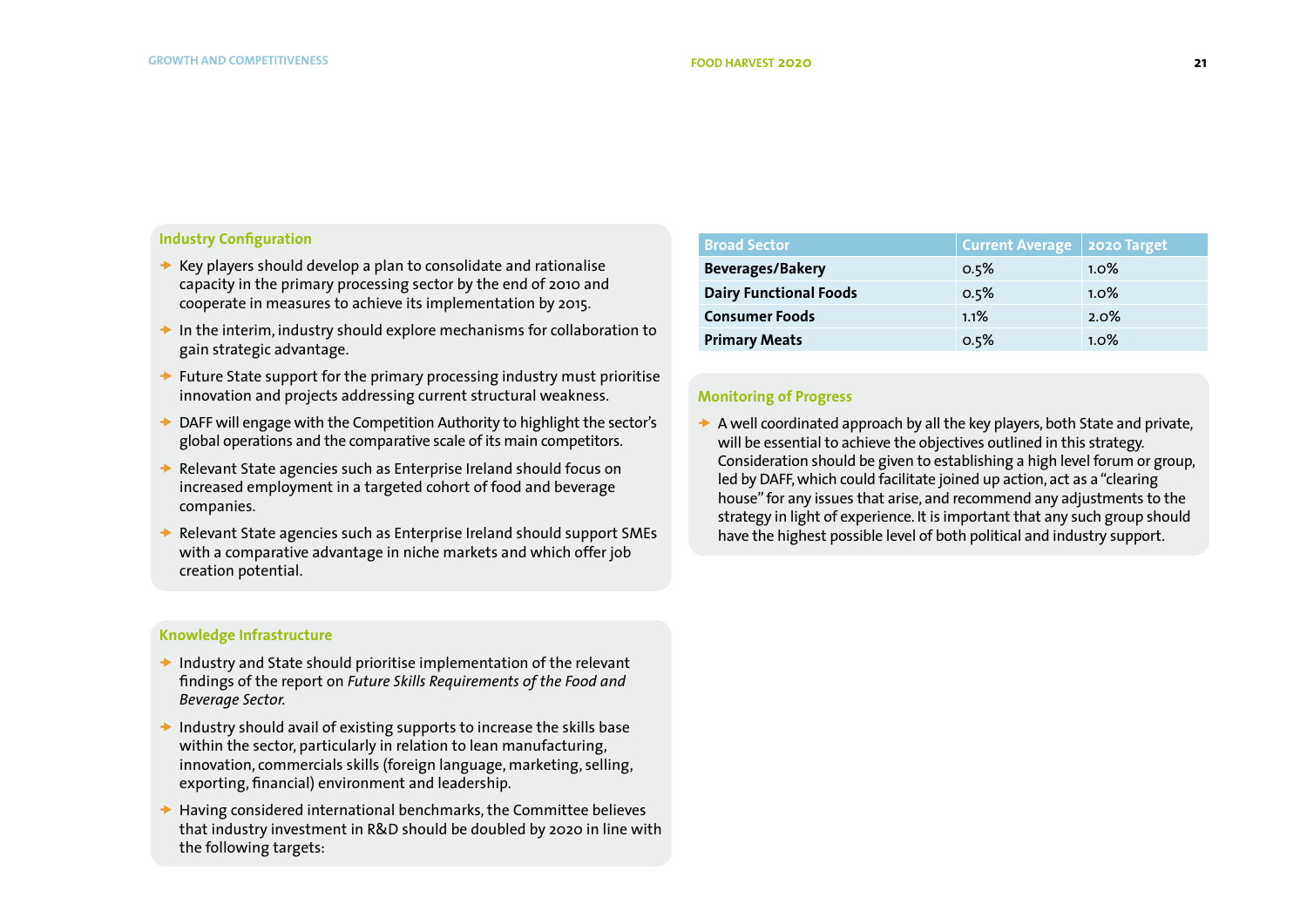# 3.4 Environmental Sustainability

Environmental sustainability is an essential requirement for the food production systems of the 21st century. This presents a challenge and an opportunity for Ireland, given that there are already significant marketing and trading advantages as a result of our 'green' image. The *Food Harvest 2020* vision is for an Irish food and drink industry that is innovative, efficient, and a global leader in environmentally sustainable production.

To achieve this, Ireland must build on the strengths of its current green image and commitment to good agricultural practices. Issues of environmental sustainability should be managed in a manner that is verifiable to internationally recognised standards, and provide enhanced marketing opportunities. Areas of action include:

- **Promoting sustainable pasture-based farming and soil management.**
- Contributing to sustainable energy requirements.
- Developing new green technologies that improve water quality.
- Reducing the carbon intensity of agricultural activities and enhancing carbon sinks.
- Contributing to protecting biodiversity and achieving biodiversity targets.
- Ensuring environmentally sustainable production practices for seafood and aquaculture.

Ireland needs to maximise the food production strengths that are intrinsic to the Irish agri-food and fisheries industry, especially our grass-based production system and high quality marine environment. A concrete example is Ireland's abundant natural supply of fresh water, which represents a unique resource and a sustainable competitive advantage. Family farms, which play a key role in maintaining Ireland's

rural landscape, constitute another significant advantage in terms of biodiversity maintenance.

The new Agri Environment Options scheme will play a key role in keeping a critical mass of farmers engaged with programmes of landscape maintenance, biodiversity, water quality and climate change. Building on earlier agri-environmental schemes, this scheme can provide a foundation for the development of a system of accreditation for farmers to demonstrate that they are farming to environmental standards that go beyond the basic requirements of good farming practice. Again, this can be a significant and credible resource in the marketing of Irish food and drink products.

Notwithstanding the above, it is important to recognise that agriculture, fisheries and forestry activities can negatively impact on water, soil and air quality as well as on biodiversity. Meeting the ambitious growth targets set out in this vision means meeting, head on, these environmental challenges as well as reducing the carbon intensity of Irish agriculture and ensuring Irish agriculture plays its full part in reducing our overall greenhouse gas (GHG) emissions.

Livestock production systems are a source of greenhouse gases such as methane and nitrous oxide. However, livestock production systems based on rain-fed permanent pasture compare favourably with other livestock production systems, as soil carbon uptake can be maintained or enhanced by appropriate management approaches. Systems and tools to support, assess and measure this are required so that this can be verified and the strongest possible message can be developed and included as part of the national marketing strategy for sustainable food production.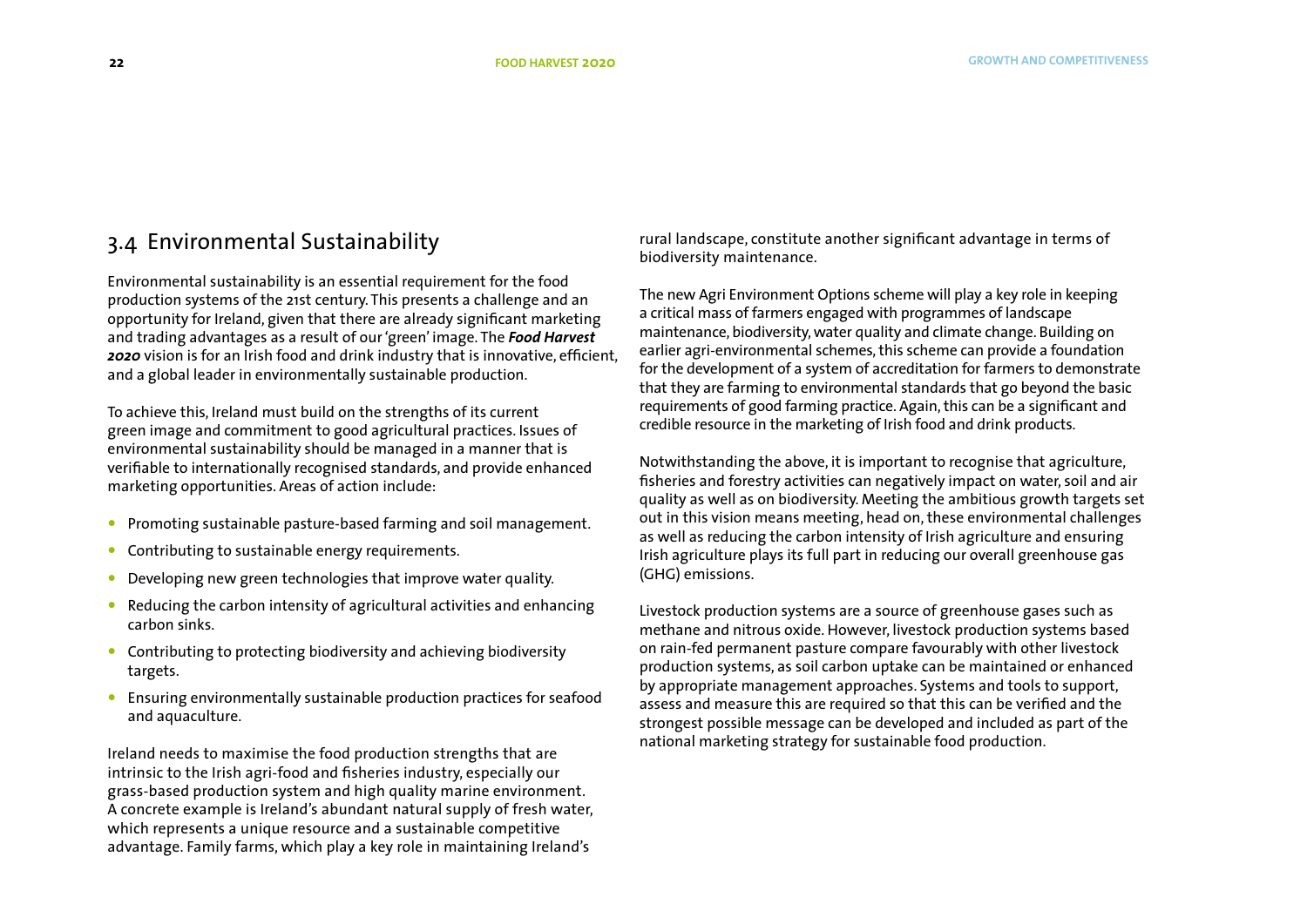### **Key Environmental Issues**

The main environmental issues facing the Irish agri-food and fisheries sector are highlighted in Figure 2.

### **Figure 2: Key Environmental issues facing the Irish Agri-Food & Fisheries Sector**



### **Climate Change**

Climate change is recognised as the biggest environmental challenge that we collectively face, in relation to both reducing GHG emissions and addressing the adverse impacts of future climate conditions. The Environmental Protection Agency (EPA) projections, based on provisional Teagasc activity projections, indicate that the GHG emissions from the agriculture sector will be 8.5% below 1990 levels by 2012. The analysis of Irish agriculture's greenhouse gas technical and economic mitigation potential, based on currently available technologies, provides for a further 4% reduction in emissions.

However, it should be noted that preliminary estimates of the emissions that will follow the increased output envisaged in some sectors by 2020 indicate the potential to increase the emissions from the sector. For instance, a 12% rise in GHG emissions could result from the increased output envisaged in the national dairy herd. This increase in emissions can only be moderated through 'research investment' and by the improved transfer of technologies to farm including research and advice on management interventions to enhance carbon uptake in soils. Teagasc is playing a central role in the area of knowledge transfer through a number of mechanisms including the extended use of discussion groups and both the Better Farm Programme and farm open days.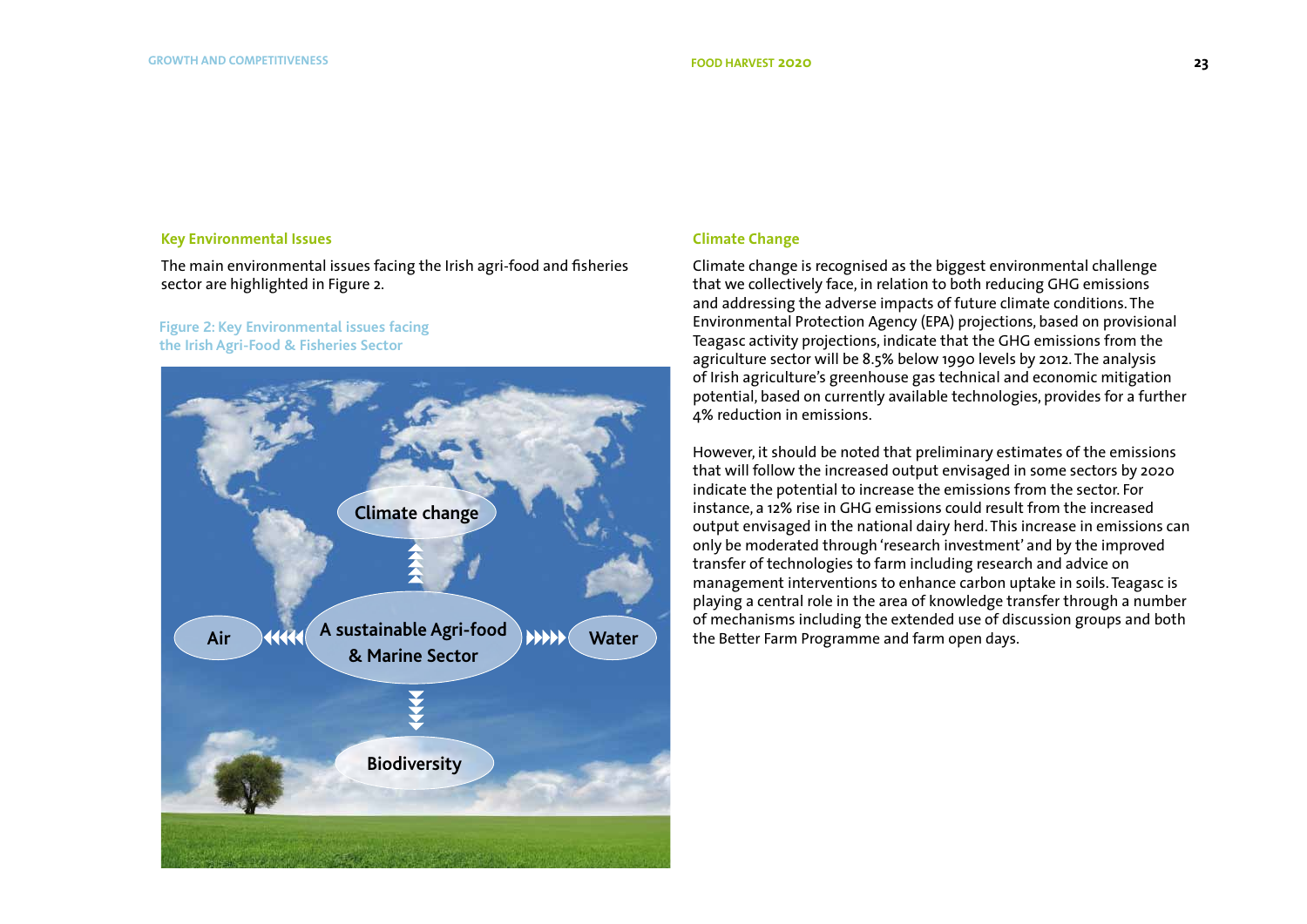There is a need to assess how various land uses, coupled with soil and land management can enhance soil carbon sequestration in a measurable, reportable and verifiable manner so as to inform future land use and land management strategy. This will optimise the contribution of soil carbon sequestration to reducing the carbon intensity of the sector. Forestry options will have a key role to play in helping Ireland meet its overall emissions targets. This proposed assessment could be linked to the EPA research programme which aims to improve annual reporting of GHG emissions and sinks to the EU and the United Nations Framework Convention on Climate Change (UNFCCC), help position Ireland as a leader in climate change sciences, building on its strategic location, geography, scale and environmental advantages. This will serve to underpin and strengthen the concept of a smart, green Ireland.

DAFF funded research undertaken by Teagasc, the universities and other research establishments can also play an important role in this regard. Moreover, DAFF led participation in the emerging Joint Programming Initiative on "Agriculture, Food Security & Climate Change" and in the NZled Global Research Alliance of Agricultural Greenhouse Gases will also play a role in determining the nature of future Irish research in the area and, importantly, in leveraging knowledge and harnessing technologies developed in other countries to deal with this challenge.

A sustainability audit mechanism is a required element of effective management systems. This could link practices to the national emissions inventory and life-cycle analysis (LCA), which demonstrate the level of carbon intensity associated with the production of Irish food and drink products. The LCA approach used must be internationally recognised, ideally employing Irish expertise. Of equal importance is the need to ensure that, where possible, farmers will be given the appropriate advice and information to enable them to alter their production methods in order to reduce their carbon intensity per unit of product and at the same time make them more profitable.

Future land use and agricultural and water management systems must consider potential impacts of climate change. These impacts may provide opportunities for existing production systems and for new crops. The adverse impacts of climate change on the sector must also be considered and appropriate plans elaborated for adaptation of the sector. These issues need to be explored in the context of ongoing improvements in the understanding of climate change.

Research in the area of GHG emissions from agricultural systems presents a business opportunity for Ireland in the development of new technologies that will be required to measure and reduce emissions from the sector. Ireland has developed significant internationally recognised expertise in this area. A market for this expertise and technologies will emerge as the need increases to reduce emissions associated with food production worldwide.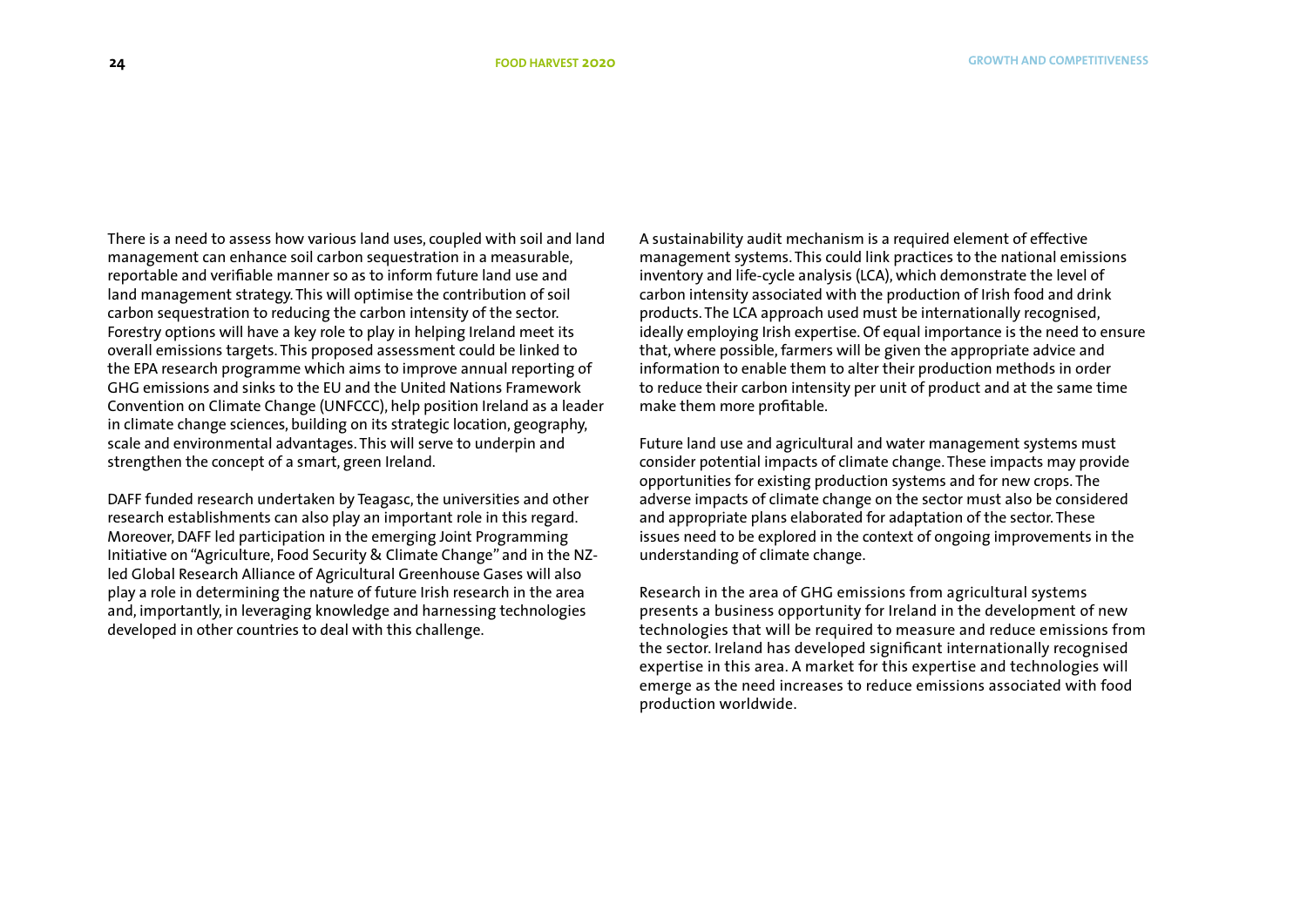#### **Protecting Water Resources**

Ireland's waterways are one of our major natural resources, playing host to a multitude of different species that enhance our ecosystem. Plentiful availability of water offers a significant competitive advantage to agriculture, but is a resource that must be carefully managed. Improving water quality status is a national priority for Ireland with the EU Water Framework Directive (WFD) being the main driver to achieving 'good status' for surface and groundwater by 2015.

However there are a number of technical challenges, which means that achieving water quality objectives by 2015 may be unrealistic in some geographical areas. These challenges include slow natural rates of water quality recovery, which may range up to 20 years, and certain ground conditions. For this reason, Ireland's River Basin Management Plans (RBMPs) have set 2021 as a more realistic deadline by which many water bodies, impacted by activities that include agriculture, can be restored to good status. Current RBMPs will be reviewed in 2013, with a second set of plans to be introduced in 2015.

For agriculture, the Nitrates Regulations are the primary measures of the Water Framework Directive under which it will play its role in improving Ireland's overall water quality. Compliance with the Nitrates Regulations has been supported by significant public expenditures under the Farm Waste Management Scheme. Studies such as, the EPA review of the Nitrates Regulations and the Teagasc operated Agricultural Mini-Catchment programme, are due to be completed from 2012 onwards. These will indicate the effectiveness of those agricultural measures in reducing pollution of water by nitrates and phosphates from agricultural sources.

It is also possible that research and development in the coming years will help develop solutions that are based on natural resources often generated on the farm. Techniques using biological materials are being developed to improve the management of soiled water on farms. These solutions, using natural resources, can also be developed to solve pollution and water quality problems generated outside the farm gate. This type of research could ultimately lead to job creation in the sector as well as providing financial spin-off through valuable intellectual property rights. An integrated approach, encompassing improved efficiency of fertiliser use (organic and chemical) and management of farm-generated manures can address the simultaneous challenges of nitrogen and phosphorus losses from land to water.

### **Protecting Biodiversity**

Biodiversity is a key issue for consideration in relation to environmental sustainability in the growth of all sectors. Ireland has a valuable resource in terms of our land and marine biodiversity and soil quality. The National Biodiversity Plan is designed to protect and halt the loss of biodiversity and to meet obligations under the EU Birds and Habitats Directives and the UN Convention on Biological Diversity. Despite these commitments, the EU and Ireland have fallen short of these targets and commitments and significant improvements are required. These provide a challenge but also an opportunity to show real progress and improved 'green credentials'. To show this progress, better monitoring is required at both local and national level, which could feed back to help prove legitimacy in green product claims.

While biodiversity conservation is an imperative in its own right, it may also offer opportunities in the future for food producers who could utilise biodiversity conservation initiatives as an opportunity to add value to food products. Organic, as well as so-called 'conservation grade' food is an attractive ethical concept for many consumers and a potential source of commercial opportunities.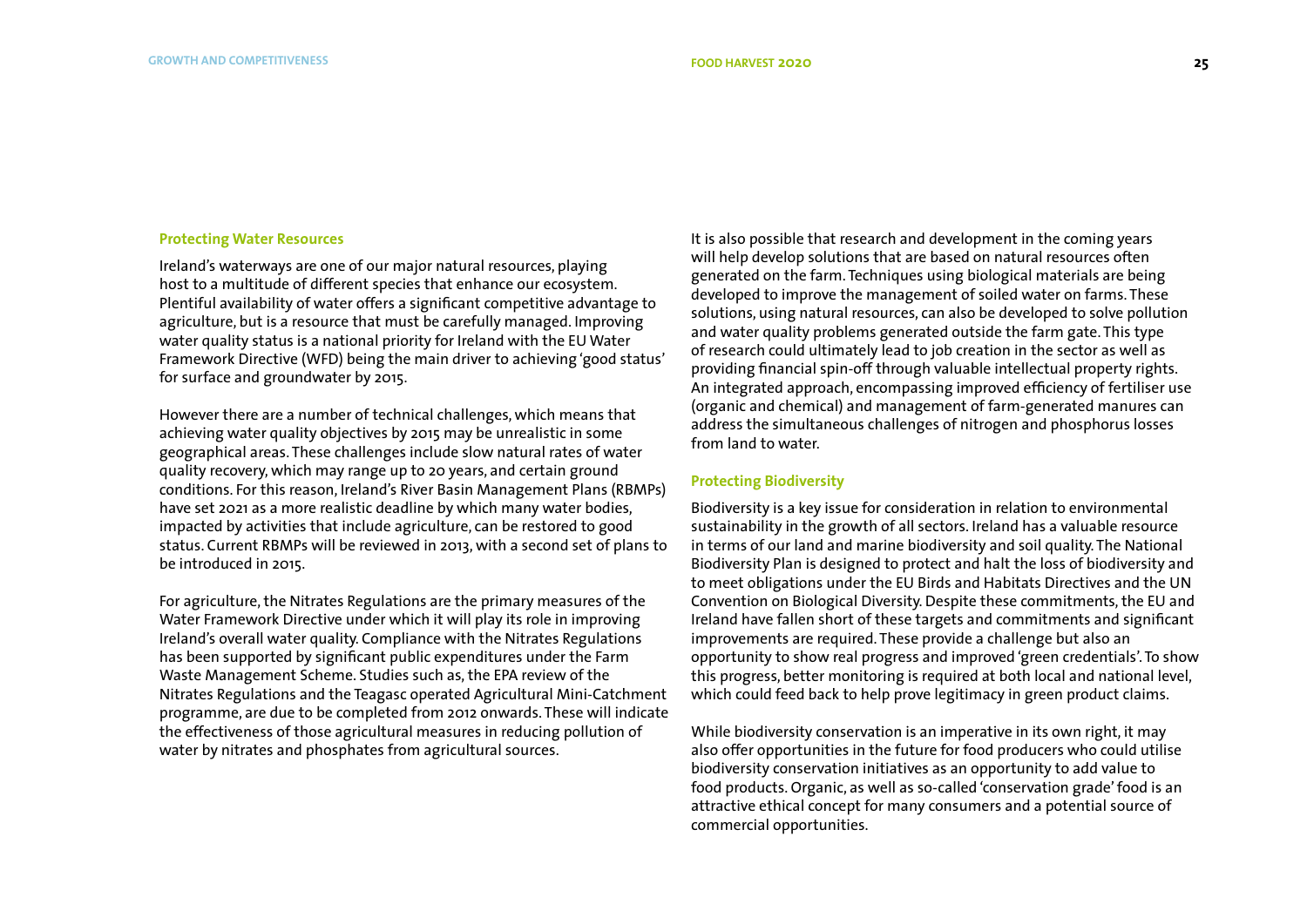There are obvious direct benefits to food producers from healthy wildlife populations, which form the basis of production in the case of sea fisheries, as well as indirect benefits through ecosystem services such as through pollination of crops by bees and other insects and natural pest control by birds of prey.

### **Air Emissions**

The main gas emitted from agriculture in this category is ammonia, which is linked to acidification and eutrophication of ecosystems. It has implications for the health of affected ecosystems and is linked with the issue of biodiversity conservation. It also has a connection with climate change and water management where the common link is loss of nitrogen from agricultural systems.

A sustainability audit mechanism, mentioned above in relation to climate change, also has a use in relation to transboundary gases, as improved use of manure and reduced fertiliser inputs are the main management strategies to reduce this emission. Thus, improvements relating to transboundary gases will be achieved through improving efficiency of production and will be an important criterion in establishing the environmental credentials and sustainability of Irish production.

### **Renewable Energy**

Important and challenging EU and national targets exist, as a response to concerns about climate change and energy security, and these will advance the development of renewable energy. The agricultural sector can play a significant role in addressing both issues from the renewable energy perspective. Non-food crops can make a contribution to emissions reduction in the agriculture sector through the provision of low or carbon neutral indigenous fuels. Both willow and miscanthus are potential low carbon fuels and Ireland's climatic and soil conditions are suitable for their production. They also offer an opportunity for diversification in the sector and entry to an expanding energy market. The guaranteed price supports – indexed and offered on a 15-year basis via Renewable Energy Feed-In Tariffs (REFIT) for biomass combined heat and power and biomass combustion, including co-firing of biomass in the three peat powered stations – is a significant boost and will help to underpin the viability of the bioenergy sector and boost confidence for longer term investments.

While opportunities for renewable energy should be exploited where possible, care is required to ensure no conflicts with environmental sustainability requirements, food security, and with other industries. Specific examples would be the need for improved planning in marine and terrestrial environments to ensure renewable developments do not compromise fisheries or biodiversity interests. Sound application of new and existing measures such as a strategic environmental assessment and the Marine Strategy Framework Directive provide tools to help avoid these potential conflicts.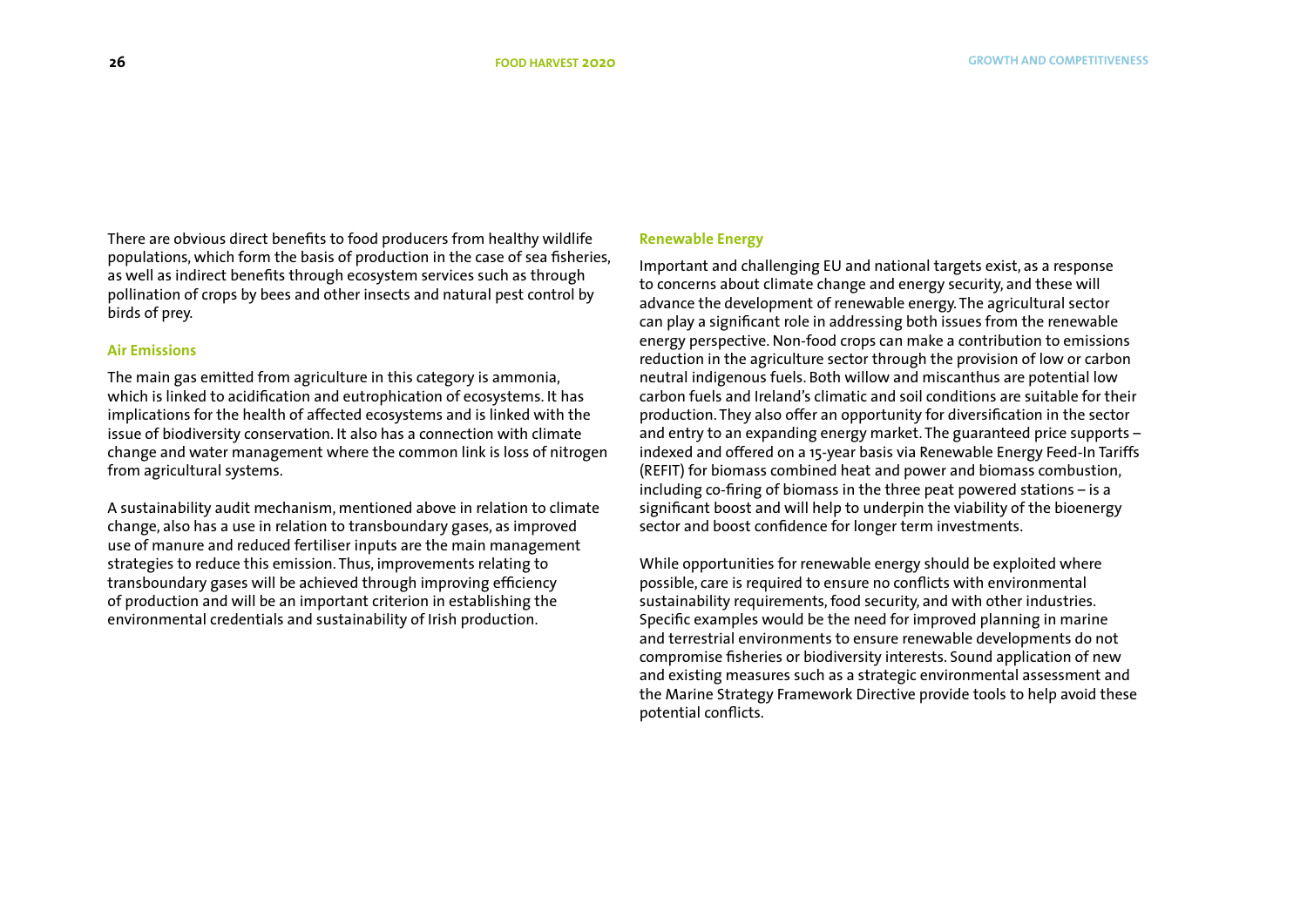Forestry also has a key role to play in the bioenergy area as a source of biomass for heat and energy generation. This role is already evident in the significant expansion in the use of wood biomass in recent years.

Anaerobic digestion (AD) is a proven technology to produce renewable energy in the form of biogas from organic waste and farm products or byproducts.It has many potential benefits for the agriculture sector, including more efficient re-cycling of nutrients from intensive farming operations and providing an alternative use for grass. These processes will produce renewable electricity and heat, while, at the same time, providing an alternative farm income source and potentially generating employment in rural areas. The viability of anaerobic digestion to take organic farm waste or farm crops will be determined by the model chosen, that is, whether it is at farm level, co-operative level or regional level, and whether it is producing combined heat and power or just power. The guaranteed price supports via REFIT for AD announced in May 2010, indexed and offered on a 15-year basis, will be a significant help in developing the technology in Ireland.

The main barriers identified for electricity grid access for bioenergy projects and bioenergy development are:

- $\bullet$  the high cost,
- the large variability in cost depending on location and
- the complex process and time required to achieve a connection offer.

However, the Commission for Energy Regulation decision paper, *Treatment of Small, Renewable and Low Carbon Generators outside the Group Processing Approach*, produced in July 2009 has significantly improved access to the grid for bioenergy projects. This decision results in small, renewable and low carbon generators that fulfill public interest criteria, being processed outside the Group Processing Approach (GPA) without interaction studies.

Finally, opportunities exist for farmers to install wind turbines to convert wind energy into electricity to meet on-farm requirements and to feed surplus electricity into the national grid. This is a technology that can fit into the natural landscape and will not interfere with agricultural activity. However, care needs to be taken to avoid any potential conflict with biodiversity.



Image courtesy of Bord Bia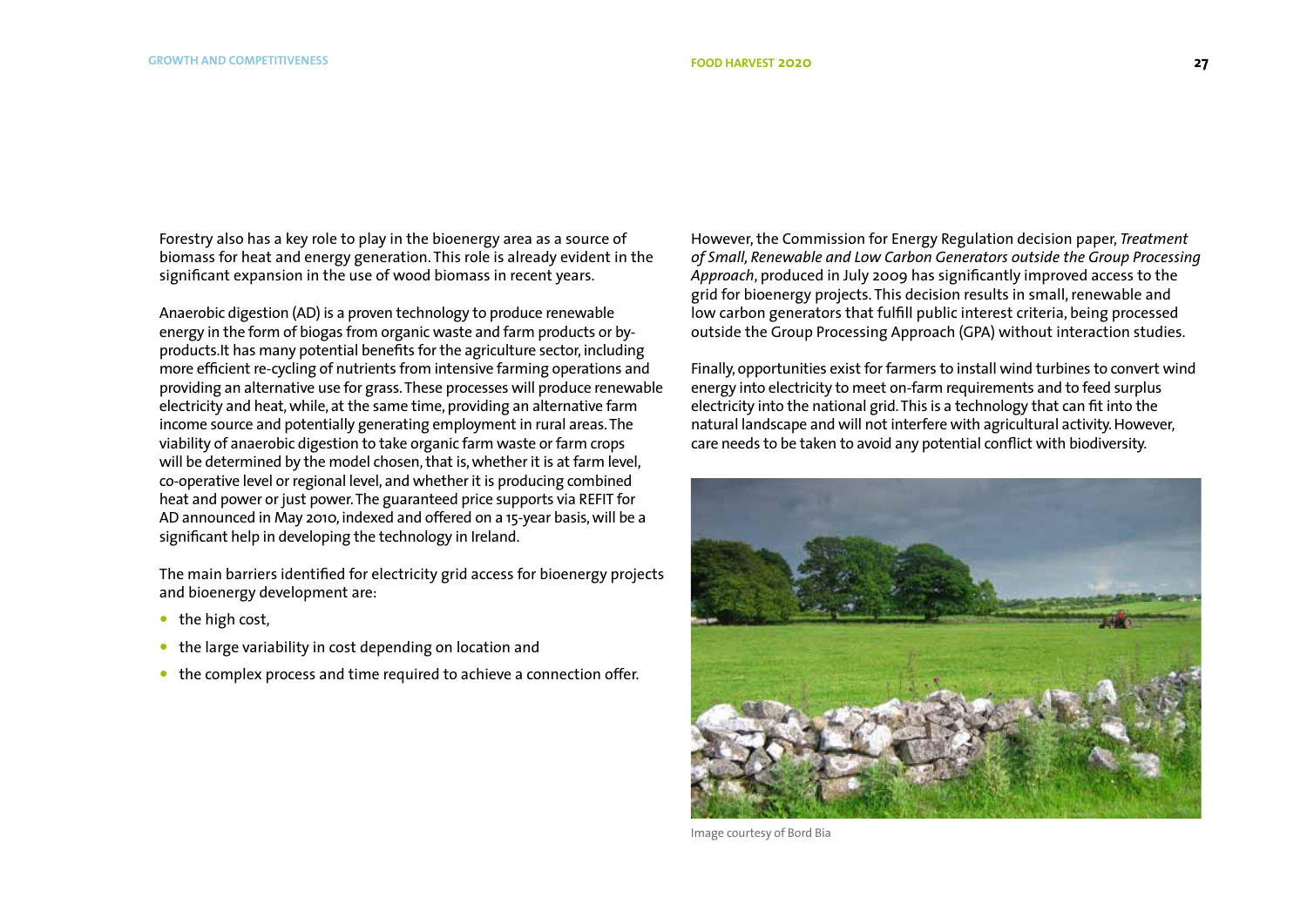By embracing and promoting environmental sustainability in food production, Ireland can position itself as a world leader in emerging international trends. A smart approach will seek to link sustainability with increased industry efficiency while, at the same time, clearly articulating the benefits to consumers as a market positioning strategy that supports premium returns to the sector and encourages best practice.

To ensure that the potential identified in this strategy is achieved, the following is recommended:

- DAFF should continue to recognise and support the important contribution of family farms and enterprises to the provision of environmental public goods.
- $\rightarrow$  Continued investments in research should be made to develop technologies and approaches required to make Ireland a world leader in science based sustainable agricultural and food production.
- $\rightarrow$  An industry-research-agency partnership should be directed to developing a food standard based on a standardised carbon life-cycle analysis.
- Teagasc must ensure that farmers are given the appropriate advice and information, based on quality research, to enable them to refine their production methods to reduce carbon intensity and further improve environmental performance.
- DAFF and Teagasc should investigate further the carbon sequestration potential associated with afforestation.
- DAFF and Teagasc should continue to support the agricultural minicatchment programme beyond 2012.
- DAFF, in conjunction with industry should improve the environmental management of our waters, both coastal and inland, to protect the sector and its image.
- DAFF, in consultation with other relevant parties, to lead Irish involvement in related international research activities such as the Joint Programming Initiative on "Agriculture, Food Security & Climate Change" and in the NZ-led Global Research Alliance of Agricultural Greenhouse Gases.
- Establishing sustainable commercial value from wild marine aquatic resources should be a key objective of the sea fisheries sector.
- Industry, in conjunction with relevant State bodies, should examine options with regards to the development of sustainability related marketing standards for Irish food in relation to conservation grade food.
- DAFF should develop pilot projects and a pilot forum on renewable energy, including a regional anaerobic digester for farm and industry waste should be initiated.
- DAFF should continue to work with relevant Departments, Bodies and Agencies to address the barriers that exist to connections to the electricity grid for bioenergy products.
- Farm-level developments such as installation of renewable energy generators (wind/solar) should be encouraged by DAFF and DCENR.
- DAFF should lead a strategic environmental assessment on the impact of the recommendations of this report and a coherent plan should be put in place to offset increased GHG emissions prior to implementation.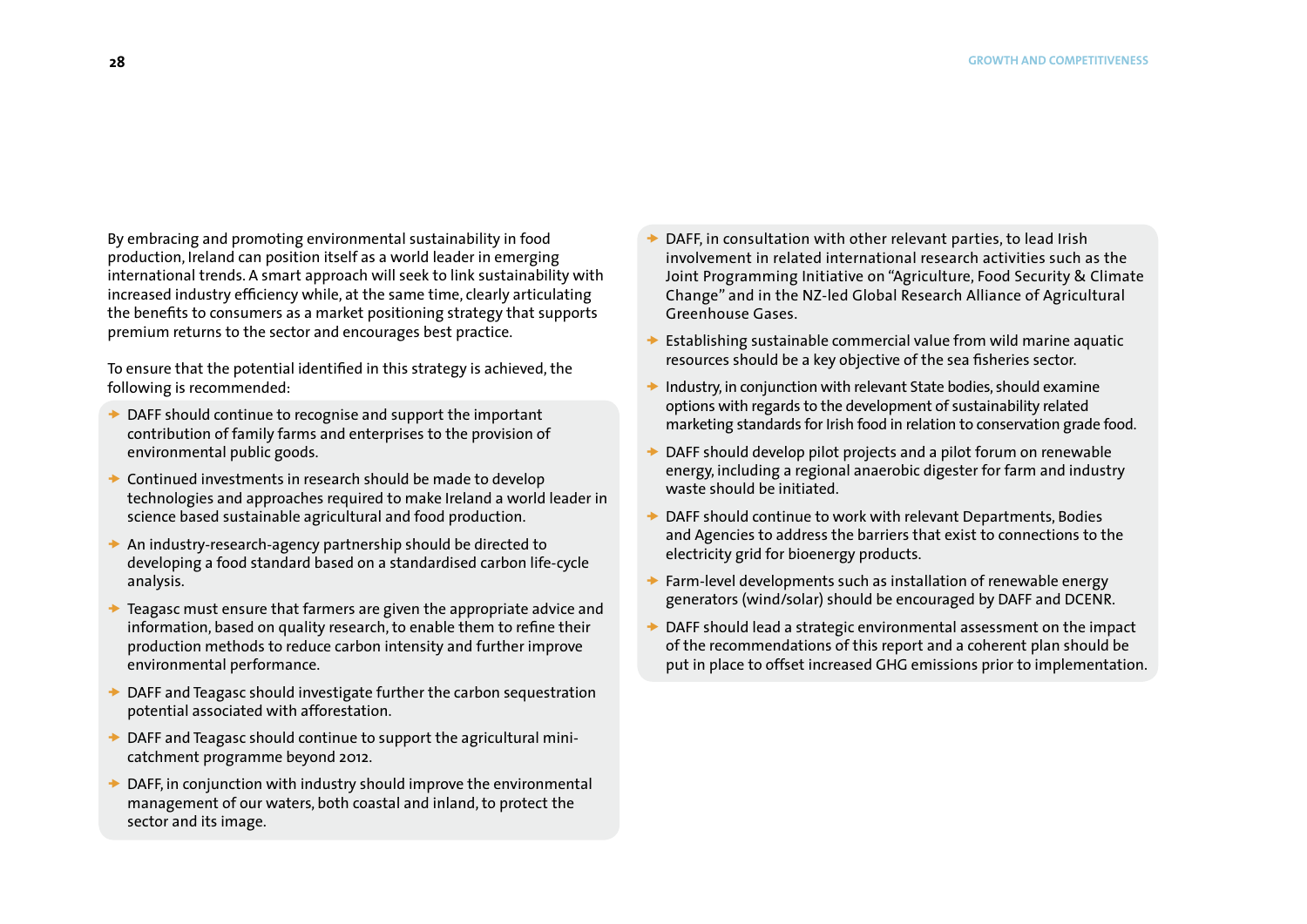### 3.5 Customer & Consumer Focus

In-depth knowledge and understanding of consumer preferences and trends will help agri-food and fisheries businesses better predict and prepare for their future opportunities. While the current focus on value and smart purchasing decisions is likely to remain for the foreseeable future, premium opportunities for growth will re-emerge. In the EU in particular, consumers are likely to seek a greater connection with the food they buy, while products that deliver on health and wellness will also continue to grow in importance.

A framework where consumers and the requirements they articulate are a focus for all stakeholders on the supply and value chain is illustrated in Figure 3. It highlights the importance of continuous feedback and discourse between all stakeholders and the consumer to understand and respond effectively to current future needs in terms of product presentation and differentiation as well as addressing consumer issues, sustainability, nutrition, and authenticity.

An important strategic theme emerging in consumer consciousness is that of environmental sustainability. This primarily incorporates environmental concerns but also reflects growing interest in issues of simplicity, authenticity, heritage and animal welfare. Product offerings that capitalise on these trends must be credible and proven. Rising consumer demand for organic products also offers potential growth opportunities and fits well within the sustainability agenda.

To benefit fully from these emerging consumer trends, the Irish food and drink industry requires access to ongoing research both domestically and internationally as well as investment in innovation to ensure it can offer the range and quality of products required by consumer.

### **Figure 3:A Consumer Focussed Framework**

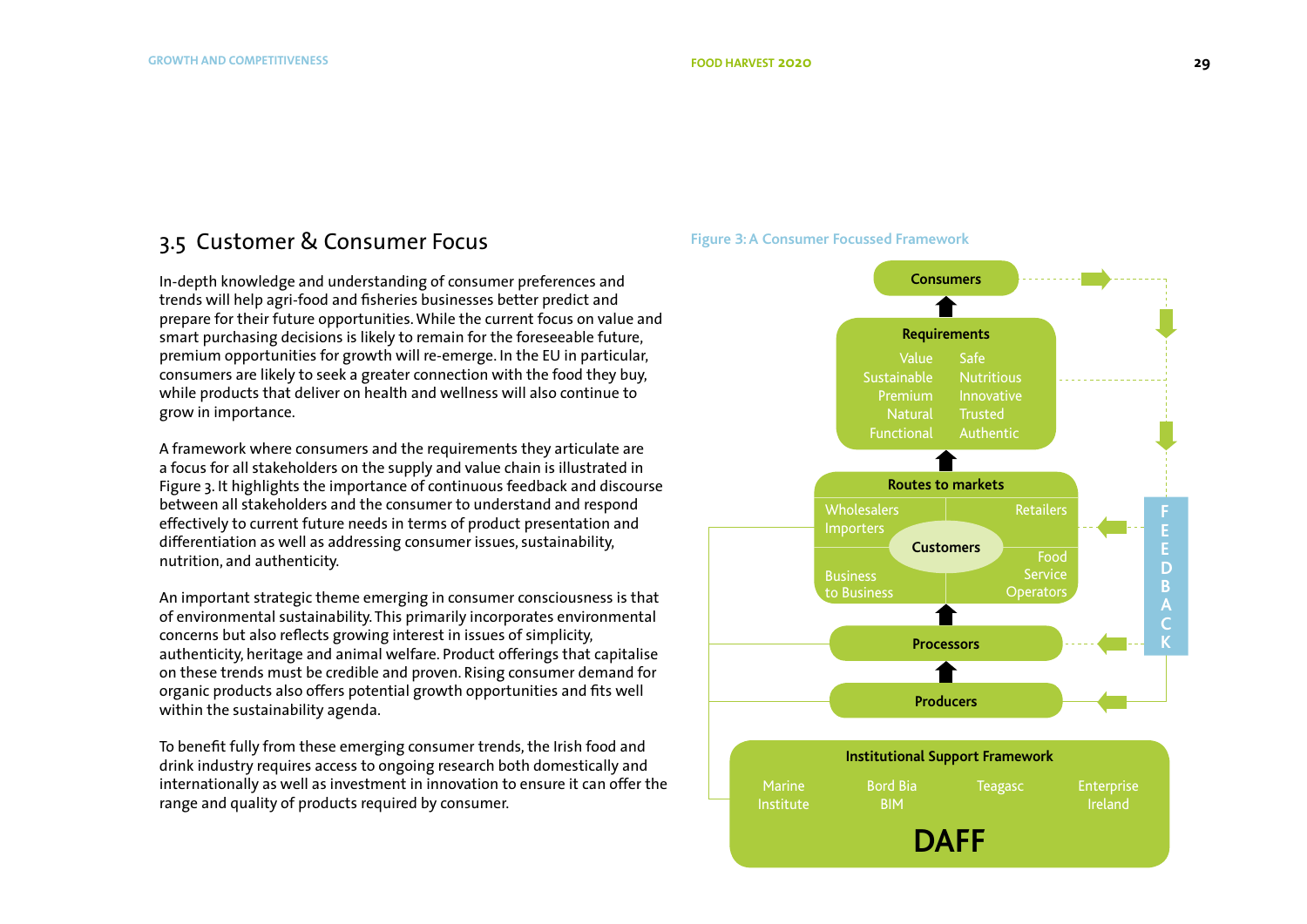### **2020 Market Focus**

The UK will continue to be a major export destination for Irish food and drink products. Nonetheless, there will be a significant shift in focus from the UK to eurozone markets over the coming decade, where currency exchange rate is not a risk factor. As a mature market, this region will require a significant focus on product differentiation and distribution capability. Emerging markets in Asia, will provide the potential to more than double exports to the region. This changed market focus is illustrated in the Figure 4 below.

 $\cap$ 10 20 30  $\frac{4}{3}$ 50 **United Kingdom Other EU North America Asia Middle East Other non EU** 2009 2020 % of exports

### **Figure 4: Exports By Destination 2009 & 2020\***

The ability of individual processors to optimise particular routes to market has, in the past, been limited by their level of market knowledge, their ability to develop distribution expertise and their scale relative to competitors. In addition, resources that can be dedicated to distribution or in-market sales and market development are often scarce. As companies seek to grow and expand their customer base in overseas markets, it is essential to ensure that their logistics practices are still fit for purpose and appropriate to their target channel or customer base. Exporters also need to benchmark their costs against their competitors in order to drive efficiencies and identify areas for potential cost savings.

These issues are made more important by ongoing consolidation in the retail sector, which requires suppliers of sufficient scale to meet demand and adapt to the increasingly international nature of procurement practices. The growth in market share of private label products is set to continue and will require a different relationship with retailers than branded offerings.

For Irish food and drink exporters, the challenge is to develop the level of market knowledge necessary to build sales in key categories and to maintain a strong focus on meeting emerging customer and consumer needs. The future success of Irish companies in this sector relies to a large extent on their ability to be part of a market-led food retail sector.

\* Projected Estimates

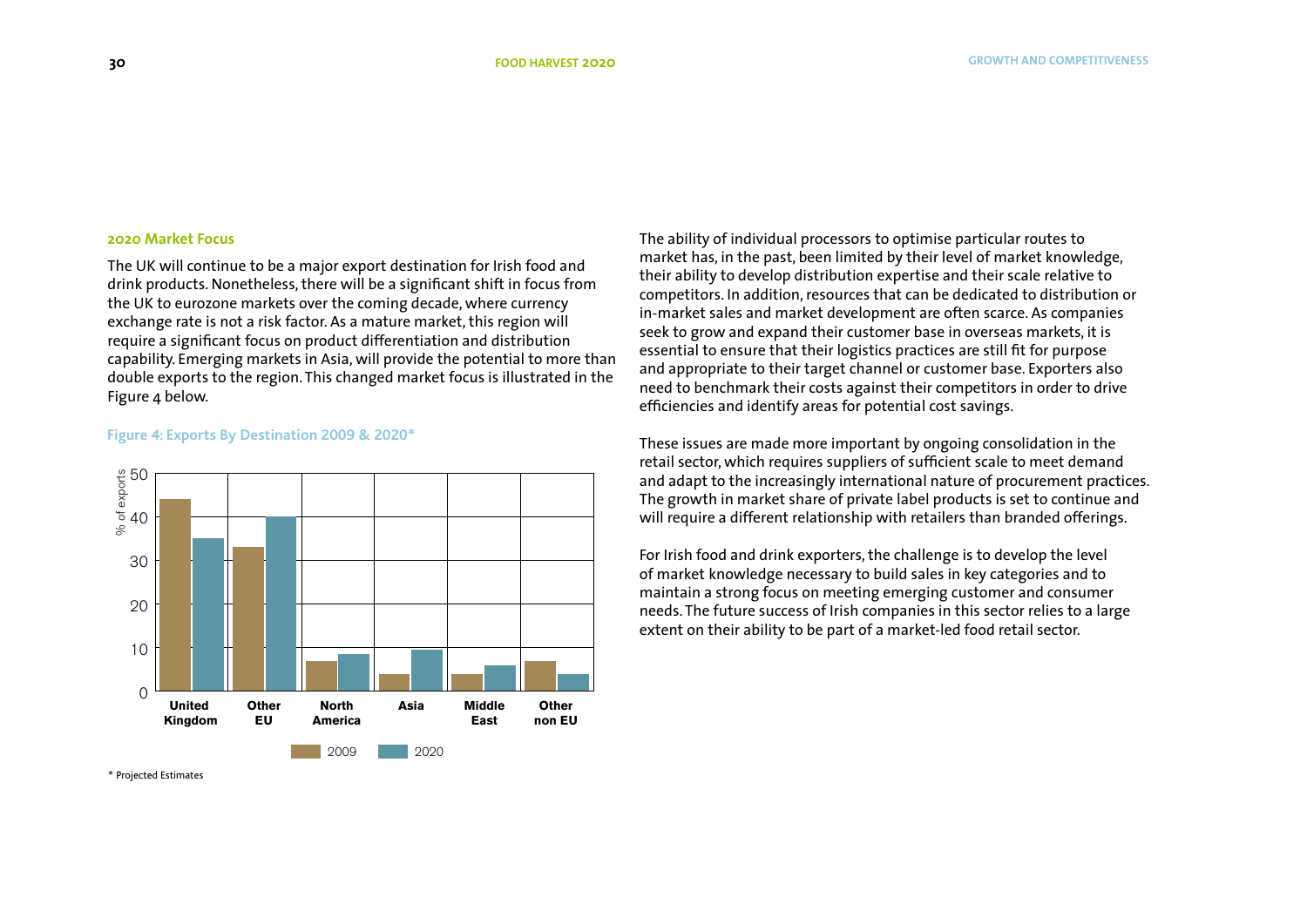### **Brand Ireland**

The green and natural reputation of Ireland, and of its food and drink production, has evolved naturally and, in many cases, spontaneously, over many decades. The international success of Irish brands such as Kerrygold, Bailey's and Jameson demonstrate that powerful global brands can be centred on Irish food and drink outputs and, also, the huge market advantages that can be gained by clear and sustained product differentiation. For the food and drink industry, there is now a clear need to copper-fasten this reputation and take ownership of its potential. To harness the powerful environmental messages that Irish food and drink products can convey, the creation of an umbrella brand for Irish food and drink is recommended. The steps that would underpin its development include:

- Detailed market research into varying consumer trends.
- A marketing strategy to emphasise the green and natural reputation of Irish food and drink.
- A credible scientific basis for product claims.
- **•** Emphasis on branding and differentiation of Irish food and drink products.
- The highest standards of food safety and traceability implemented in all participating products.

The complexity involved in delivering on such an umbrella brand or concept is undoubtedly high, with a considerable realignment of State, industry and producer required. It is accepted that a three-to-five year timeframe would be required to fully implement this plan. However, if the environmental credentials of Irish food and drink are to be recognised on the world stage, a coherent, unified message encompassing all sectors of the industry is essential.

Credibility is key if the potential identified in market and consumer trends are to be realised. Key steps necessary to progress the development of a Brand Ireland include:

- Government action in articulating, advocating and getting sectoral buyin for a 'green' model for Ireland.
- $\rightarrow$  A sustainability audit of Irish agri-food with particular reference to grass-based rain fed livestock production, for use as a benchmark against competitor suppliers.
- Teagasc-led scientific research which underpins Ireland's sustainability claims and validates the environmental and nutritional benefits of grassbased rain fed production.
- Bord Bia-led research clarifying the consumer relationship with sustainability issues.
- An industry-led focus on research and innovation in areas of health and wellness as a means for growth in a mature EU market.
- $\rightarrow$  Industry-academic development of market knowledge and language capabilities to help expand market share in key locations. The Bord Bia Marketing Fellowship Programme provides an example of this.
- Processors continuing to build strategic partnerships along the supply chain, particularly with retailers.
- $\rightarrow$  Investigation of possible linkages with Tourism Ireland in marketing of Ireland.
- Continued identification of target markets and access opportunities through DAFF's Market Access Group, involving industry and Bord Bia.
- Collaboration between DAFF and the food industry to protect and enhance the current high standards of food safety in Ireland.
- Continuous improvement and operation of the highest standards of animal health and welfare by livestock producers.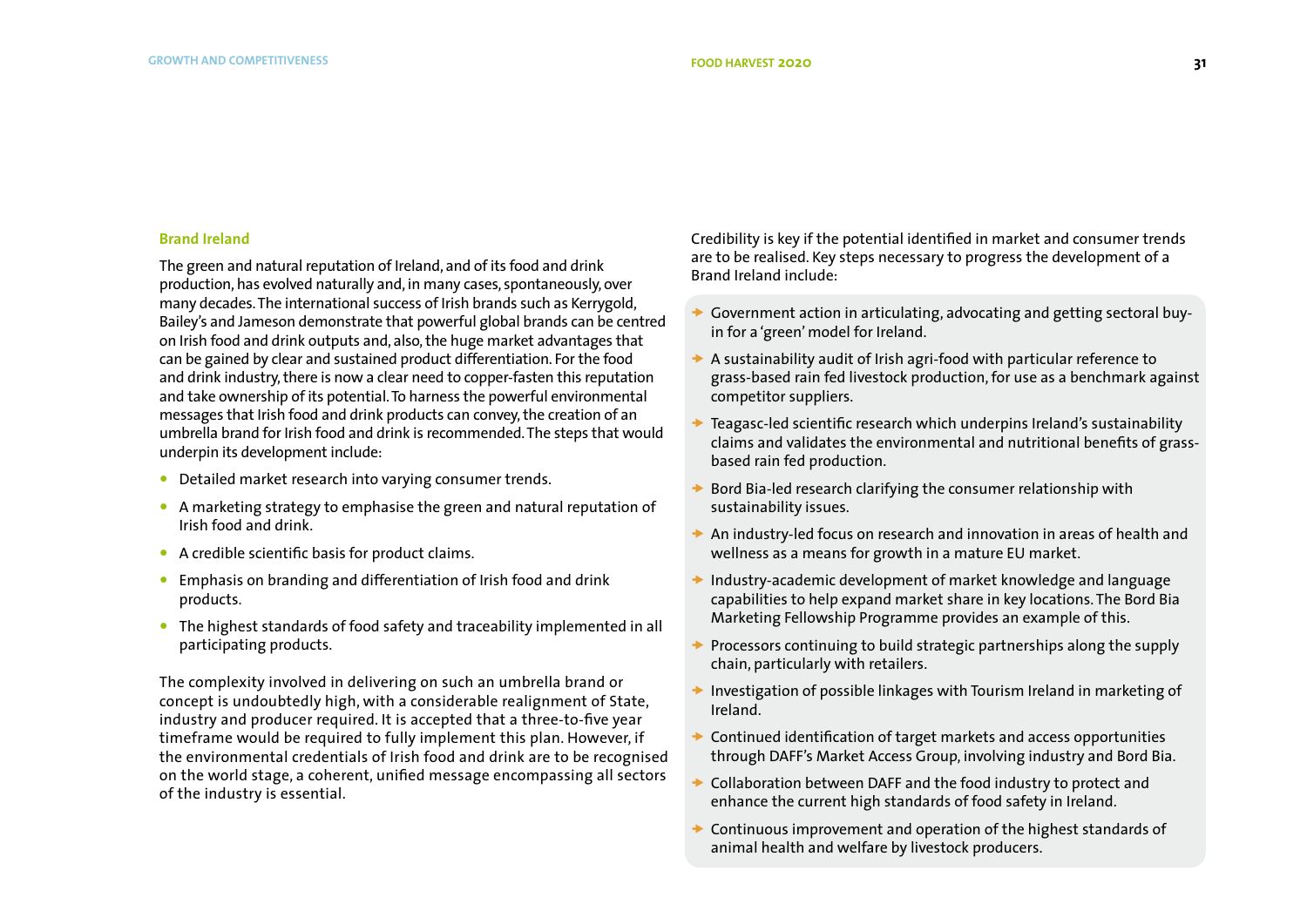- It must be recognised that the development of a persuasive and widely recognised Irish brand will require significant investment in time, effort and funding. It is therefore recommended that a steering group should be established to oversee the development of the brand and to report regularly to industry, producers and Government on progress. This group should develop a realistic plan for the gradual development of the brand over a three to five year timeframe with clear milestones and benchmarks and a feasible funding arrangement.
- When established, this steering group should develop a strategy to address issues such as integrating current marketing activities ('Ireland, the Food Island' , 'Love Irish Food', etc.) with the proposed new Brand Ireland as well as how to avoid dilution of strong existing brands.

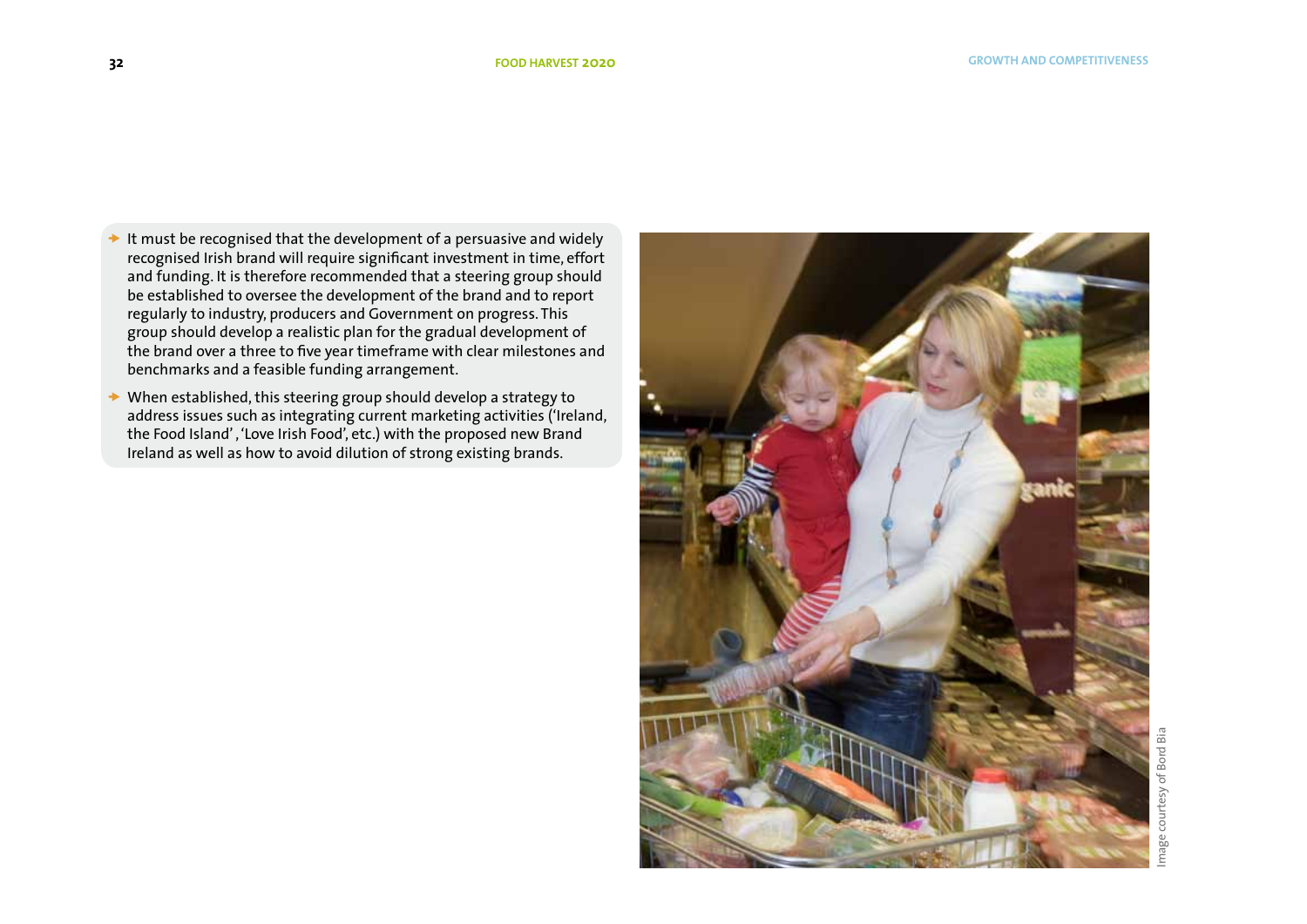### 3.6 Value-Added Food and Beverage Sector

Value-added food and drink manufacturing, beyond primary processing, can range from infant formula and functional ingredients through to alcoholic beverages and prepared consumer foods. Value-added meat products and artisan foods can also be considered part of the sector. The continued development of value-added foods on the home and international markets is key to delivering a sustainable agri-food economy. Sales of these products are less likely to be impacted by fluctuations in commodity prices while processing Ireland's raw material supply domestically fundamentally supports wealth and employment creation in the rural economy.

There are a small number of large Irish companies currently delivering export-focused growth in this sector and these will continue to growth in the future. However, new foreign direct investment (FDI) entrants and SMEs with a potential to upscale will be the driving force behind increased employment levels in the sector. Accelerating the growth of an optimal number of SMEs to large company size and a greater focus by SMEs and artisan producers on niche markets such as functional foods and organics will be highly significant in delivering regional growth and employment creation.

# **GROWTH**

- 40% growth in Value Added **Output**
- Market Retention and Expansion
- Increased collaboration and cooperation





# **SMART**

- Innovative response to consumer requirements
- Enhanced productivity
- Skills development
- Targeted and commercially focussed research
- Collaborative working to retain and develop export markets

# **GREEN**

Production that is:

- Safe
- Sustainable
- Transparent

Research underpinning

- Sustainability Claims
- Health and wellness products
- Consumer Trends
- **Value Added Sector**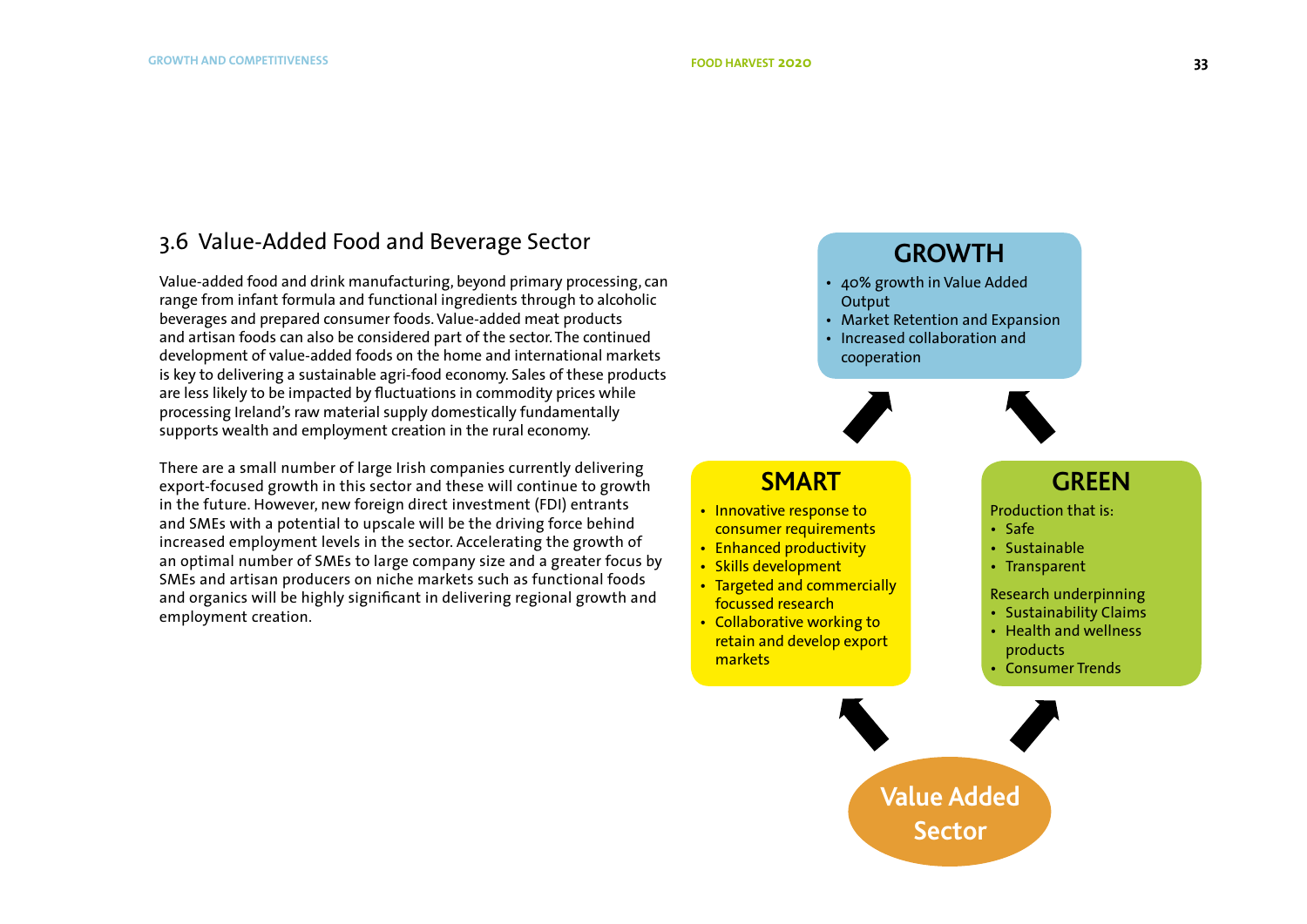To meet its goals, the value-added sector will need to focus on enhancing productivity, developing its internal skills base and improving organisational and management capability. A focus on market research, innovation and new product development will also be vitally important if it is to capitalise on evolving consumer trends. The development of new brands, which can emulate the success of Ireland's small cadre of global food and drink brands will be an important benchmark of success.

On the basis of available data the Committee believes that, working from a 2008 baseline, that growth of 40% in the added value output of the food and beverage sector is achievable by 2020. This will require action in the following areas:

### **Competitiveness**

- $\rightarrow$  With a view to generating sustainable export led growth in the sector, a 20% improvement in cost competitiveness relative to that of our trading partners is a priority for the food and drink sector. It must be implemented through the following;
	- Where appropriate and feasible, relevant Departments and agencies should seek to address structural issues with a view to ensuring reductions in the input cost base particularly in the areas of energy, transport, waste costs and the regulatory burden,
	- Industry should avail of existing supports and focus on investment in enabling technologies and lean manufacturing, to boost productivity and reduce unit labour costs,
	- Industry should prioritise the provision of management development programmes.
- $\rightarrow$  The Committee endorses the findings and the recommendations of the report of the Expert Group on *Future Skills Needed In The Irish Food And Beverage Sector* and calls for their full implementation by all relevant stakeholders.
- Enterprise Ireland and other State bodies should target expansion of high value SMEs and other growth opportunities, including the attraction of new or additional investment from multinational companies in Ireland.
- Encouragement of an entrepreneurial approach to the development of high potential start-up food businesses and dynamic artisan producers.

### **Innovation**

- The Committee endorses the recommendations in the *Report of the Innovation Task Force* and underlines their particular relevance to the food industry.
- $\rightarrow$  Industry must prioritise investment in consumer-focused innovation and new product development.
- $\rightarrow$  To build on the work of the existing industry-led food research committee, inter-agency collaboration is required to formalise a strategic, commercially focused research agenda for the value-added sector.
- Bord Bia should continue in-depth consumer trend and lifestyle analysis with a focus on products that promote health and well being.
- → Industry should double the level of resources committed to R&D activities as a percentage of turnover.
- Relevant bodies should focus on the improvement of commercial orientation by better targeting of research on emerging market opportunities and developing consumer trends.
- Linkages and collaborations between research institutions and industry organisations, such as in Food for Health Ireland, must be developed, so that the activities of research institutions are grounded in the downstream requirements of a competitive food and drink industry.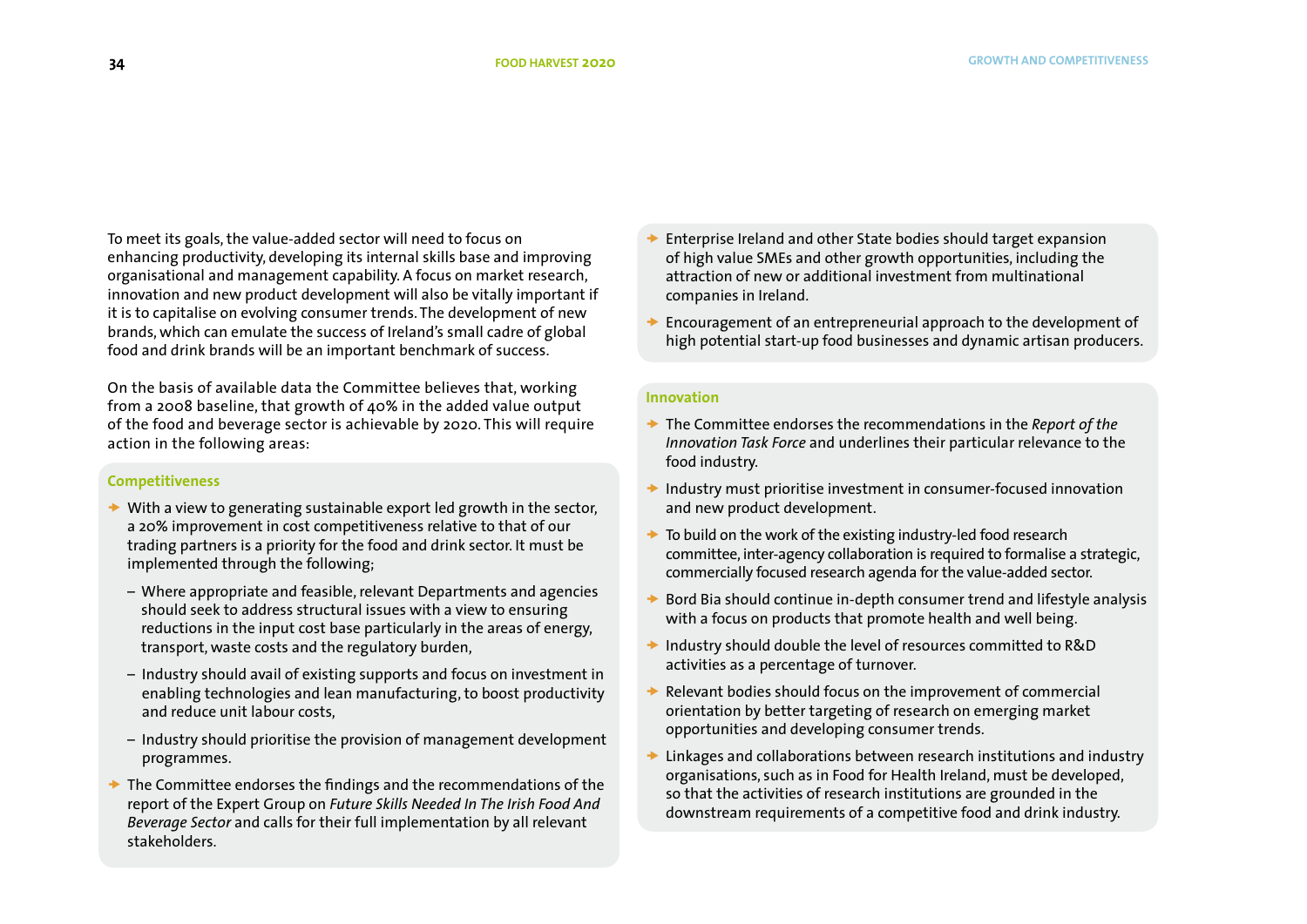Research and innovation resources in different institutes (state agencies, and universities) should work closely to maximise their synergies and increase overall effectiveness. This is currently exemplified through the recently announced Teagasc UCC Strategic Alliance in Food Research

### **Market Development**

- $\rightarrow$  Industry should examine the potential for building partnerships and working collaboratively in new markets.
- $\rightarrow$  Industry should work to reduce exchange rate exposure through market diversification and joint ventures with local companies.
- $\rightarrow$  Better utilisation of marketing expertise and mentoring programmes where appropriate should be advanced by industry.
- $\rightarrow$  Substantial research to underpin and substantiate sustainability claims that will assist the Brand Ireland concept.
- $\rightarrow$  A collaborative industry drive is needed to achieve a greater share of branded products on export markets, ultimately using Brand Ireland as appropriate.
- $\rightarrow$  Bord Bia should expand its successful marketing fellowship programme to build the sector's marketing capacity.
- $\rightarrow$  Industry should initiate graduate internship programmes along the lines of Bord Bia's marketing fellowship programme.
- $\rightarrow$  Industry will need to focus on the opportunities to deliver the range of products required by leading retailers and manufacturers in the area of private label and to further leverage existing brands and relationships.
- $\rightarrow$  The further development of farmers' markets and food tourism will provide opportunities for diversification and added value for smaller enterprises in particular. This potential should be explored by relevant stakeholders.

 Bord Bia and industry should make the optimal use of Ireland's protected Geographical Indications, and to identifying further designations. Ireland has not exploited this opportunity to any significant extent to date.

### **Artisan Food Sector**

The emergence of Ireland's artisan food sector, supported by growing consumer demand for speciality food products and a strong entrepreneurial spirit, has resulted in a significant rise in the number of small food companies operating in Ireland. Most of these companies are owner managed, in many cases have a strong farming basis, and produce a diverse range of products. The level of innovation evident in many of these companies can provide the seeds for the next generation of Irish food and drink offering. The artisan sector also offers the potential to enrich Ireland's tourism while, in turn, tourism can be a vehicle to enhance the image of Ireland and Irish food production internationally.

To build on the success of the artisan sector to date, it is recommended that:

- Bord Bia, DAFF and Teagasc working together with other Departments and tourism agencies to:
	- Encourage and support market-led food entrepreneurship from the earliest stages of development,
	- Promote sustainable and locally embedded food procurement policies and systems,
	- Promote and broaden the opportunities, including local markets, for consumers and visiting tourists to purchase local food,
	- Conserve and promote distinctive local food traditions at EU level and with bodies such as the TASTE Council and Slow Food,
	- Explore possibilities for mentoring by larger companies to support artisan companies achieve market distribution and build their customer base.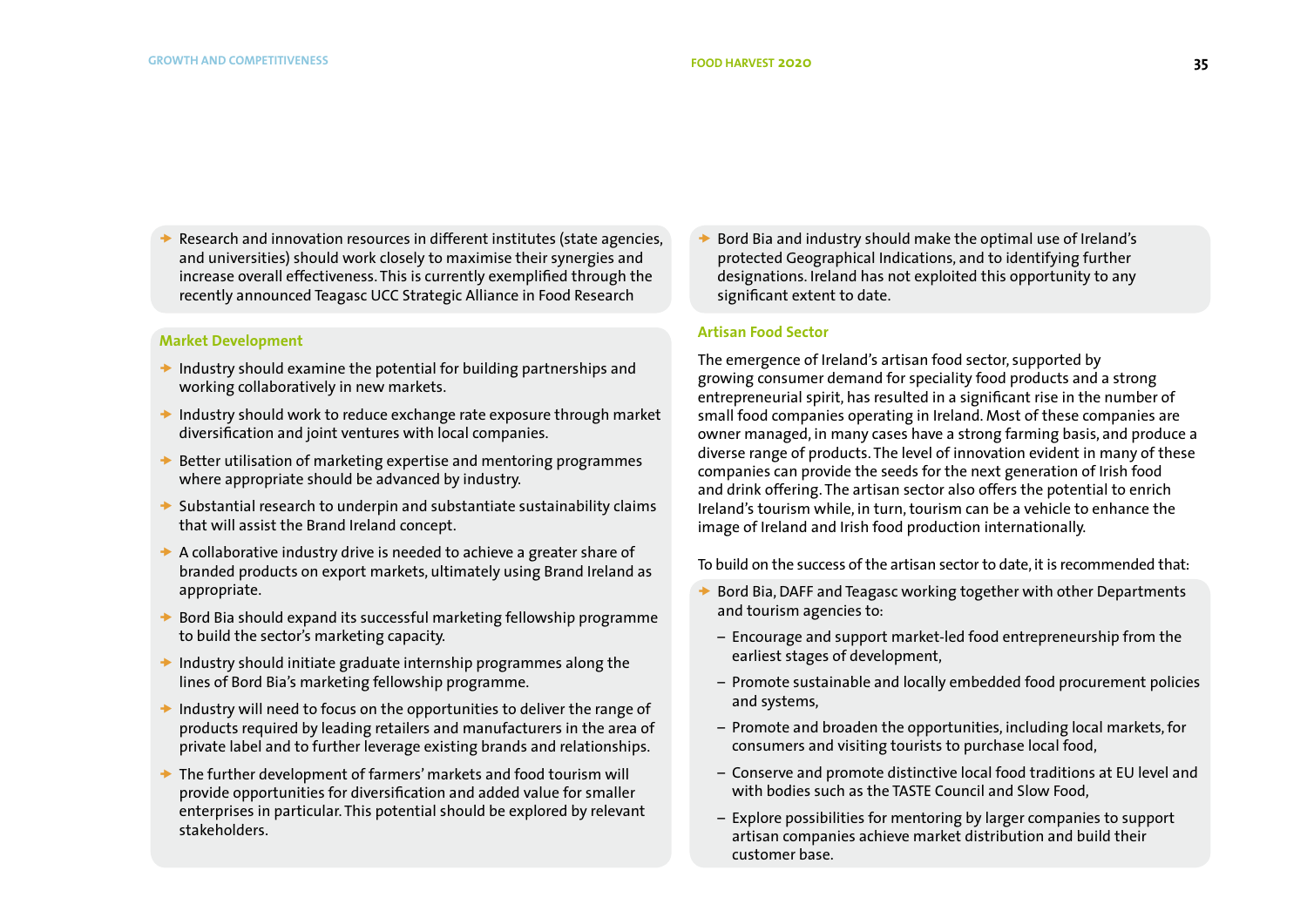# **Recommendations by Specific Sector**

2020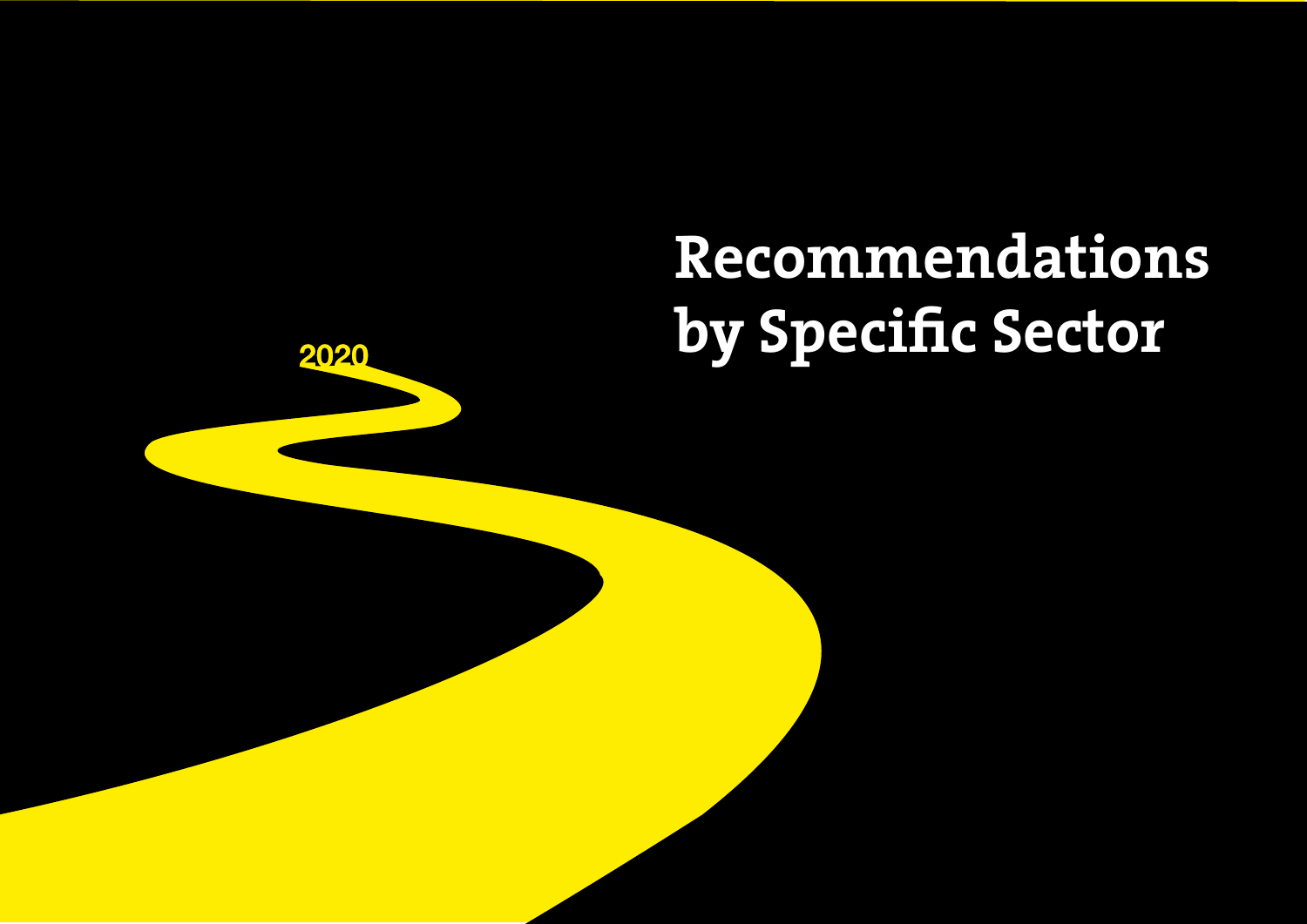# **Recommendations by Specific Sectors**

# 4.1 Beef

**Irish beef and livestock production makes an extremely important contribution to the overall Irish economy, with a current annual output value of some €1.9 billion.** 



Progressive initiatives to position Irish beef in higher value EU markets have proved very successful. Having previously been sold primarily in third country commodity markets, Irish exporters are now in a position where 99% of beef is exported within EU. Irish beef is currently stocked by over 70 European retailers with annual exports valued at  $\in$ 1.5 billion. Additionally, live exports averaging around 200,000 per annum are valued at  $\in$ 160 million. Live exports which operate at the highest standards of animal welfare, are and are likely to continue to constitute a valuable outlet in the future. However, opportunities to adding value in Ireland, including through young bull beef and rose veal production should be considered in more depth. By finishing these younger cattle at home the possibility exists to add value, potentially in the region of  $\epsilon$ 300m, in Ireland.

**The key challenges facing the sector are to maintain Irish beef's premium position in EU markets and to close the price differential between Irish and other premium competitors in the UK and EU.** 

There are undoubtedly significant challenges in relation to farm level profitability, as illustrated in Figure 1 on page 18. New smart approaches throughout the supply chain can deliver enhanced efficiencies and improved product quality, leading directly to growth in output value. Central to this will be the role played by a higher number of increasingly efficient, market orientated beef producers.

A viable suckler cow beef herd of sufficient size is fundamental for the development of the beef industry and the Irish Cattle Breeding Federation (ICBF) has indicated that the profitability of the existing suckler cow herd could be increased by €200 million by 2020. This would be achieved through a combination of better quality cows and breeding, achieving slaughter carcass weights at a younger age and better carcass quality. In addition, genetic advances offer the potential to deliver greater profitability at farm level through enhanced productivity and disease resistance.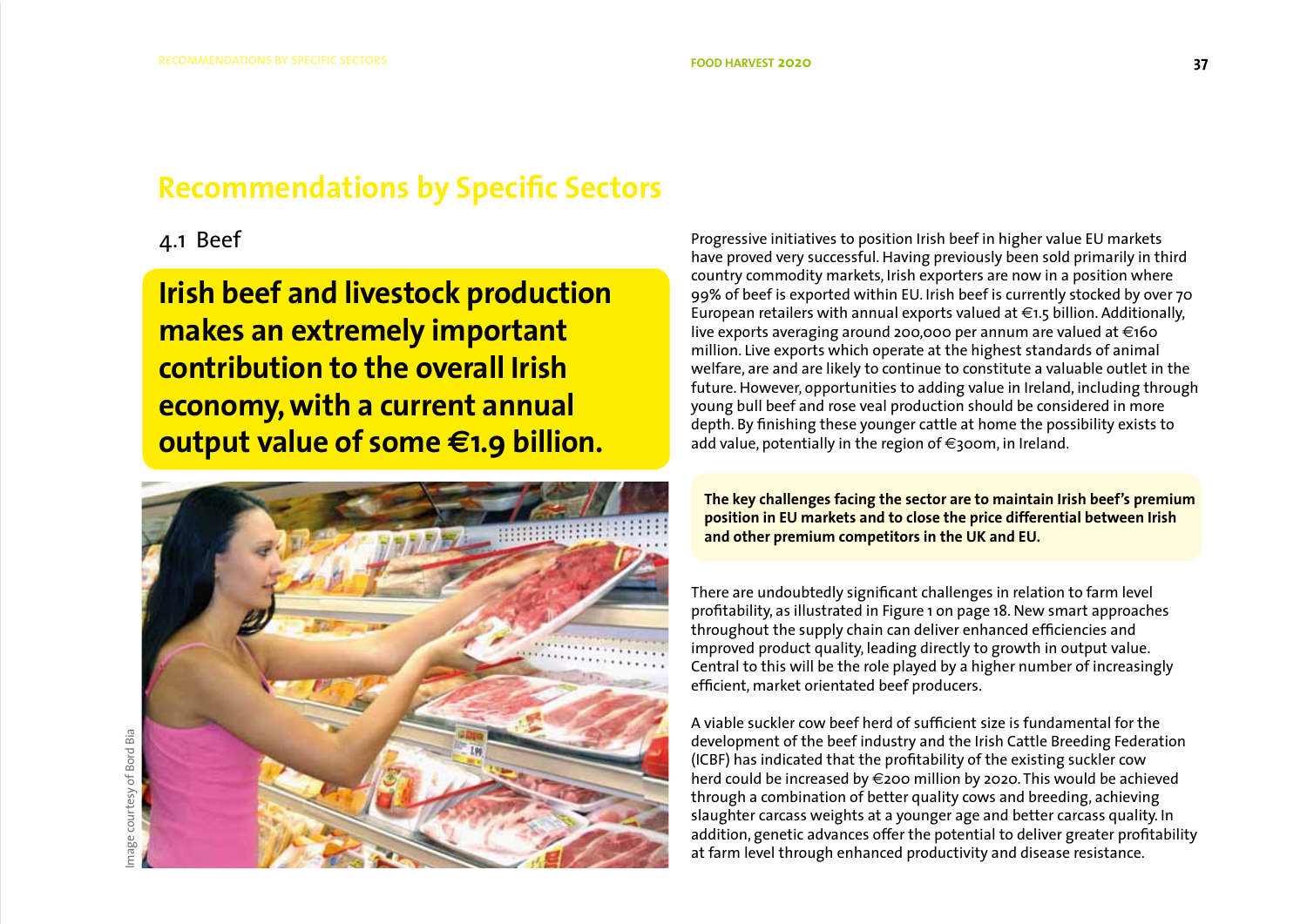Genomics also has the potential to play a role in identifying desirable product qualities that will add value in the marketplace. Some of this technology is already in place, while further advances are expected in the coming years and this will provide the opportunity for Ireland to take a lead position in this area. Meanwhile, an important spin-off of the significant growth expected in the dairy sector will be an increased supply of calves for rearing and finishing.

Teagasc initiatives, such as the Better Farm Beef programme (in conjunction with the Farmer's Journal), highlight the significant growth potential when best practices are adopted at farm level. Increased product differentiation, based on predominantly grass-based Irish beef, has the potential to build on the success of current marketing strategies and concepts such as Brand Ireland, when delivered. Collectively, these can provide enhanced returns to the producer and close the current price differential for beef in high-value EU markets.

On the basis of available data the Committee believes that a growth of 20% in the output value of the sector is achievable by 2020 (using the average of the years 2007 to 2009 as a baseline).

# **GROWTH**

**Beef**

**Sector**

- Increase of 20% in value of output
- Enhanced viability across supply chain
- Premium product status
- Improved market returns
- Reduced GHG emissions



# **SMART**

- Market focussed product development
- Collaboration & consolidation in supply chain
- Enhanced knowledge transfer to drive farm efficiencies
- Focus on genetic advances to drive productivity & product **quality**
- Commercial research focus on product development

# **GREEN**

- Marketing strategy based on environmental credentials
- Environmental criteria as part of Quality Assurance Schemes
- Green initiatives at both producer & processing level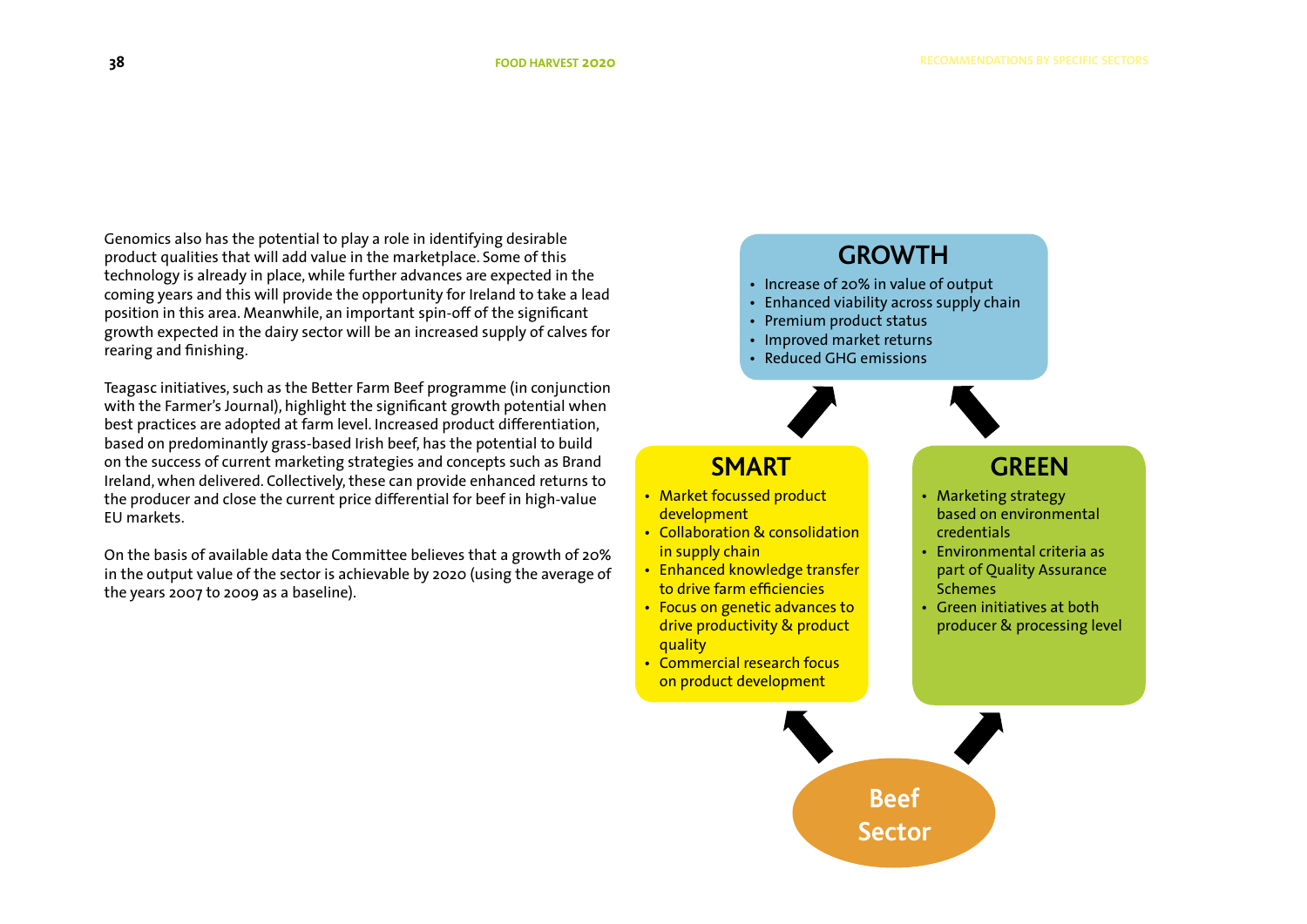#### **Recommendations**

As with all the sectoral analyses, the recommendations to realise the potential of the beef sector should be considered in tandem with the general farm and industry level recommendations set out in Section 3.

### **Farm Competitiveness**

- $\rightarrow$  DAFF and the livestock industry should continue to support ICBF in its programme of genetic improvement and product quality. The Suckler Cow Welfare Scheme is also playing an important role in this regard.
- ◆ Collaboration between DAFF and Animal Health Ireland (AHI) should continue, to improve animal health and reduce losses due to animal disease.
- $\rightarrow$  An industry group involving Teagasc, ICBF and commercial operators should be established to position the Irish dairy and beef sectors as global leaders in the genomics field and to develop communication channels to encourage uptake at farm level.
- $\rightarrow$  Stakeholders should make use of the beef quality payment system grid to facilitate a focus on carcase quality and maximise returns for beef producers.
- In the light of the fact that the great majority of beef farm enterprises are currently loss making, DAFF, Teagasc and the farm organisations should consider the best route to viability for the largest possible number of beef farmers. In this regard, consideration should be given to measures which, together with appropriate industry measures, could help to support beef cow numbers and encourage winter fattening.

### **Technology and Knowledge Transfer**

- DAFF, Teagasc and producers should endeavour to continually improve knowledge dissemination and adoption of best practice in beef production through initiatives such as the Better Farm Beef programme (in conjunction with the Farmer's Journal).
- Strong collaboration between State agencies is required to ensure that relevant research outputs are applied at farm level, especially through the greater use of the BETTER farms programme and discussion groups.
- Primary producers must be encouraged to optimise efficiency by adopting new technology and best commercial practice. Attendance at relevant discussion group meetings, farm walks and demonstration events should be built into the conditions of new schemes as appropriate.

### **Production Systems**

- Given that steer and heifer production will continue to be the mainstay of domestic beef production, and with a view to improving the economics and environmental impacts of this sector, Teagasc should direct its efficiency focus towards encouraging a reduced slaughtering age and more efficient grass and feed based systems.
- Given the improved feed conversion efficiency offered by young bull beef production, market-led production systems for young bulls from both the beef and dairy herd should be encouraged through enhanced research with clear price incentives that result in animals being finished to meet market specifications.
- Greater research efforts and strong communication programmes from Bord Bia and Teagasc should be developed to outline the opportunities and requirements for profitable domestic production systems for calves from the dairy herd.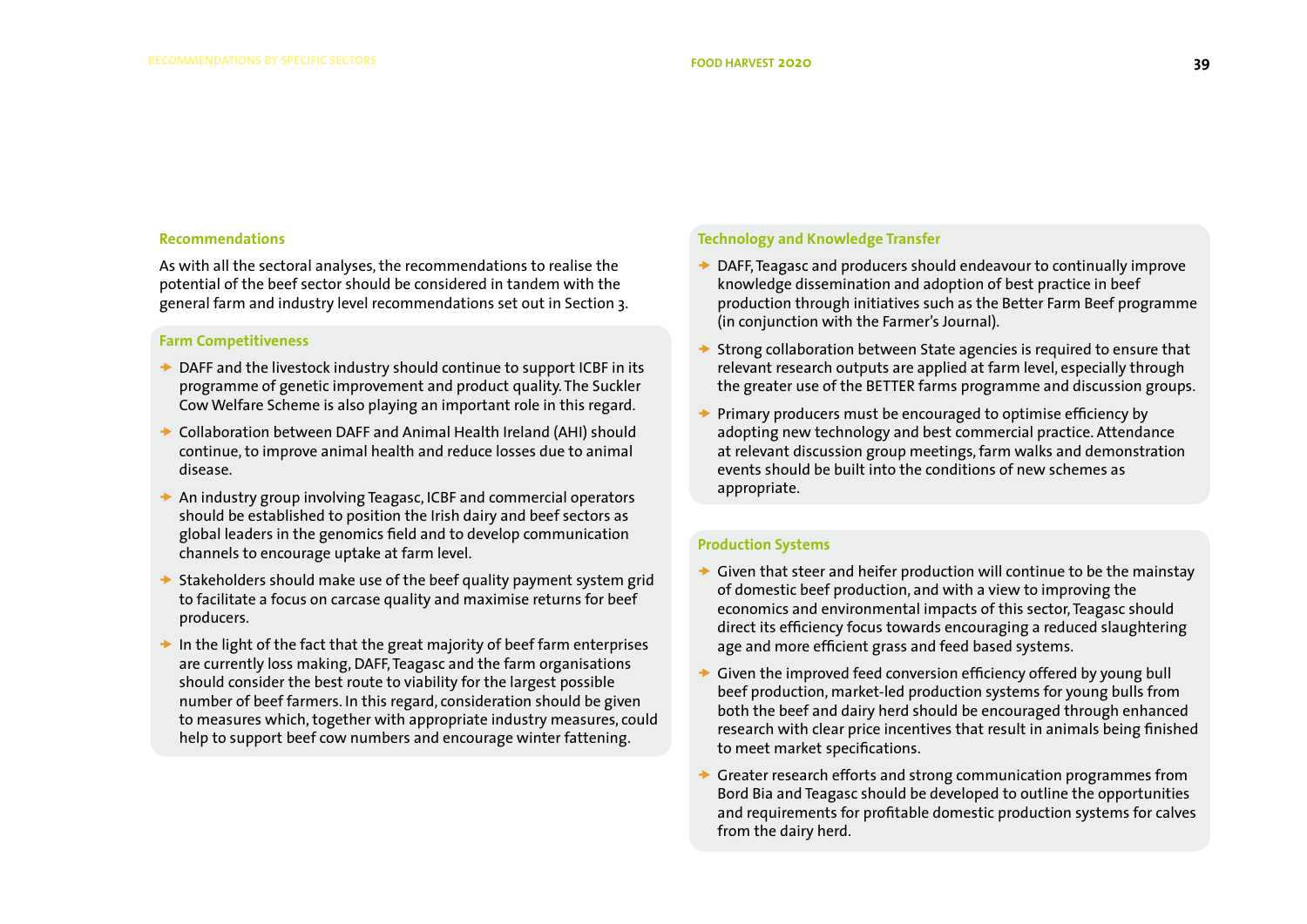Research must continue into strategies to reduce GHG emissions in the sector, with involvement in international research initiatives on the issue - this research should include efforts to identify new technology based mitigation strategies, efforts to improve all GHG related herd management parameters (breeding, fertility, nutrition, etc) and efforts to improve quantification of all emissions and mitigation efforts.

### **Processing**

- $\rightarrow$  In order to remain competitive, the Industry should ensure that processing capacity in the beef sector matches producer output. This should be a guiding objective both for any State intervention in the sector and for industry participants.
- $\rightarrow$  In light of the likely need for significant consolidation in the beef processing sector, DAFF should engage with the Competition Authority to ensure that the necessary action can be taken within competition rules.
- DAFF should review the meat inspection system, with a view to achieving the most cost-effective system consistent with ensuring consumer confidence and regulatory compliance.
- $\rightarrow$  The processing sector, with the support of the relevant State agencies, needs to embrace consumer-led product and packaging innovation to increase value-added beef and sheepmeat exports.

### **Marketing**

- $\rightarrow$  Initiatives to position Irish grass-fed beef as a premium product in high value EU markets should continue. Specific efforts should focus on reducing the current price gap between Irish beef and premium products in these markets.
- Given the potential to position Irish grass-fed beef as a premium product in US markets, developments with regards to market access issues in this market should be continually monitored.
- Bord Bia's current strategy of differentiation and premiumisation to extend to 2020.
- $\rightarrow$  The positive environmental, human-health and animal-welfare attributes associated with grass-fed beef and sheepmeat should be credibly established with a view to building them into marketing opportunities for Ireland. In addition, environmental criteria should be built into Quality Assurance schemes.
- Producers, processors, retail and foodservice operators should examine the potential for forward contracts within the supply chain with a view to providing clearer market signals and price stability to all involved.
- $\rightarrow$  In recognition of the emergence of valuable by-product markets, the industry, in conjunction with Bord Bia, the Department of Foreign Affairs and DAFF, should identify a list of target markets for which access for Irish beef, beef offals and breeding stock should be secured. DAFF's Market Access Group, involving industry and Bord Bia should also continue to identify and target market access opportunities for Irish beef including live exports.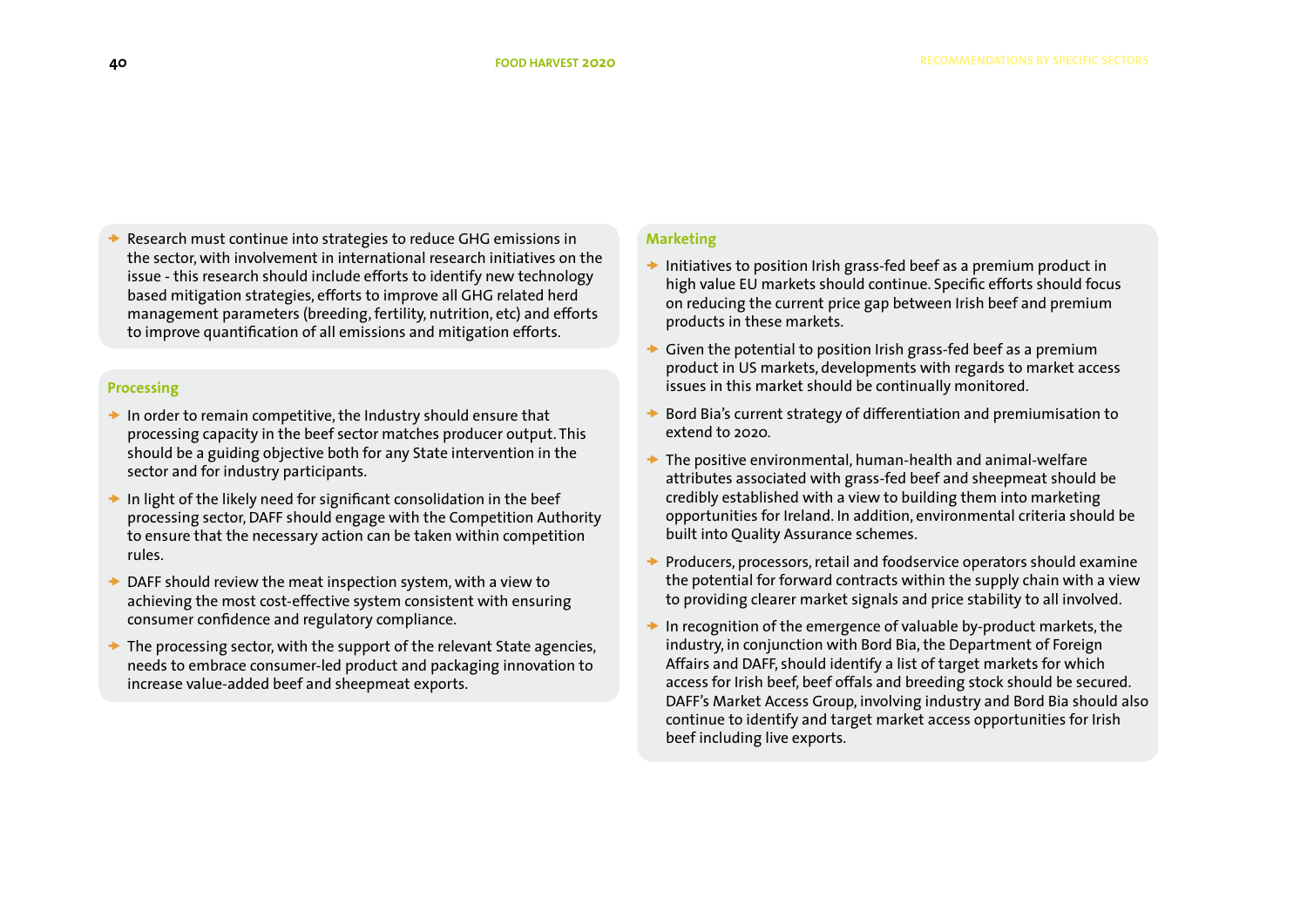### 4.2 Dairy

Prospects for the dairy sector in the medium to long term are positive. Given projections for significantly increased demand, the abolition of EU milk quotas in 2015 presents a real opportunity for the Irish dairy sector, with a significant potential for increased milk production. The sector also possesses a significant cost advantage in the form of an environmentally sustainable rain fed grass-based production system, which allows milk to be produced efficiently for much of the year.

However, for the sector to flourish at optimum level, efficiency gains will be crucial at primary and processing level, as, while prices are expected to rise, simultaneous increases in the costs of agricultural production are also projected. The achievement of a significant increase in milk output requires in the first instance a milk price level and farm cost structure that will provide viable farm incomes and sustain the family farm model. Effective measures at EU level to mitigate price/income volatility will also be important, while at a national level, the issues of land availability and optimum processing capacity will have to be addressed.

On the basis of available data the Committee believes that a target of a 50 per cent increase in milk production by 2020 (using the average of the years 2007 to 2009 as a baseline) would be realistic and achievable, and that this will set the foundation for further expansion in subsequent years. This 2.75 billion litre increase would enhance the primary output value of the sector by about €700 million with further downstream benefits in the form of increased dairy product values, export earnings and employment. The report recommendations are designed to support the realisation of this potential growth and to provide a sustainable return for competitive producers and processors.

# **GROWTH**

- 50% increase in milk production
- Growth in Exports
- Growth in Employment
- Sustainable returns
- Reduced GHG emissions per litre of milk produced



### **SMART**

- Co-ordinated national approach achieving new configuration at processing level
- Expand and improve knowledge transfer to primary sector
- Facilitate land exchange & alternative farm structures
- Increase the rate of genetic improvement & adopt best practice in animal health
- Develop an investment strategy that will facilitate enhanced R&D

## **GREEN**

- Marketing initiatives that promote strong brand recognition of Irish grassbased milk products
- Research into strategies to reduce GHG emissions
- Increased use of
- renewable energy sources (wind/solar)
- rainwater harvesting/ recycling systems on dairy farms

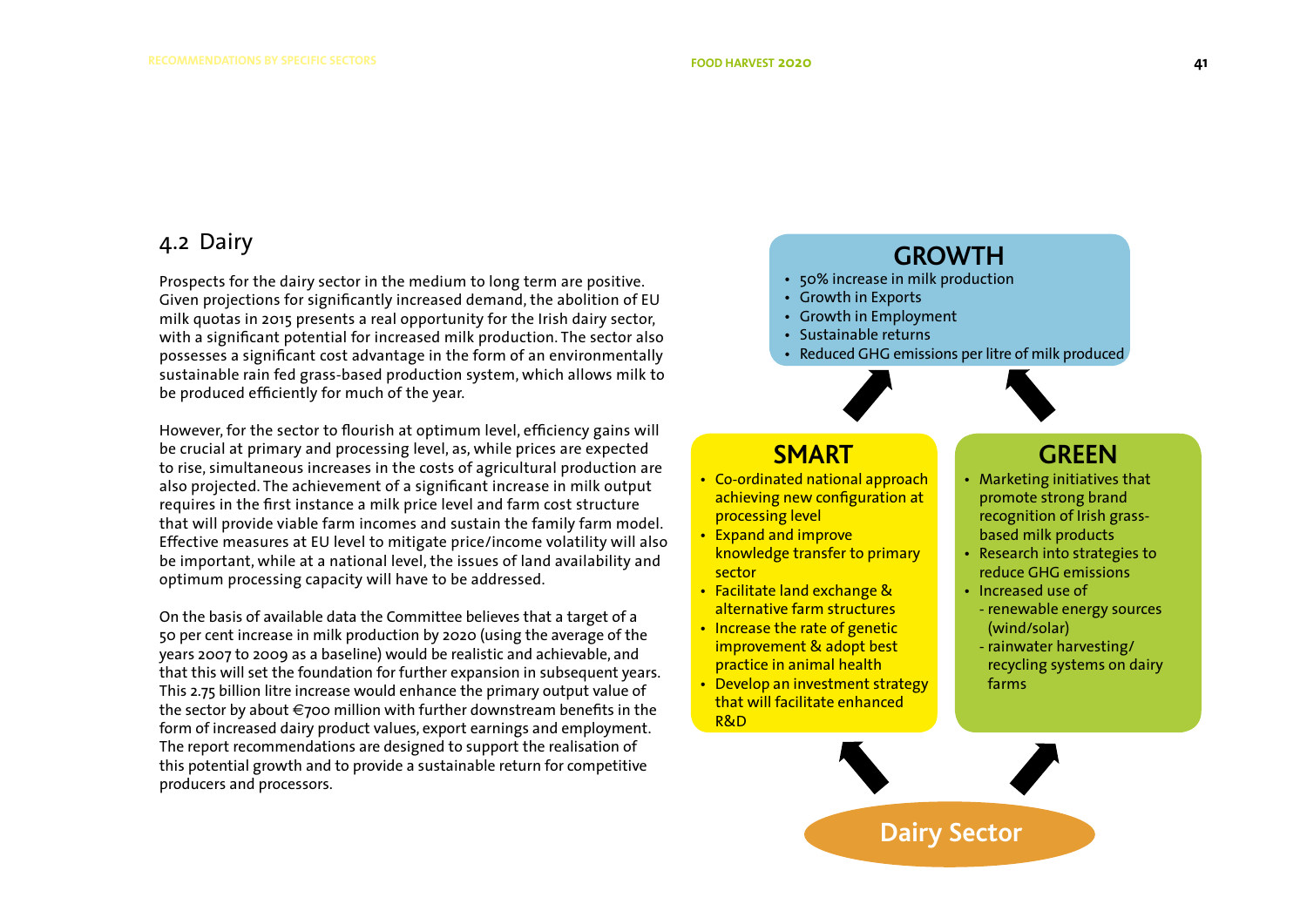### **Recommendations**

As with all the sectoral analyses, the recommendations to realise the potential of the dairy sector should be considered in tandem with the general farm and industry level recommendations set out in Section 3.

### **Milk Processing**

- $\rightarrow$  The processing industry must move towards a small number of scaled operators who have the scale and culture to drive efficiency and value added in line with key international competitors who have already achieved consolidation.
- $\rightarrow$  The processing sector must ensure that processing capacity meets the expected increased milk supply post quotas.
- $\rightarrow$  Given that indicative costings are believed to be in the region of  $\epsilon_4$ oom, the industry at all levels must engage on alternative options for financing the expansion in capacity to process anticipated volume growth, including investigating efficient solutions to the processing of milk during the period of peak seasonal milk supply.

### **Farm Competitiveness**

- $\rightarrow$  The future of the sector requires a co-ordinated national approach. DAFF should facilitate this through establishment of an activation group to encourage stakeholder engagement.
- Producers, with the support of state agencies and AHI, should adopt a best-practice approach to animal health to facilitate improvements in the quality of milk being produced.
- DAFF and livestock industry should continue to support Teagasc and ICBF in their programme of genetic improvement, including the application of new and emerging genomic technologies that will contribute to a more profitable dairy farming sector.
- $\rightarrow$  The Industry should support AHI in its mission to enhance value for livestock farmers and the agri-food industry through superior animal health.
- In the run up to quotas being abolished in 2015, DAFF should implement a more flexible and fully national Milk Quota Trading Scheme for the remainder of the milk quota regime.

### **Technology Transfer**

 $\rightarrow$  Teagasc should set a target of ensuring that 9,000 progressive milk suppliers are participating in vibrant discussion groups, implementing advanced production techniques and preparing management accounts for their enterprises as underpinned by the Dairy Efficiency Programme.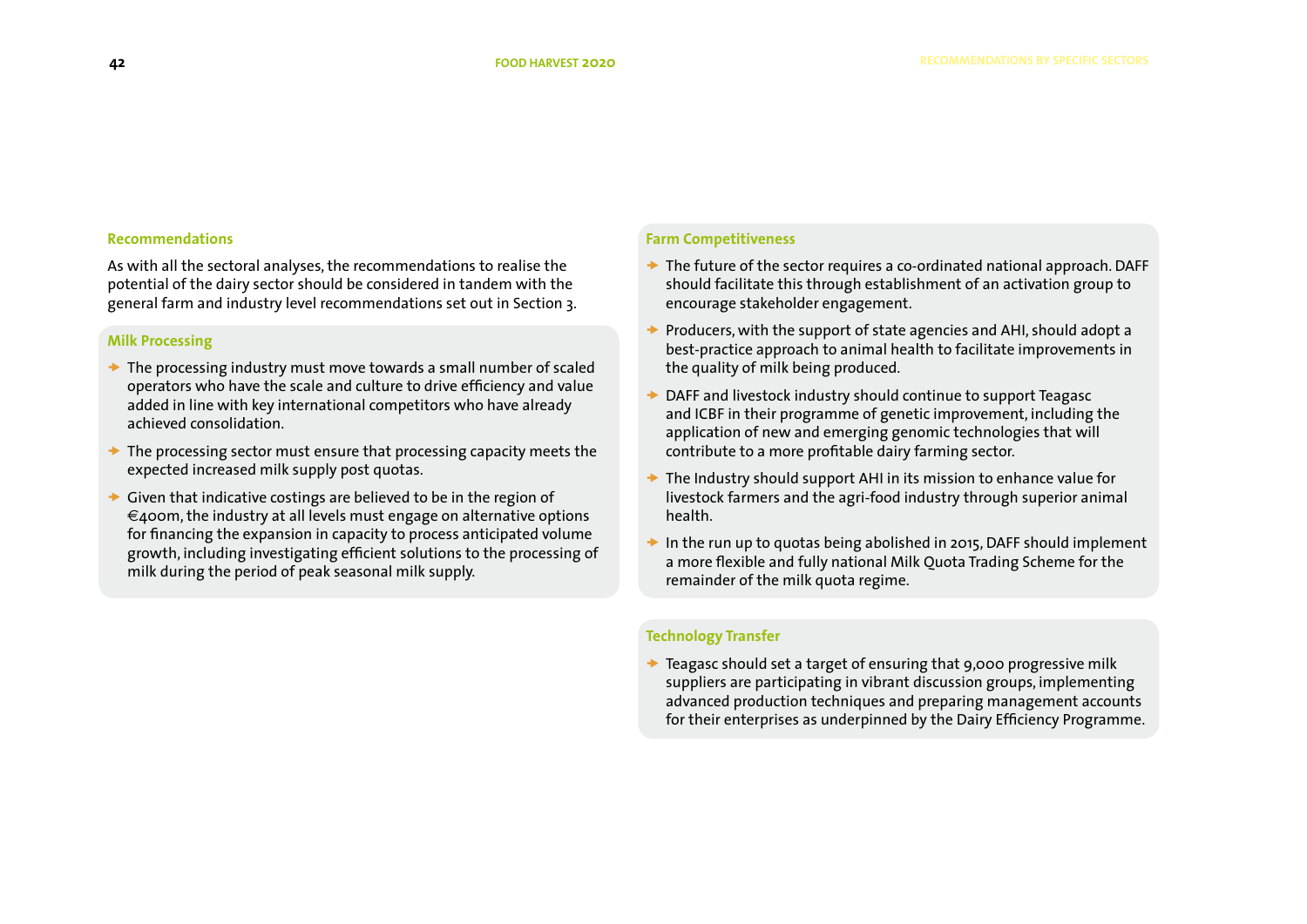- DAFF and Teagasc should encourage primary producers to optimise efficiency by adopting new technology and best commercial practice. Attendance at relevant discussion group meetings, farm walks and demonstration events should be built into the conditions of new schemes as appropriate.
- Training schemes and college education programmes at all levels must be critically examined to ensure appropriate practical/technical content, and a greater focus on business and project management skills.

### **R&D and Marketing**

- $\rightarrow$  The processing sector, supported by Enterprise Ireland, Teagasc and third level institutions, must develop an investment strategy that will facilitate more commercially focussed R&D.
- R&D should be targeted to new product and process development with a greater focus on product areas with added-value potential,such as nutraceuticals and functional foods.
- The relevant State agencies should develop fresh marketing initiatives that promote strong brand recognition of Irish grass-based milk products, possibly in the context of a more focused application of the 'Ireland - the Food Island' concept to the dairy sector.
- Research must continue into strategies to reduce GHG emissions in the sector, with involvement in international research initiatives on the issue. This research should include efforts to identify new technologybased mitigation strategies, efforts to improve all GHG-related herd management parameters (breeding, fertility, nutrition, etc) and efforts to improve quantification of all emissions and mitigation efforts.

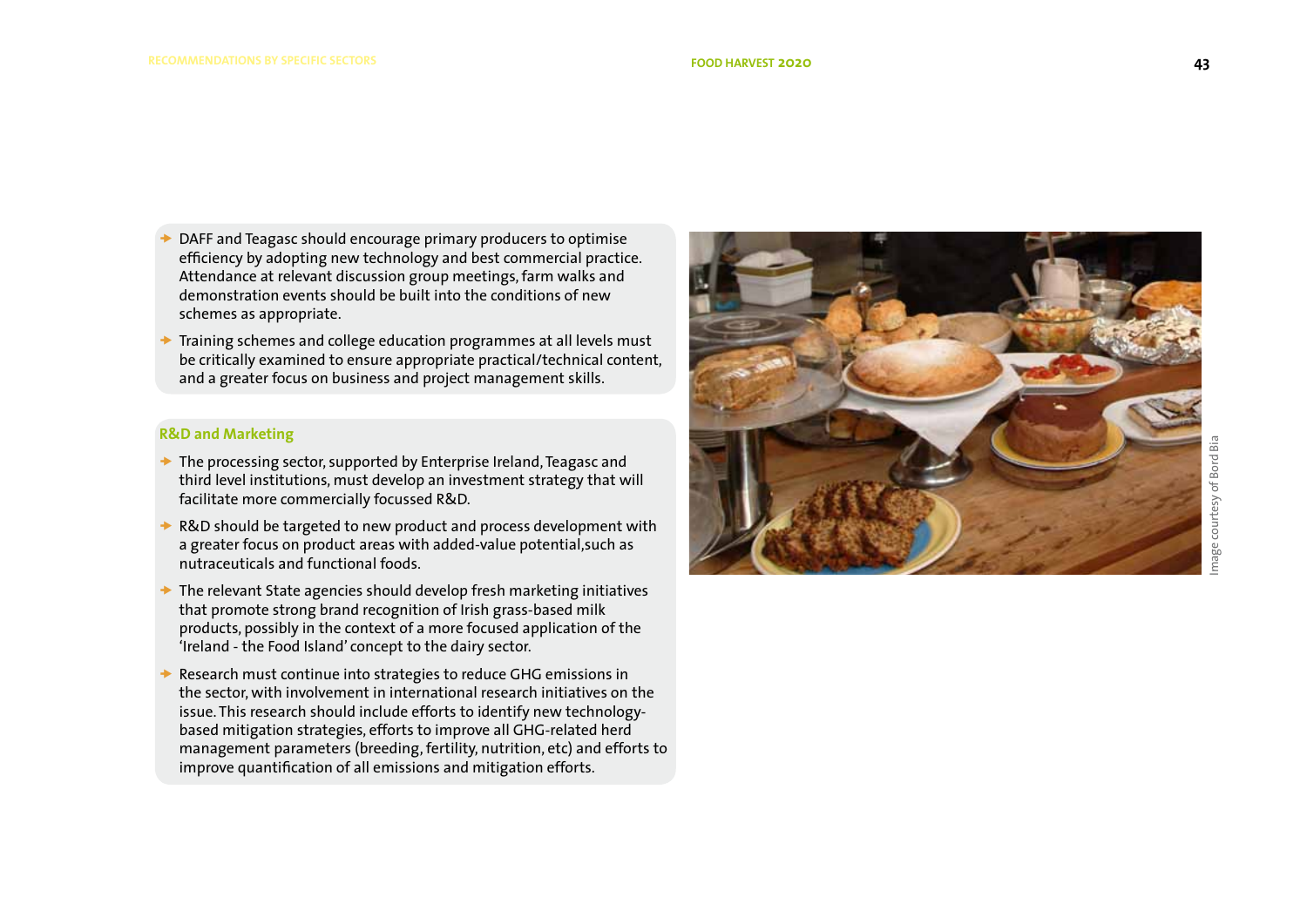# 4.3 Sheep

In common with all major producers across the EU, Ireland's sheep sector has witnessed downward pressure on production over recent years with reductions in flocks and pressure on income. However, it is expected that over the coming years demand on the European market will outstrip production levels, which could provide opportunities for exporting countries such as Ireland. This should provide the potential for better returns provided the industry can continue the market and product diversification evident over recent years. At producer level there is likely to be improved price prospects provided an increased focus on production efficiency and product quality is evident.

When domestic consumption is included, it is estimated that the Irish sheep industry is currently worth around  $\epsilon$ 250 million, with over two thirds of output exported. With a renewed commercial focus by the sector, building consumption on the domestic market and through the implementation of the recommendations listed underneath a growth in output value of 20% is achievable by 2020.

### **Recommendations**

As with all the sectoral analyses, the recommendations to realise the potential of the sheepmeat sector should be considered in tandem with the general farm and industry level recommendations set out in Section 3.

### **Farm Competitiveness**

- $\rightarrow$  DAFF should continue to support investment in sheep fencing and handling facilities to reduce labour costs through the RDP Programme.
- $\rightarrow$  The sector must improve the uptake of new technology on farms through the greater use of discussion groups and the Teagasc BETTER farms programme for sheep.
- DAFF and the sector should strongly support Sheep Ireland, which has been established to develop a new breed improvement programme.
- $\rightarrow$  The processing and production sectors must collaborate to improve the focus on quality production through the adoption of more discerning carcase classification systems by means of mechanical grading and transparent price reporting systems.
- The relevant State agencies and Teagasc must improve the focus on meat quality through initiatives such as the Bord Bia Lamb Quality Assurance Scheme.
- $\rightarrow$  The Committee endorses the findings and the recommendations of the Malone report and calls for their full implementation by all relevant stakeholders.

### **Processing**

- $\rightarrow$  In order to remain competitive, the Industry should ensure that processing capacity in the sheepmeat sector matches producer output. This should be a guiding objective both for any State intervention in the sector and for industry participants.
- The processing sector, with the support of the relevant State agencies, must increase product and packaging innovation to increase the added value of sheep exports.
- $\rightarrow$  The sector should extend its product range, including the marketing of 'local' lamb to the domestic market, with support from the relevant State agencies.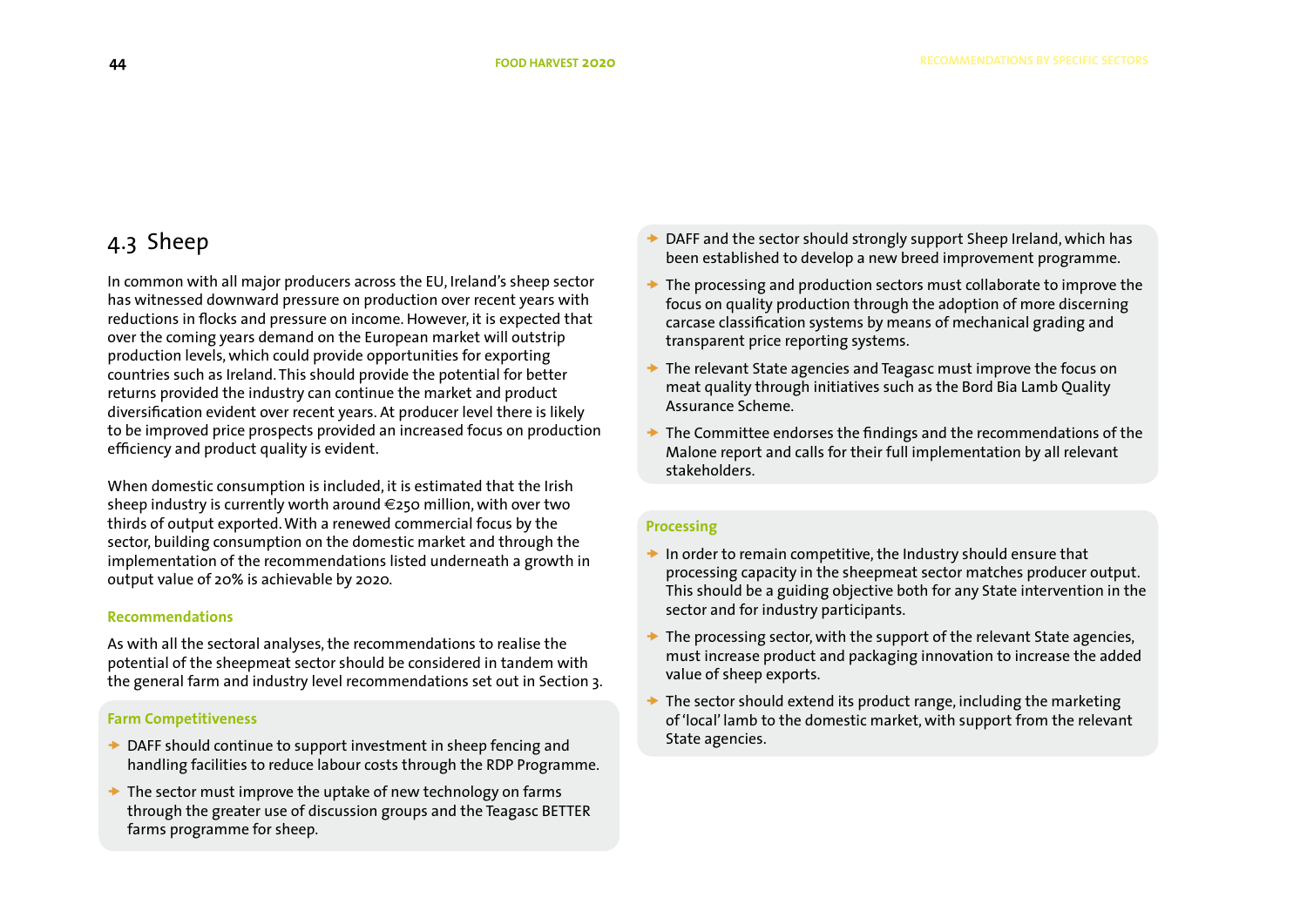### **Marketing**

- ◆ DAFF and Bord Bia should continue to promote lamb in the home and export markets, and also facilitate the diversification of exports from a dependence on exports of lamb carcasses to more processed cuts.
- ◆ DAFF should support EU initiatives to secure EU promotional funding for generic lamb promotion to promote EU lamb consumption.
- $\rightarrow$  DAFF and the relevant State agencies should develop marketing opportunities centred on the positive environmental attributes of sheep farming.

## 4.4 Horticulture

The horticulture and potato sector contributed approximately  $\epsilon$ 370 million to farm output in 2009. The sector makes an important economic contribution and generates significant ancillary employment in areas such as preparing, packing produce, distribution, retail, garden design & landscaping.

The domestic retail and food service markets are the most important markets for Irish fresh horticulture produce. However, mushrooms destined for the UK market represent a major export with a value in excess of €100million. Amenity products which comprise 20% of total production, are focused to a large extent on the domestic market. The main exports are Christmas trees, nursery stock & cut foliage.

The sector faces competitive pressures, particularly due to high input costs, notably energy, competitively priced imports, lack of scale and limited development in innovation.

Notwithstanding this, the sector has potential for further development. The food service market offers opportunities to replace imported product with home grown seasonal produce, to supply into the organic market and to diversify to meet ethnic food demands. Bord Bia's recent review of the amenity sector identified the need to innovate, to develop new products and services and markets. It considered that the best way to do this was through a coordinated approach where businesses, both large and small would combine resources to exploit new opportunities.

Horticulture has been transformed in the past decade by technological advances. Technology and advances in plant genetic research offer new products, new production methods and new approaches to the market. Maximising this potential requires a greater integration between state agencies, research institutes and industry. Existing development progammes and schemes should be looked at, and restructured, if necessary, to assist the commercialisation and adoption of new developments in horticultural technology, with the objective of facilitating and assisting entrepreneurs take advantage of the opportunities arising from emerging technology and the intellectual property associated with it.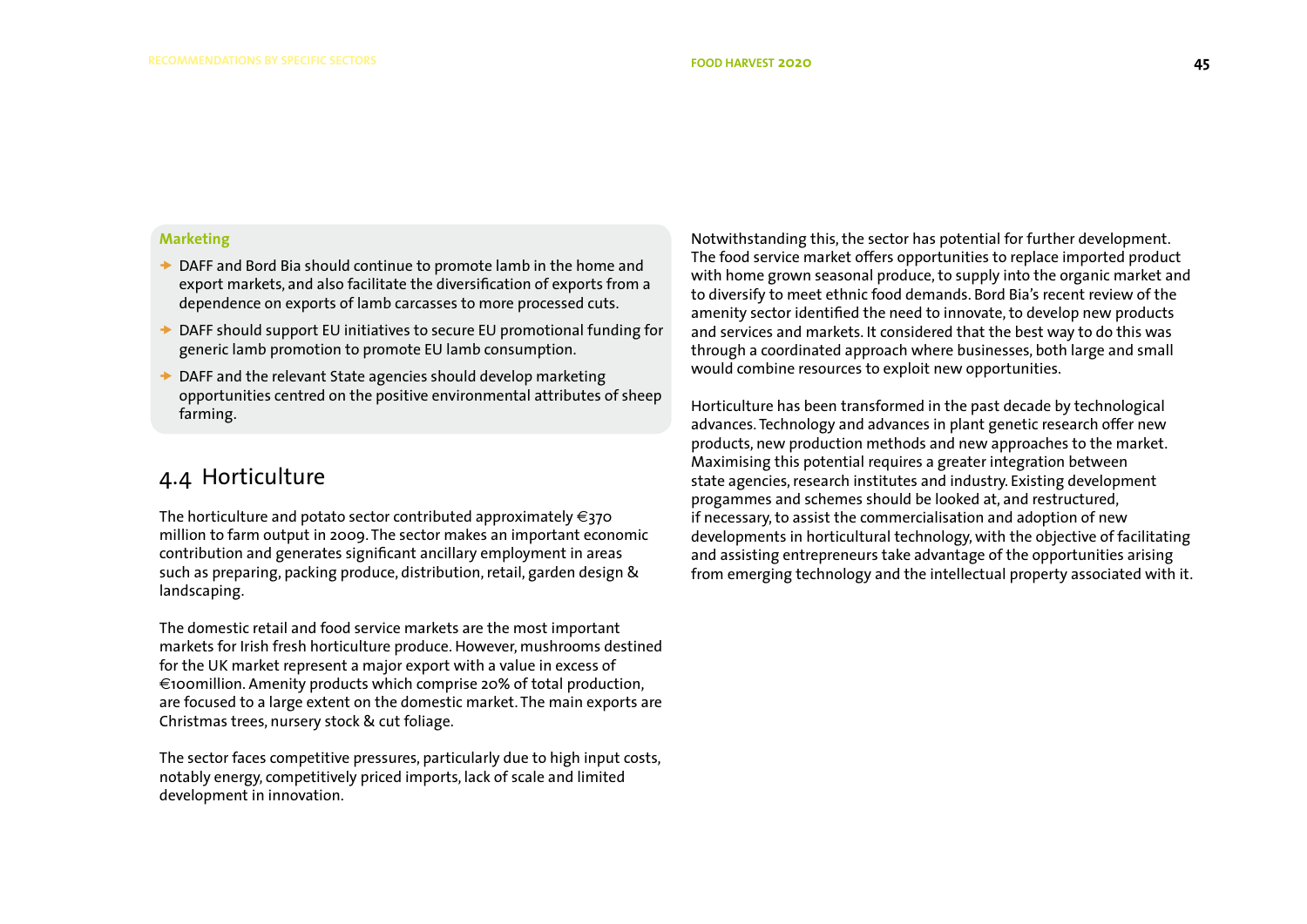### **Recommendations**

As with all the sectoral analyses, the recommendations to realise the potential of the horticulture sector should be considered in tandem with the general farm and industry level recommendations set out in Section 3.

### **Restoring Competitiveness**

- DAFF should encourage greater participation in the development of producer organisations to facilitate greater bargaining power in the marketplace and to encourage the adoption of new technologies and best practice at sub-sectoral level.
- The industry must continually adapt its production methods both to minimise environmental effects and to benefit from adopting green technologies.
- Relevant state agencies should foster product and production innovation, the adoption of emerging technologies and plant breeding.
- Processors should invest in specialised plant and equipment to improve labour productivity, working conditions and the quality of output.
- DAFF should review funding under the Horticultural NDP with a view to maximising the uptake of green technology, including water recycling, energy from waste and innovation based on plant production.
- The relevant Departments should review existing programmes and supports in relation to the horticulture sector, and should identify any changes in legislation or in the scope and type of measures required to develop the industry and associated businesses.

### **Branding and Marketing Issues**

- $\rightarrow$  DAFF and the relevant State agencies should further promote the health benefits of fruit and vegetable consumption as part of a healthy lifestyle.
- Bord Bia should identify opportunities in relation to new products, e.g. herbs, indoor fruit production, mini potatoes, ornamentals and develop consumer awareness of domestic varieties.
- Bord Bia-led market research should explore the opportunities for production of non- traditional fruit and vegetables.

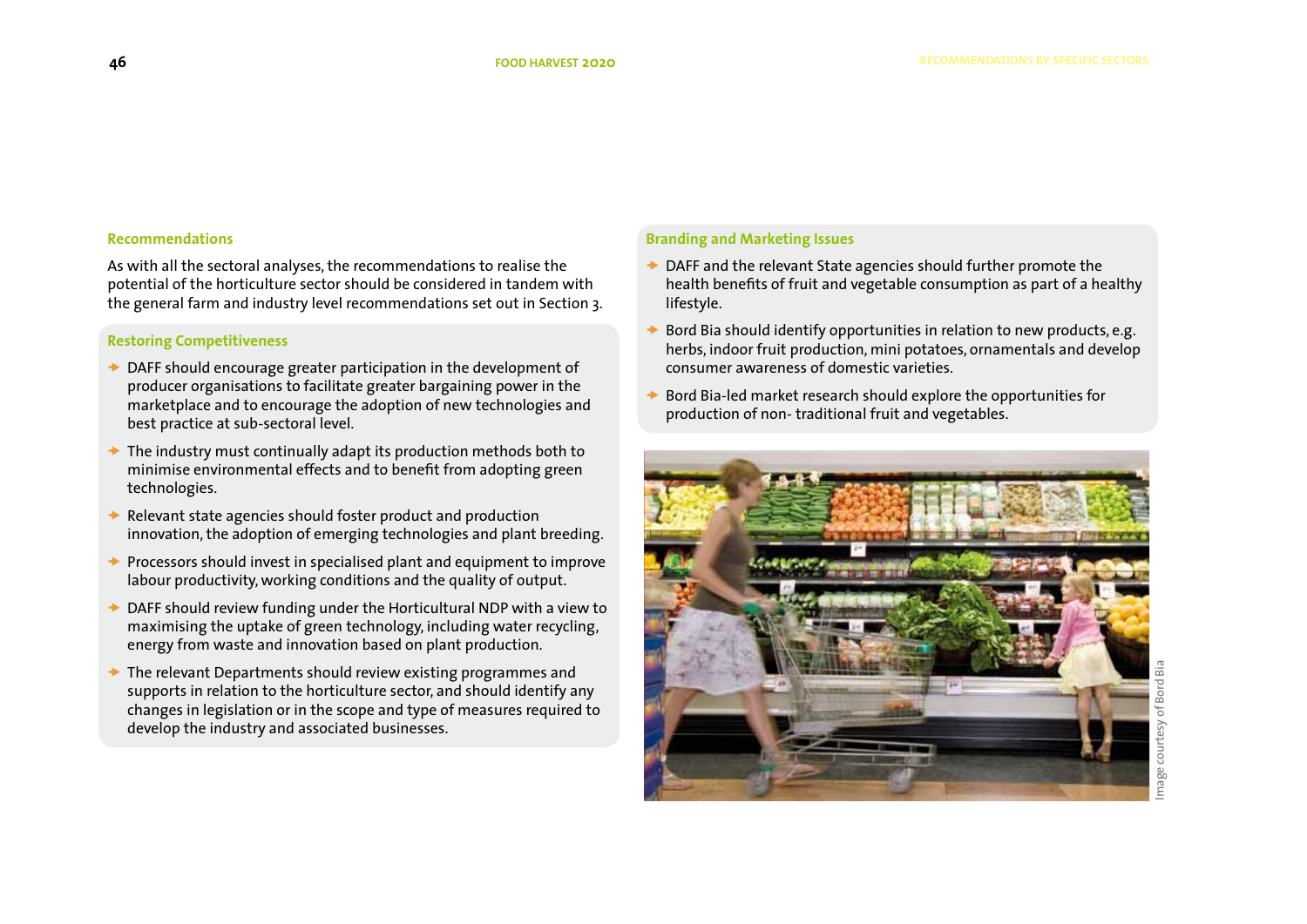# 4.5 Organic Production

While the organic sector in Ireland is relatively small in relation to agriculture as a whole, the sector does represent an opportunity for growth. The annual value of the domestic market is approximately  $\in$ 100 million with some 1,500 operators engaged in organic production. Unlike many sectors of horticulture, and indeed the industry as a whole, where the trend is towards consolidation, organic production is particularly suited to small-scale production.

Incentives introduced by the Government in the form of the Organic Farming Scheme and the Schemes of Grant Aid for the Development of the Organic Sector have been crucial in facilitating recent upward trends in organic production. Currently, a significant percentage of the Irish organic food market is comprised of imports. This is largely due to the fact that both the organic tillage and horticulture sectors are underdeveloped. There is also very considerable scope for exports of organic red meat. The organic sector therefore offers real opportunities for Irish farmers and food processors. The Committee believes that this significant growth potential can be realised by focussing on both:

- import substitution in areas where Ireland is under-producing at present, and
- large export markets such as the UK and Germany. With a current organic market exceeding €2 bn, the UK provides significant export opportunities.

Based on these opportunities, the Committee endorses the targets set out in the Programme for Government. An increase in organic land use to 5% from the current level of just over 1% is ambitious and will require actions in a number of areas including promotion, marketing, innovation, research and product development.

### **Recommendations**

As with all the sectoral analyses, the recommendations to realise the potential of the organic sector should be considered in tandem with the general farm and industry level recommendations set out in Section 3.

- DAFF should continue to directly support the sector through the Organic Farming Scheme and the Schemes of Grant Aid for the Development of the Organic Sector.
- Bord Bia should continue to build consumer awareness of the availability of Irish organic produce through National Organic Week campaigns and the National Organic Awards.
- Bord Bia should develop export markets and enhance the profile of the Irish organic produce by attending major European food fairs such as Biofach.
- Teagasc should continue to carry out sector specific research, innovation and product development.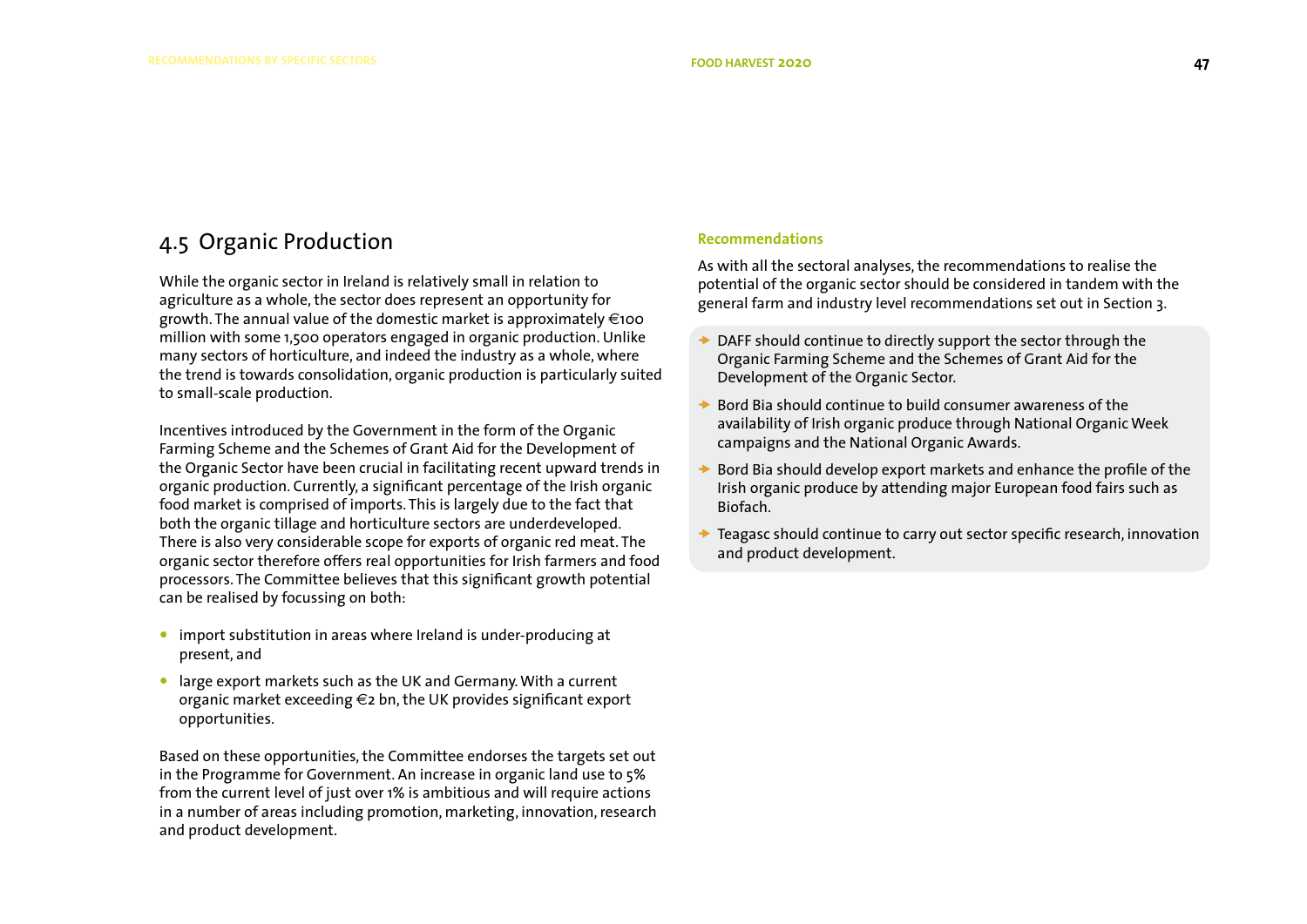# 4.6 Pigmeat

The pigmeat sector contributed approximately  $\in$ 300 million to farm output in 2009. With 470 commercial pig production units producing 2.8 million pigs, the Irish pig industry makes a valuable contribution to farm income, employment and export earnings. As pork consumption worldwide is expected to grow steadily over the period to 2020, the challenge for the Irish industry is to share in that growth. The main barrier to growth is low profitability at both producers and processor level, coupled with high feed, energy, compliance costs and environmental constraints. While there is likely to be a reduction in the number of farmers producing pigs, it is envisaged that unit size, already large by European standards, is likely to increase.

The report broadly concurs with the views expressed in the Pig Industry Development Strategy in terms of the potential for positive growth. If the potential that worldwide growth in demand represents is fully capitalised upon and the profitability gap can be addressed, a target of 50% growth in the value of output by 2020 (using the average of the years 2007 to 2009 as a baseline) may be achievable. This would primarily be on the basis of improved sow productivity and a significant increase the size of national sow herd.

As with all the sectoral analyses, the recommendations to realise the potential of the pigmeat sector should be considered in tandem with the general farm and industry level recommendations set out in Section 3

### **Recommendations**

As with all the sectoral analyses, the recommendations to realise the potential of the pigmeat sector should be considered in tandem with the general farm and industry level recommendations set out in Section 3.

### **Competitiveness**

- $\rightarrow$  The industry must continually adapt its production methods to minimise environmental effects.
- $\rightarrow$  DAFF should convene a forum of relevant stakeholders including tillage farmers, pig producers and pig processors to investigate economies and efficiencies that could be achieved through enhanced cooperation in these sectors.
- Teagasc should enhance its programme of benchmarking pig herd performance to both monitor progress and support a revitalised programme of knowledge transfer. Producers, with the assistance of Teagasc, must focus on increasing sow productivity through the adoption new technologies and best practice.
- DAFF should review the pigmeat inspection system, with a view to achieving the most cost-effective system consistent with ensuring consumer confidence and regulatory compliance.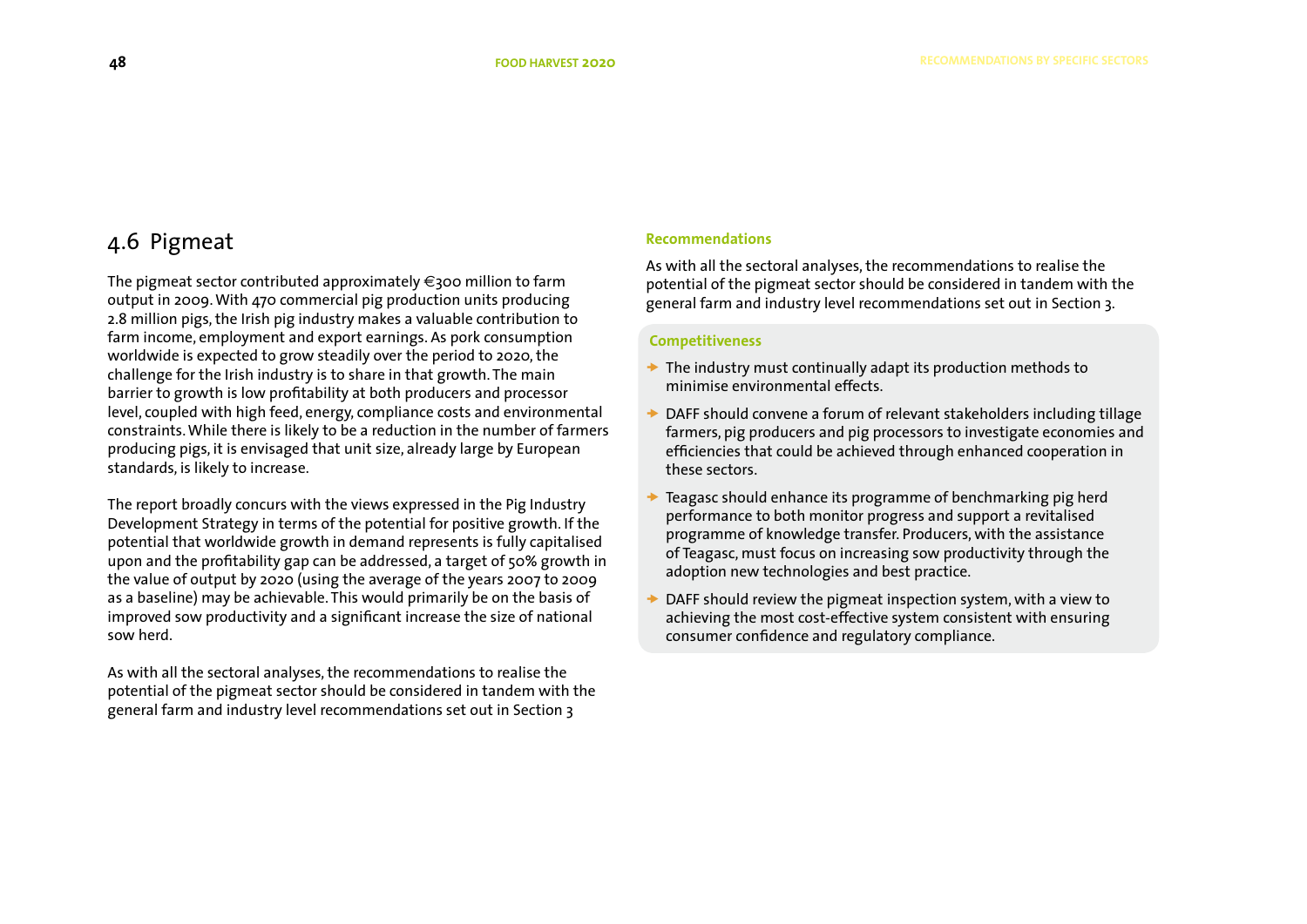### **Branding and Marketing**

- $\rightarrow$  Industry and producers should extend their participation in the Bord Bia Pigmeat Quality Assuance Scheme.
- $\rightarrow$  All stakeholders should continue to ensure that Ireland is free from Aujeszky's disease and pursue the overall achievement of 'white list' status on animal disease.
- **→ DAFF should lead efforts towards obtaining market access to additional** countries, that represent potential new viable outlets for Irish pigmeat, through negotiating the veterinary conditions for trade with these countries.

### **Environmental and Welfare issues**

- $\rightarrow$  The Committee welcomes the provision of grant aid for the sector to facilitate compliance with EU animal welfare regulations through the sow housing (animal welfare) scheme supported through the Rural Development Programme.
- $\rightarrow$  The industry should urgently investigate alternative waste usage and disposal options from the pig sector, such as energy/heat production and anaerobic digesters

# 4.7 Cereals

Approximately 12,000 cereal growers, half of which are specialised, produce Ireland's cereal output. The relatively small size of the sector belies the important contribution it makes to agriculture and to the economy as a whole. More than two-thirds of the grain Ireland produces is used for animal feed purposes, while the remainder is a valuable raw material for Ireland's brewing, distilling and flour milling industries.

While growers face significant pressures in the period to 2020 including those associated with price volatility, climatic and disease issues, the medium term projections on EU markets are positive due to a relatively well-balanced cereal market. Furthermore, world market cereal prices have been projected to settle at higher levels than seen in the last decade. However, competitive pressures, such as high input prices, small and fragmented scale of holdings and the cost of rented land, place Irish growers at a disadvantage when compared with our competitors.

Conversely, domestic demand would rise on the basis of the predicted increase in numbers in the livestock, dairy and pig sectors to 2020. This increase in demand together with the fact that Ireland is only 80% selfsufficient in grain means there are opportunities to increase production without significantly affecting market prices. Furthermore, the yield potential of good Irish tillage land is among the highest in the world, while alternative biofuel-related uses exist for cereals on international markets. However the sector is currently facing a significant profitability problem due to continuing high costs. Optimising yields, tackling high costs and targeting higher priced domestic markets will be necessary to reverse the declining production trends. Retention of an indigenous malting barley industry is also important for the sector.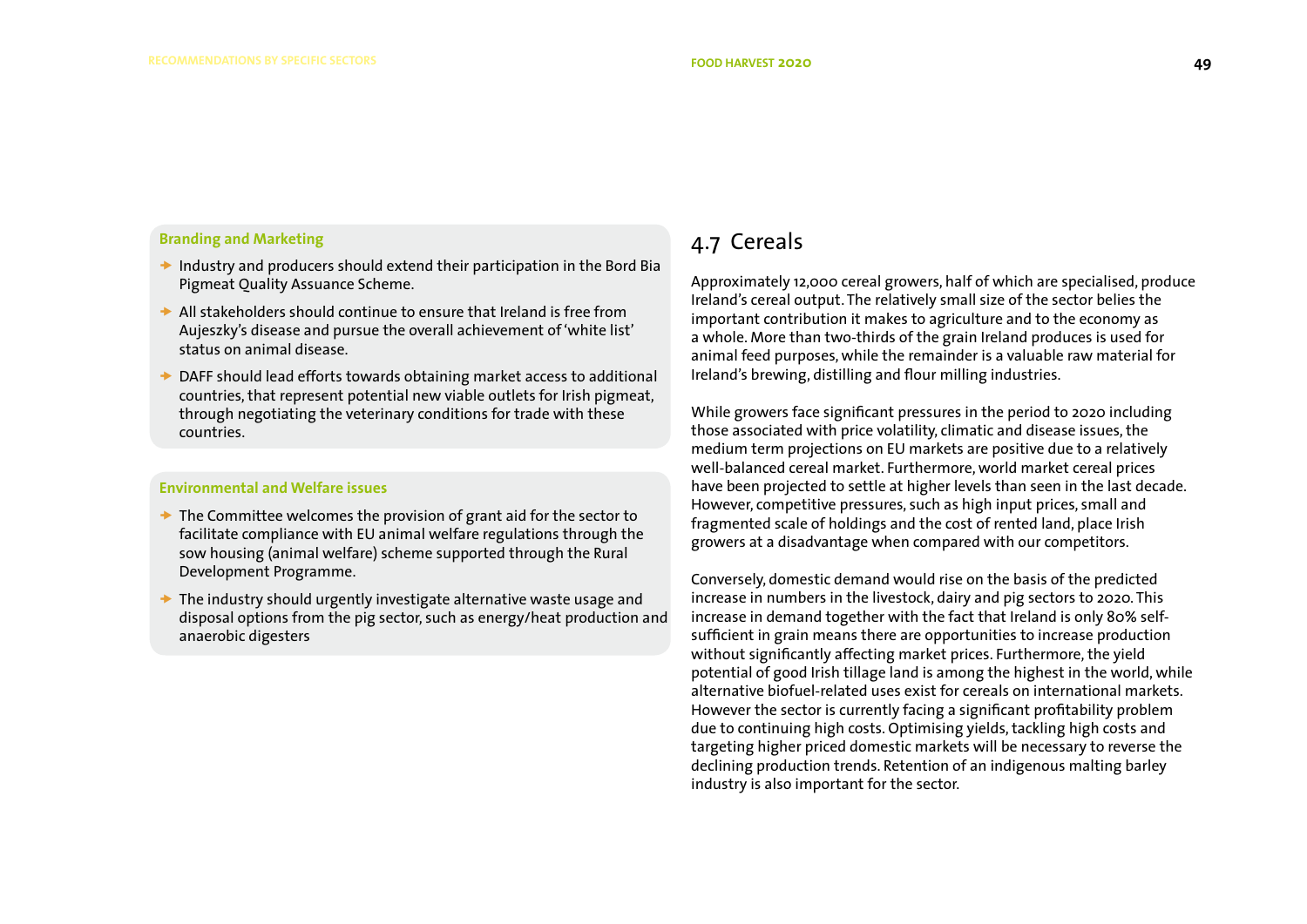### **Recommendations**

As with all the sectoral analyses, the recommendations to realise the potential of the cereals sector should be considered in tandem with the general farm and industry level recommendations set out in Section 3.

### **Restoring Competitiveness**

- $\rightarrow$  Growers should place a greater emphasis on diversification in the tillage crops grown, with greater consideration given to beans, peas, oilseeds, biomass crops etc. to increase overall returns per hectare.
- $\rightarrow$  A greater level of winter sowing should be examined by Teagasc and growers as these crops are higher yielding and would spread the use and cost of machinery.
- The possible role of new risk management strategies such as a greater reliance on farm insurance systems to cover production and market risks should be examined by DAFF and relevant stakeholders, particularly in the context of the CAP post-2013 deliberations.
- DAFF should convene a forum of relevant stakeholders including tillage farmers, pig producers and pig processors to investigate potential economies and efficiencies that could be achieved through enhanced cooperation in these sectors.
- Increased targeted use of slurry should be promoted as it remains an effective means of reducing overall fertilizer costs, but also has environmental benefits when undertaken with, for example, pig or poultry producers.
- Industry needs to urgently prepare for the impact of the new EU pesticide regulations to ensure the sustainability of crop production in Ireland.
- Teagasc should continue to undertake research into low input, more efficient and more environmentally friendly production systems and ensure that relevant research is applied at farm level.
- DAFF in conjunction with relevant agencies should examine the feasibility of Ireland becoming a source of basic or semi-basic seed for Europe.
- Teagasc should continue to provide an impartial research programme on the issues of GM crop cultivation to policy makers, tillage farmers, and the general public, in order that Ireland can engage in scientific discussions on new crop technologies and be to the forefront of technology should EU policy on GM crop cultivation alter and broader acceptance of the merits of GM technology emerge.
- Research should be undertaken into high value areas such as biopharmaceuticals, bioplastics and bioremediation.

### **Branding and Marketing Issues**

- $\rightarrow$  The focus of the Irish Grain Assurance Scheme should further highlight its benefits, in terms of its guarantee of quality and safety.
- Price risk management, including forward selling, is a necessity in a globalised market and industry must further develop these instruments.
- $\rightarrow$  Farm organisations should promote farm to farm sales of grain as an efficient alternative route to market for both cereal growers and livestock feeders, adding value for growers while reducing costs for feeders.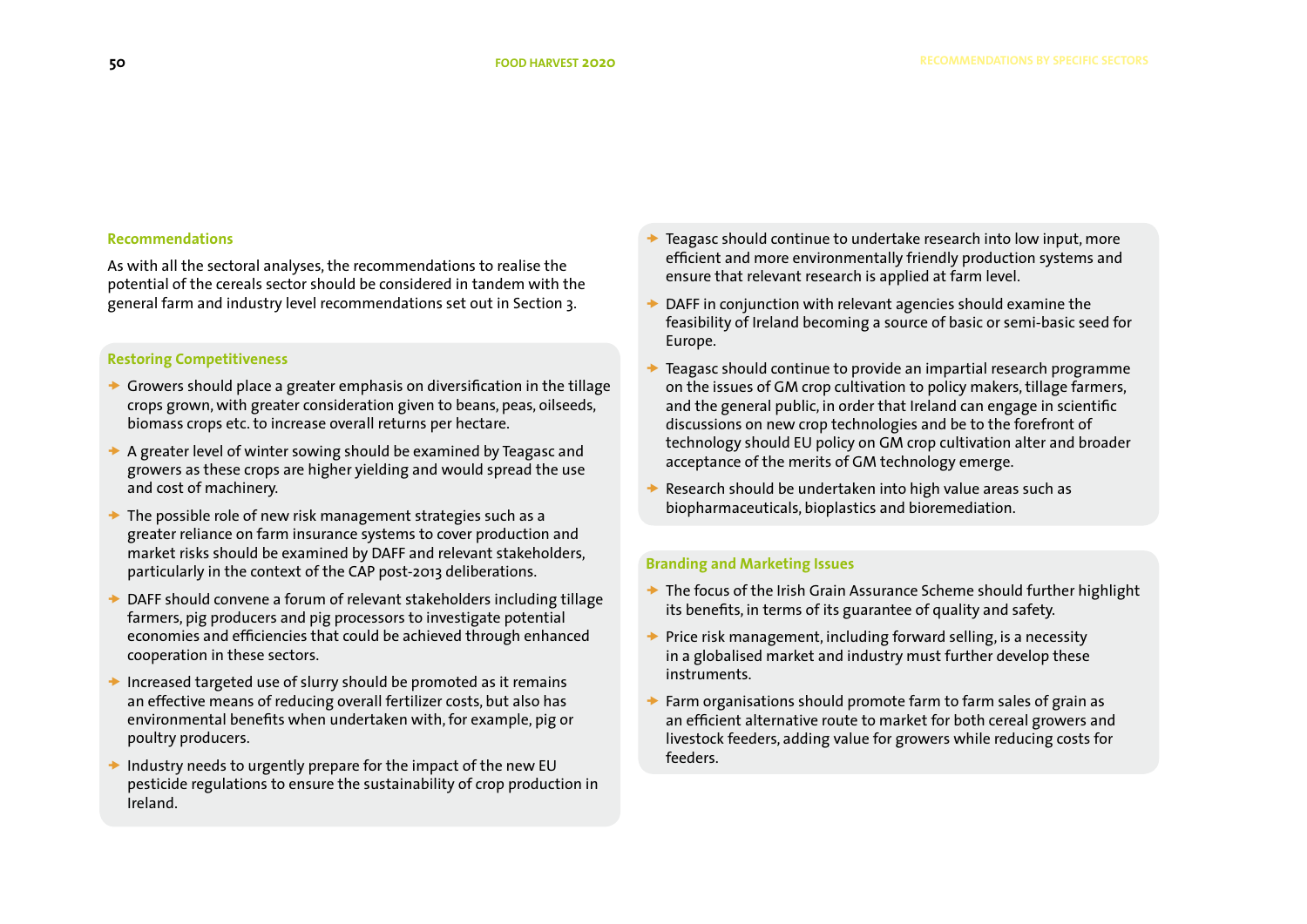# 4.8 Poultry

Poultry output has held up well in recent years in spite of the severe competition from imports. The output value of poultry production is around €150 million annually, with €120 million from poultry meat and €30 million from eggs. Unlike most other sectors, the poultry sector is entirely domestically focussed with strong competition from imports an ongoing issue. It is estimated that under half of overall poultry meat consumed in Ireland is produced here, with 85% of eggs consumed Irish produced.

Despite pressure on profit margins for poultry producers, opportunities to reduce costs and increase efficiency do exist in the sector. There is scope for some reduction in transport costs. Furthermore, greater efficiencies could be achieved through cost effective energy use in terms of increased scale and volume of modern housing facilities for birds as well as improved food conversion rates and an improvement in the quality of birds produced. Availing of these opportunities can help maintain the viability of producers and lead to a 10% increase in the value of poultry output by 2020

### **Recommendations**

As with all the sectoral analyses, the recommendations to realise the potential of the poultry sector should be considered in tandem with the general farm and industry level recommendations set out in Section 3.

### **Restoring Competitiveness**

- $\rightarrow$  The industry should implement zoonoses legislation rigorously in order to ensure ongoing consumer confidence.
- **→ DAFF and Teagasc should promote research into, and adoption of, new** technologies and practices aimed at improving efficiency, increasing return on investment and improving environment protection.
- The Committee endorses the provision of grant-aid for adaptation to enriched cage and free range systems as part of the revised Rural Development Programme.
- Encourage the industry, with the support of Enterprise Ireland, to invest in innovation and value-added output.

### **Branding and Marketing**

- Bord Bia should continue to promote the poultry and eggs Quality Assurance Schemes in order to prevent displacement by imported poultry meat.
- DAFF should negotiate veterinary conditions for trade with third countries identified by exporters as potential new viable outlets for poultry.

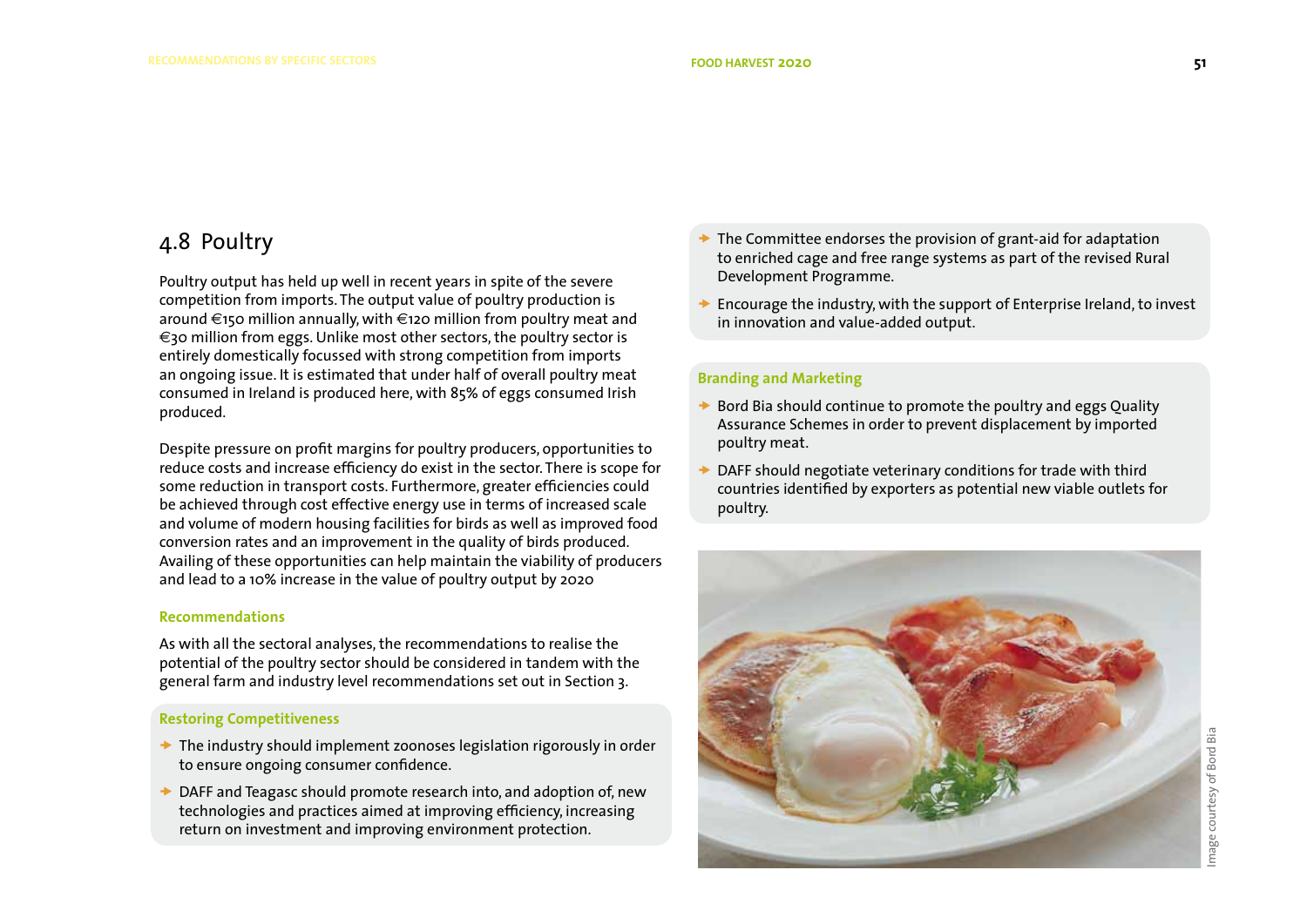# 4.9 Seafood

### **Growth Potential and Targets**

The Irish seafood sector currently has an annual estimated sales value of €700 million and employs 11,000 people mostly in peripheral coastal communities. While the Irish seafood sector faces major immediate challenges, the potential exists to capitalise on strong demand to increase revenue to  $\epsilon_1$  billion and employment to 14,000 full-time equivalent jobs by 2020 in sea fisheries and aquaculture, with a 78% increase in aquaculture volume production.

The catching sector consists of pelagic, demersal and shellfish fisheries. The principal growth potential lies in increasing unit value through improved quality, better marketing and additional processing, additional non Irish landings to Ireland and limited development of new species. The aquaculture sector comprises finfish and shellfish farming enterprises. Ireland has an excellent environment for the production of high quality farmed fish and shellfish and it is principally on the basis of quality that the sector can compete successfully.

### **Sector Specific Issues**

The review currently underway of the Common Fisheries Policy, due to be completed by 2012, is of critical importance to the future of the sector for the next decade, particularly with respect to access to resources for the Irish industry. Production of wild fish is regulated at national and EU levels. International obligations to have fishing rates at a Maximum Sustainable Yield (MSY) by 2015 may lead to reductions in allowable catches for some stocks in the short term. As stocks recover these reductions should be reversed by 2020. This transition will pose particular challenges in the intervening period.

**88% of the fish caught in the Irish EEZ zone is by non-Irish vessels. Trends in fuel prices suggest it will be more advantageous for more non-Irish vessels to land in Ireland than in their home countries, which if available for sale in Ireland would benefit domestic processors.**

Profitability of the catching sector is heavily impacted by trends in fuel costs, global trade patterns and world prices for seafood products.

Apart from pelagic species, a fragmented domestic sales structure, lack of scale and the large scale commodity export of unprocessed fish currently leads to limited domestic added value and poor producer prices for many Irish producers. The Irish fish processing sector in 2010 consists of 200 firms, 50% of which have a turnover of less than €1 million each. A lack of scale, higher production costs and inconsistency of product supply adversely affect the profitability of the sector

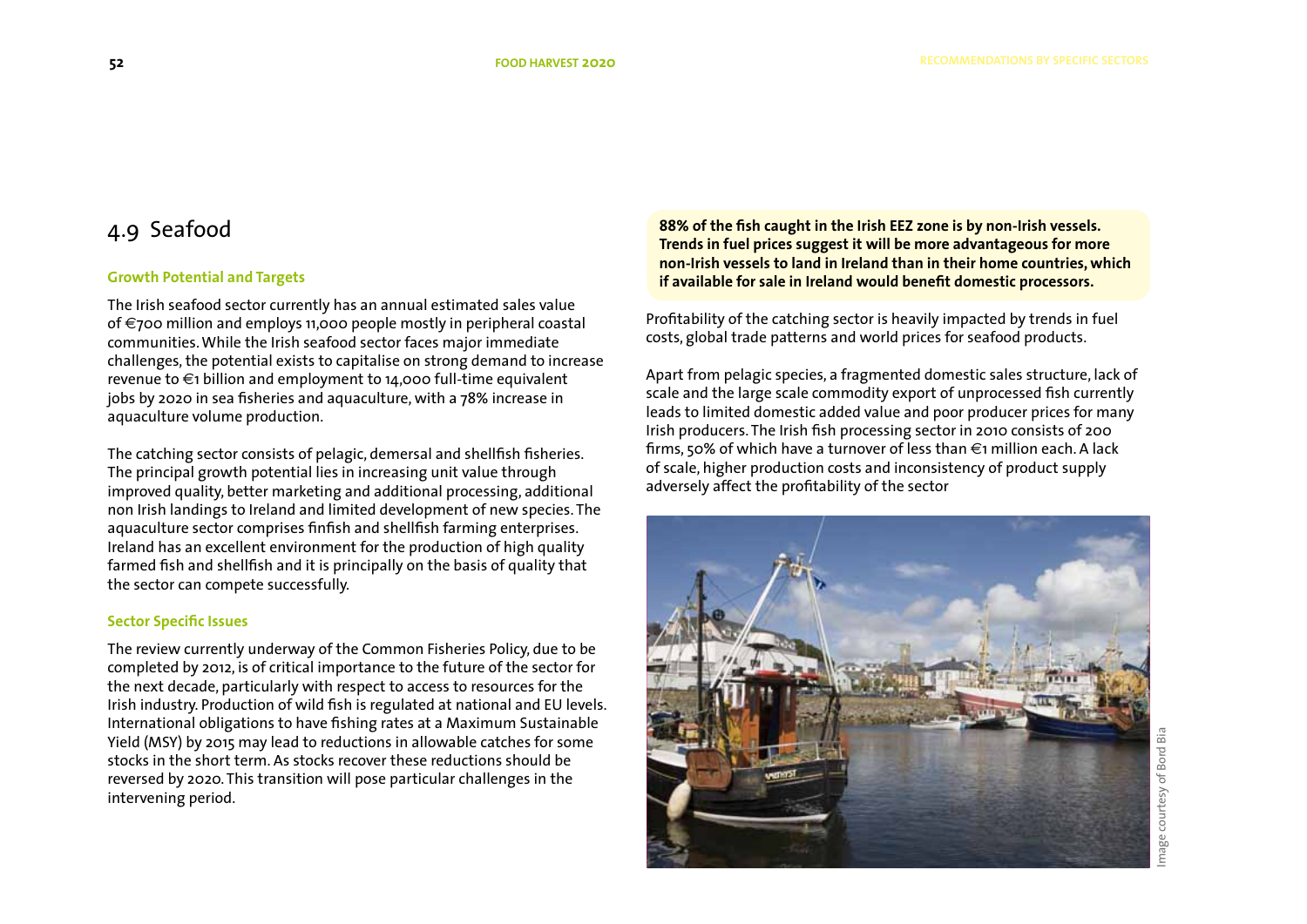Aquaculture growth is currently constrained due to licensing and funding difficulties arising from challenges in meeting EU environmental requirements.

### **Recommendations:**

### **Supporting Innovation, Restructuring and Added Value**

- $\rightarrow$  The twin development and research strategies for seafood. "Steering a new course, a Strategy for a Restructured, Sustainable and Profitable Seafood Sector 2007-2013" and "Sea Change, a Marine Knowledge, Research and Innovation Strategy for Ireland 2007-2013" supported by DAFF, BIM, Marine Institute, Bord Bia, EI and industry should continue to guide immediate priorities, consistent with available resources.
- $\rightarrow$  The share of catch being processed by Irish companies should be progressively increased, adding value in Ireland. While seeking to maximise landings from Irish vessels, sourcing additional supply for Irish processors from non-Irish vessels should be encouraged.
- $\rightarrow$  The development of innovative, consumer oriented seafood products should be supported by BIM Seafood Development Centre and Teagasc Ashtown Food Research Centre.
- $\rightarrow$  The R&D programmes on marine biotechnology development and marine functional foods underway by the Marine Institute should be continued and intensified.

### **Competitiveness**

- $\rightarrow$  While recognising the place of specialist processors serving niche markets, restructuring and enhanced co-operation within the production, sales, marketing and processing areas should be supported by specific programmes.
- The skills levels in the sector should to be augmented by focused technical training and boosting of management competence through the introduction of training, mentoring programmes and Graduate Placement programmes.

### **Marketing**

- $\rightarrow$  There should be a greater integration of the seafood sector into the Irish food sector and treatment of it as such.
- The implementation of quality and traceability labelling including voluntary labelling and certification for Irish fish products should be accelerated by the sector with appropriate supports from BIM and Bord Bia to differentiate Irish products on domestic and export markets.
- At EU level, Ireland should press for amendments to the Common Organisation of the Markets (CMO) to make it mandatory to give full details of origin of product to the consumer to differentiate Irish seafood from imports.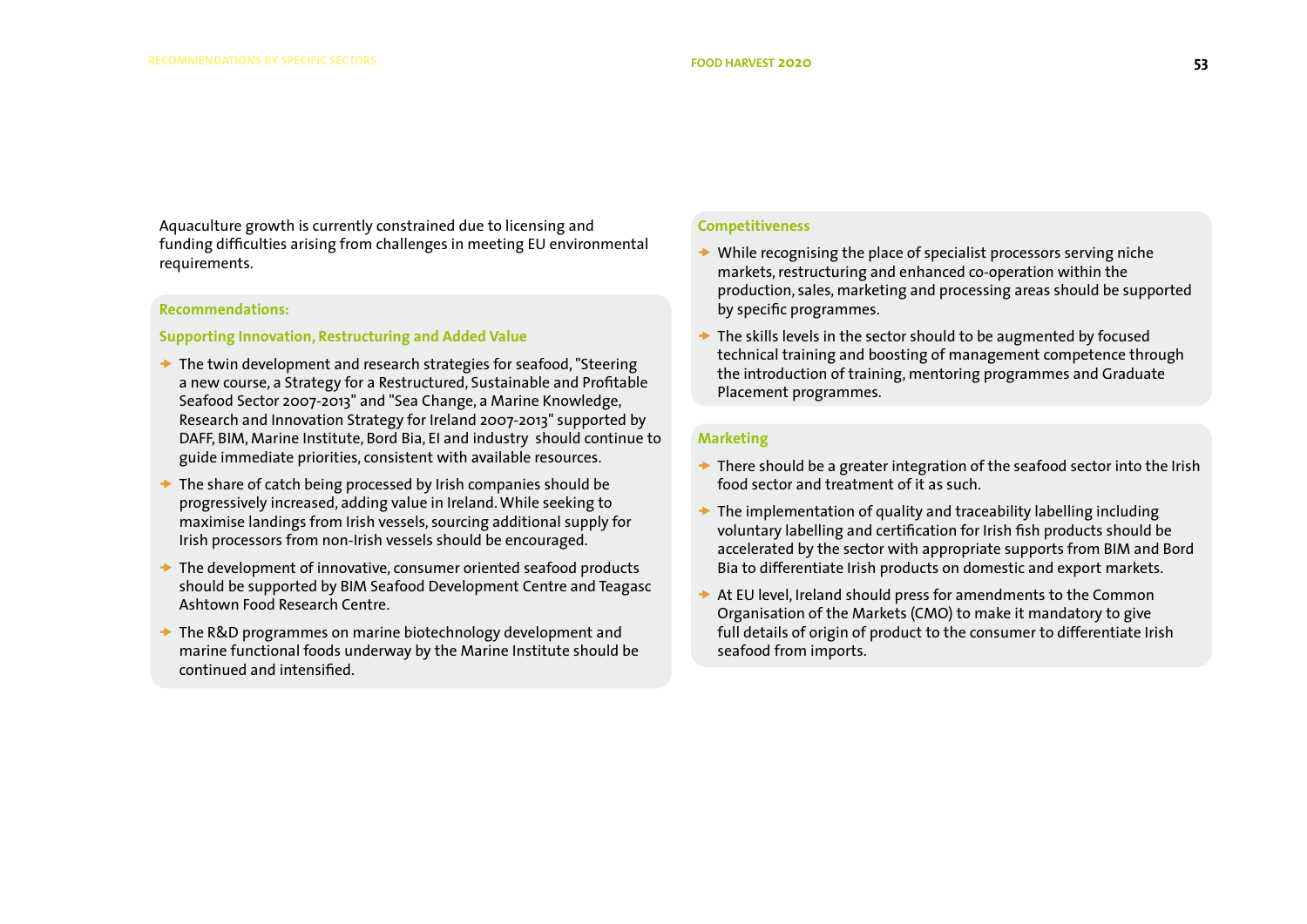### **Catching Sector Management**

- $\rightarrow$  The implementation of a specific Inshore Fisheries Management framework should proceed as speedily as possible, to allow sustainable management of high value inshore stocks, consistent with conservation requirements.
- DAFF, and the Sea Fisheries Protection Authority (SFPA), should work with the seafood sector to develop simplified, effective administration systems for the sector, consistent with EU regulations and conservation requirements.

### **Aquaculture Management**

- $\rightarrow$  The relevant Departments and state agencies should resolve current difficulties related to Aquaculture licensing, to facilitate timely issuing of new and renewed aquaculture licenses consistent with EU conservation directives. This will underpin existing investments and underpin additional investment.
- $\rightarrow$  The Marine Institute in conjunction with Bord Iascaigh Mhara should work with industry to research and develop inshore and offshore aquaculture and alternative species on a commercial and profitable scale.

### **Environmental Issues**

- $\rightarrow$  Ireland, principally through the Marine Institute, should continue taking a leading role in improving the quality of marine science related to water quality and wild fish stocks.
- $\rightarrow$  The Irish seafood sector, with DAFF, BIM and MI, should promote the development of long-term management plans for fish stocks having regard to the need for environmental and social sustainability.
- $\rightarrow$  The industry, supported by BIM and MI, should continue to develop environmentally sustainable fishing and aquaculture production methods to secure a sustainable resource base and to underpin the development of a smart, green and clean image which contributes to the overall strategy for the food industry.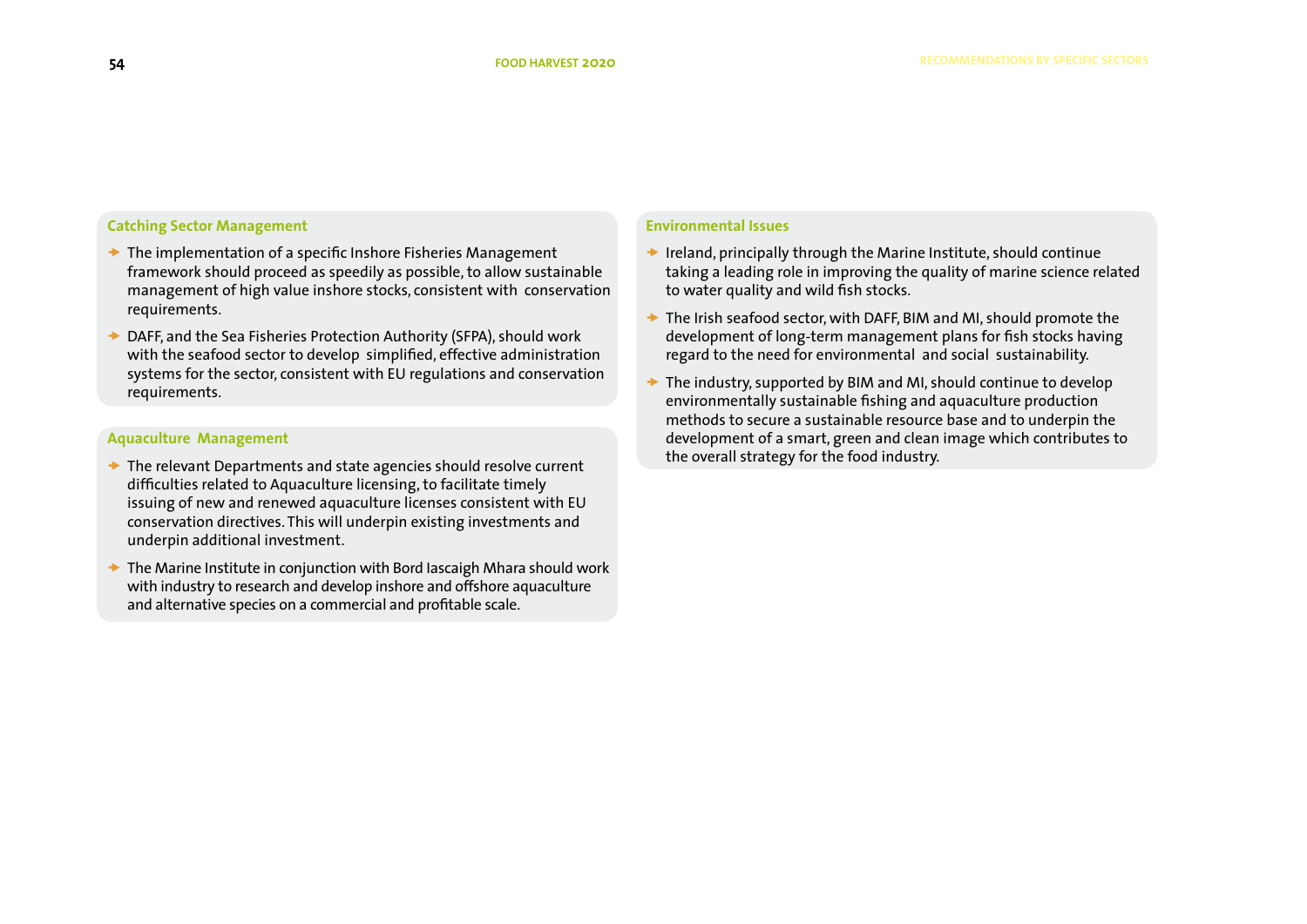# 4.10 Forestry & Bio-Energy Crops

Forestry, through the afforestation schemes in place since 1996, makes a number of direct and in-direct contributions to the wider economy which can be divided into timber and non-timber varieties. For every one million euros in expenditure in the forestry sector, it is estimated that a further €850,000 in expenditure is generated in the rest of the economy. Overall, net trade in timber remains negative indicating an increasing opportunity for import substitution. Wood, as a source of renewable energy continues to grow in importance, and will play an important part in meeting the Government's targets for renewable energy especially as it is already the largest source of renewable energy in Ireland.

Apart from the benefits accruing to biodiversity, leisure and recreation, carbon sequestration is by far the biggest non-production benefit. The role of Irish forests is key to the country meeting its international climate change targets. Carbon sequestration by eligible forests in Ireland is currently estimated at 2.074 million tonnes per annum. In order to sustain production and processing of timber from Irish forests, a well-balanced age structure is required at the national level. This means that the decline in planting levels in recent years will need to be reversed.

The development of a bioenergy industry depends on a number of factors including evolving bioenergy policies and supports and continued investments in research, development and innovation. These issues require continued close co-operation with the Department of Communications, Energy and Natural Resources. DAFF has been providing support to farmers to establish some non-food crops through a Bioenergy Scheme since 2007.

A number of support mechanisms are currently in place to develop a market for solid biofuels in Ireland. The Reheat and Greener Homes schemes have generated interest in using biomass-heating fuels. New opportunities and market outlets are emerging for miscanthus and willow crops, as more businesses and households switch to biomass heating systems. Ireland's climatic and soil conditions are very suitable for planting of these crops and offer a new rural economic activity as well as entry for agriculture into a large expanding energy market. These crops can deliver positive outcomes in terms of reduced CO2 emissions and, potentially, deliver extra sources of income for rural communities. There may also be scope for other bioenergy crops such as eucalyptus.

A vibrant non-food crops industry would provide Irish farmers with added income streams. Given a favourable environment for development, Irish farmers can make a substantial contribution towards meeting Government targets and policies in the bioenergy and non-food crop sector.

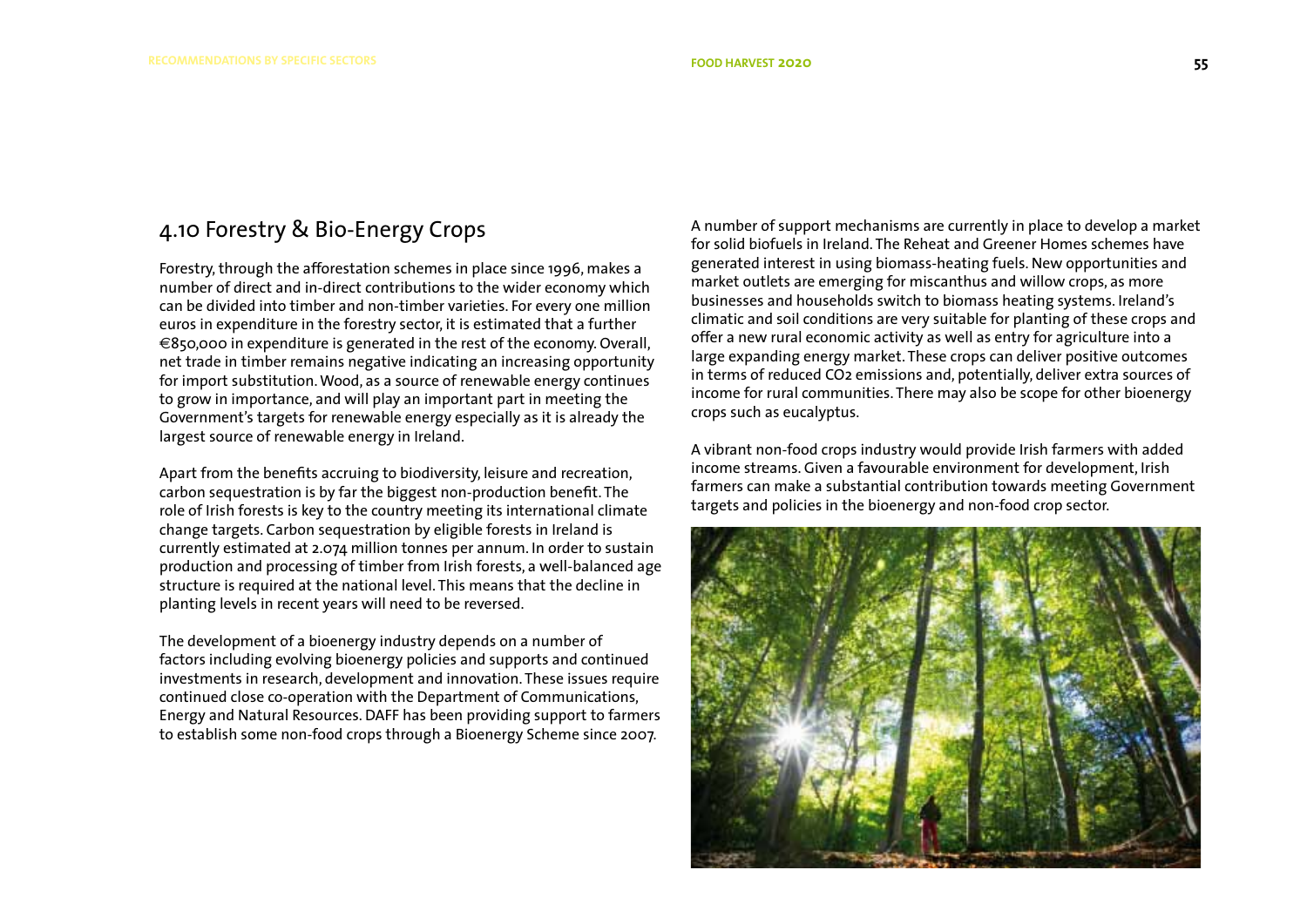### **Recommendations**

As with all the sectoral analyses, the recommendations to realise the potential of the forestry and bioenergy sector should be considered in tandem with the general farm and industry level recommendations set out in Section 3.

### **Restoring Competitiveness**

- $\rightarrow$  DAFF and Industry should further explore measures to bring about a significant increase in the annual afforestation level per annum to 2020. DAFF will continue to examine more efficient methods of increasing the planting level in view of its urgency. The Committee recommends the adoption of the target planting rates for afforestation to be agreed in the parallel Forestry Review due to report by end-2010.
- Industry should promote producer groups in order to reduce management costs and increase the marketability of timber from private forests.
- DAFF should continue to support the provision of the forest road network, while also evaluating new infrastructure systems.
- $\rightarrow$  Industry and representative organisations should support operator training and education.
- $\rightarrow$  Teagasc and the relevant third-level institutions should ensure relevant and up-to-date training to meet new developments.
- $\rightarrow$  DAFF should continue to support the growing bioenergy sector through the Bioenergy Scheme, co-funded by the EU under the Rural Development Programme.
- $\rightarrow$  Supply chain mechanisms should be developed to ensure biomass crops are brought to market and full market returns realised.
- The relevant state agencies, growers and the timber-processing sector should collaborate to improve and develop the timber supply chain to reduce costs and increase efficiencies.
- DAFF should lead an intensive marketing campaign on the benefits of farm forestry, including supplying the bioenergy market to attract new entrants.

### **Environmental issues**

- $\rightarrow$  DAFF and the relevant State agencies should continue to research the ability of forestry to sequester carbon and the extent to which it can help to reduce Ireland's greenhouse gas emissions from agriculture and the non-emissions trading sector in general.
- DAFF and the relevant State agencies should consider the development of a national certification standard for sustainable forestry management.
- $\rightarrow$  The Industry should plant more broadleaf varieties to improve biodiversity and leisure benefits.

### **Research and Development**

- $\rightarrow$  The timber processing industry should invest in R&D and innovation to assist product development and forestry management.
- Teagasc should continue to research the potential of crops to provide energy and develop efficient production, harvesting and storage methods.
- DAFF, via the COFORD research programme, should continue to support sustainable and competitive forestry practices and policies that contribute to building and maintaining a knowledge economy and scientific research in a vibrant forestry sector